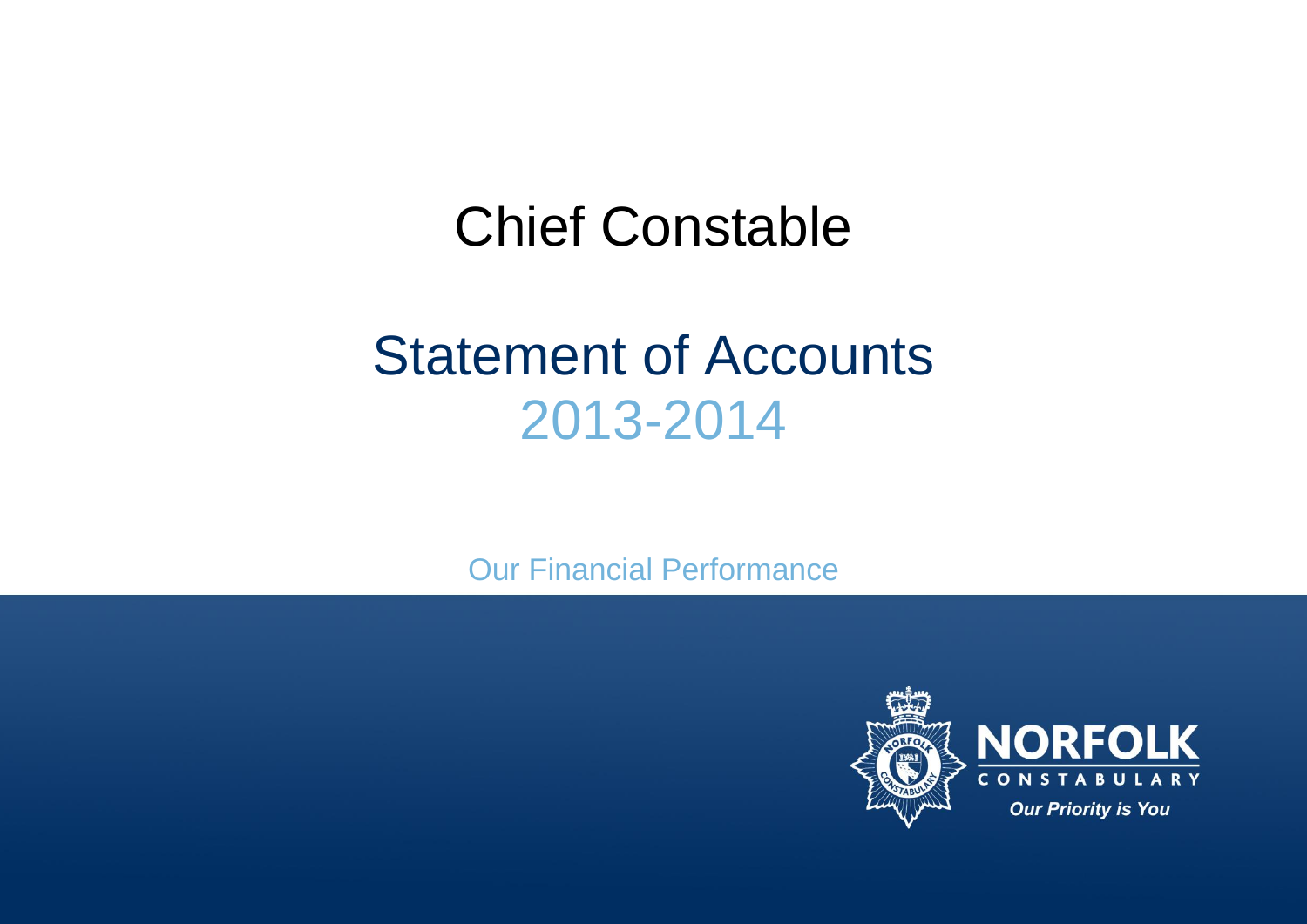# **CONTENTS**

| <b>EXPLANATORY FOREWORD</b>                                            | jj.            |
|------------------------------------------------------------------------|----------------|
| <b>FINANCIAL REVIEW</b>                                                | vii            |
| <b>INDEPENDENT AUDITOR'S REPORT TO THE CHIEF CONSTABLE FOR NORFOLK</b> | xi             |
| <b>STATEMENT OF RESPONSIBILITIES</b>                                   | xiv            |
| <b>MOVEMENT IN RESERVES STATEMENT</b>                                  | 1              |
| <b>COMPREHENSIVE INCOME AND EXPENDITURE STATEMENT</b>                  | 3              |
| <b>BALANCE SHEET</b>                                                   | 5              |
| <b>CASH FLOW STATEMENT</b>                                             | 6              |
| <b>NOTE TO THE FINANCIAL STATEMENTS</b>                                | $\overline{7}$ |
| NORFOLK POLICE OFFICER PENSION FUND ACCOUNT                            | 53             |
| <b>GLOSSARY OF TERMS</b>                                               | 56             |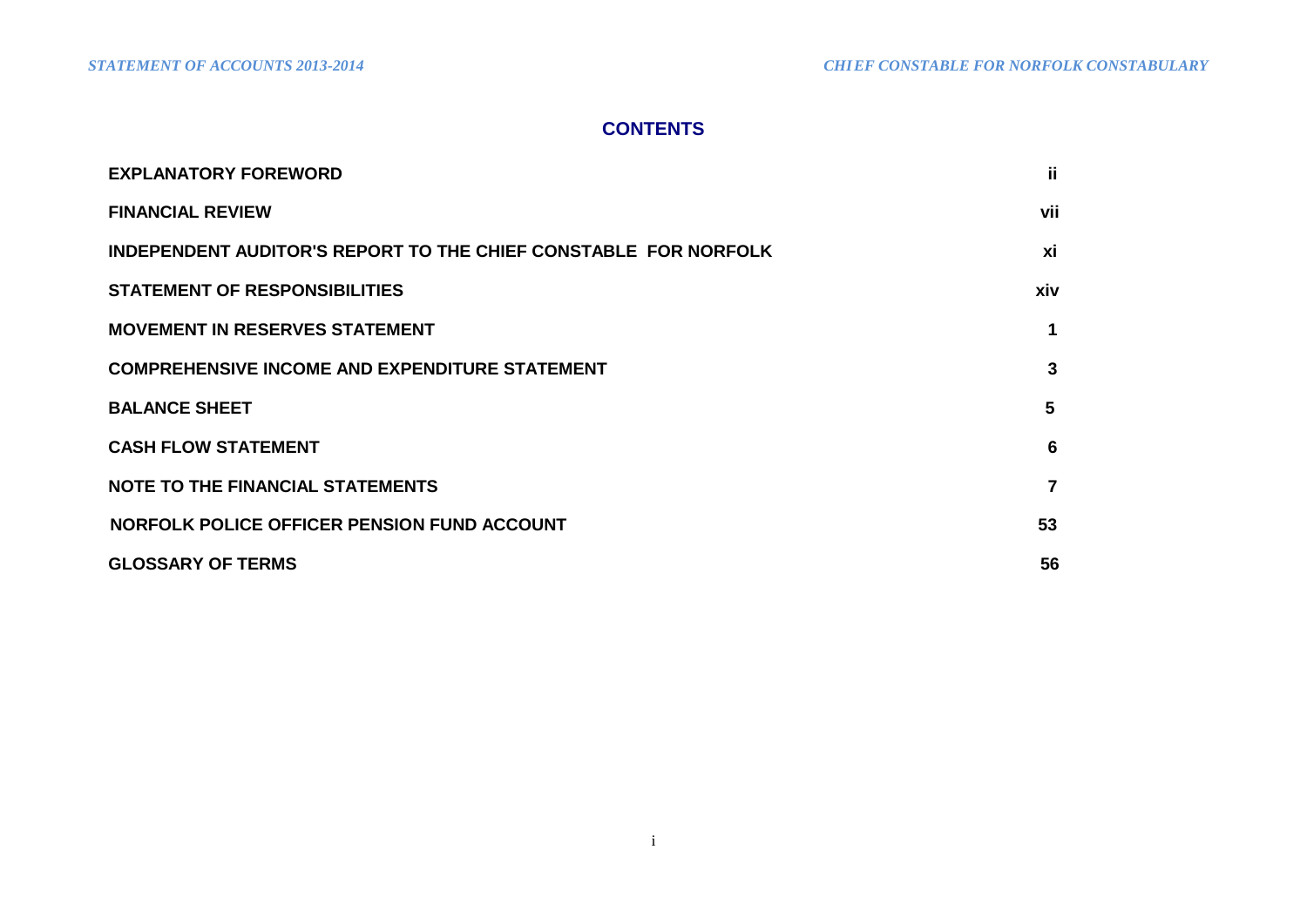# **EXPLANATORY FOREWORD**

## **Introduction**

On 15 September 2011 the Police Reform and Social Responsibility Act 2011(the Act) received Royal Assent in Parliament representing a significant change in the way the police in England and Wales are governed and held accountable. One of the key reforms was to replace the Norfolk Police Authority (NPA) with a newly elected Police and Crime Commissioner for Norfolk (PCC). Both the PCC and the Chief Constable (CC) for Norfolk, responsible for the operational policing of Norfolk, were established as separate legal entities.

The Act provided that on 21 November 2012, all existing rights, assets and liabilities transferred from the Police Authority to the PCC. This included the transfer of all police staff to the PCC and was referred to as the "Stage 1" transfer. The Act also provided for a second "Stage 2" transfer which referred to the subsequent management of certain staff from the PCC to the Chief Constable. The "Stage 2" transfer is designed to allow PCCs and CCs the freedom to make arrangements about how their respective functions will be discharged in the future.

The Home Secretary directed that the "Stage 2" transfer was completed by 1 April 2014. This has taken place, and all staff, except those working directly in the Office of the PCC, have transferred to the corporation sole of Chief Constable.

Transfer "Stage 2" impacts upon corporate governance by the PCC and CC and a number of the governance mechanisms have been reviewed so that appropriate arrangements are in place from 1 April 2014 onwards.

The PCC's function is to hold the Chief Constable to account in order to secure the maintenance of an efficient and effective police force. For accounting purposes, the PCC for Norfolk is the parent entity of the CC for Norfolk Constabulary and together they form the PCC for Norfolk Group.

The Revenue Budget and Capital Programme for 2013-2014 were approved by the PCC in February 2013. Stephen Bett was elected as the Norfolk Police and Crime Commissioner (PCC) and is responsible for managing the Revenue Budget and Capital Programme for 2013-2014. The responsibilities of the PCC, determined by the Police Reform and Social Responsibility Act 2011, include:

- Publishing a Police and Crime Plan
- Holding the Chief Constable to account for the running of the force
- Agreeing the police budget for the year and the level of the precept
- Working with partner organisations e.g. criminal justice agencies, crime reduction and community safety partners
- Publishing an Annual Report setting out progress against strategic priorities in the Police and Crime Plan.

The PCC is accountable to the Norfolk Police and Crime Panel which scrutinises the actions and decisions of the Commissioner. Formal meetings between the PCC and the Chief Constable are held every two months. An independent Audit Committee has also been established in accordance with recommendations from the Home Office and CIPFA.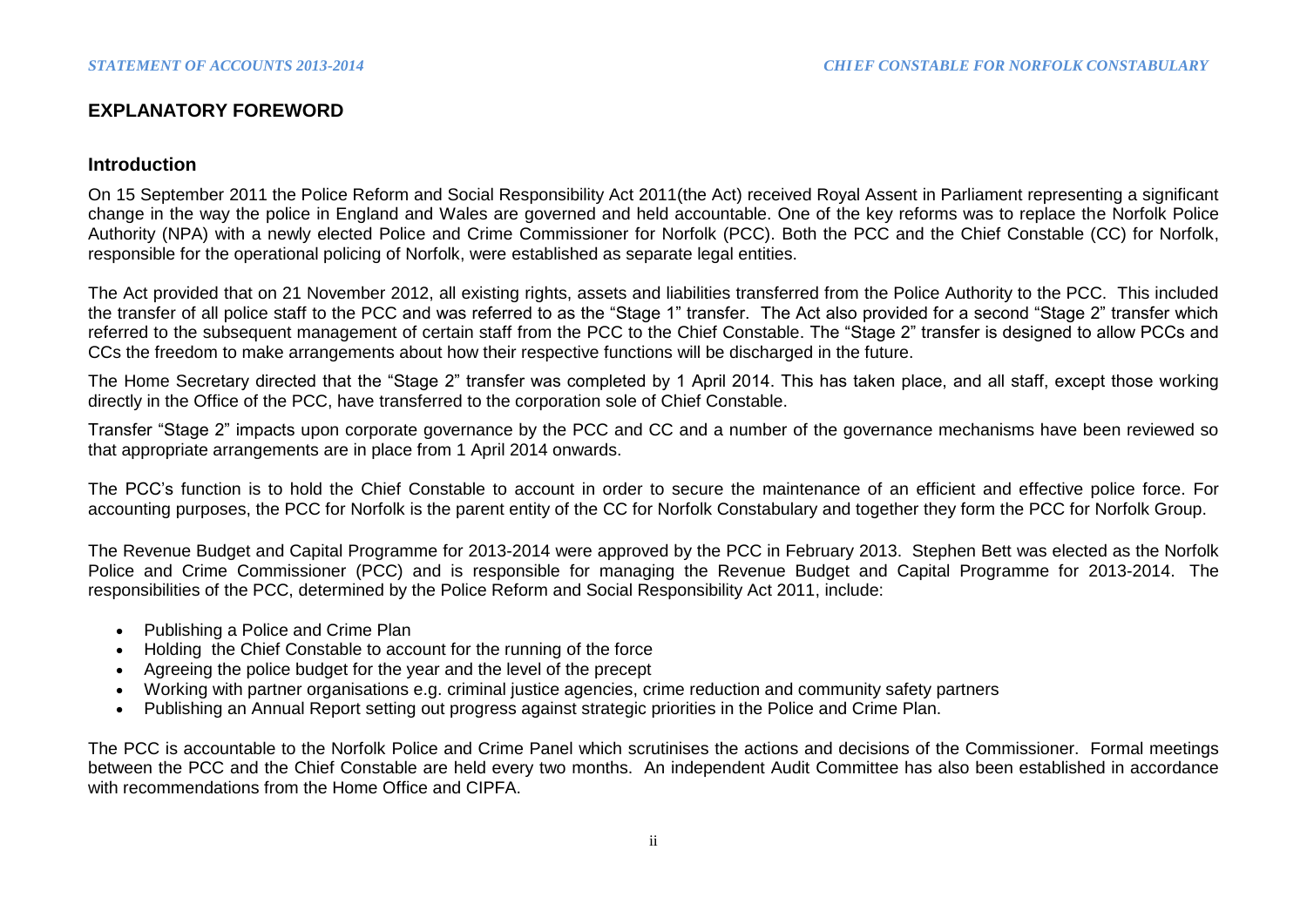All the financial transactions incurred during 2013-2014 for the policing of Norfolk have been recognised and recorded within the PCC Group Statement of Accounts, which sets out the overall financial position for the year ending 31 March 2014.

The foreword provides an overview of the new accounting arrangements and outlines the financial performance during 2013-2014.

The Statement of Accounts for the CC for the 2013-2014 financial year are set out on the following pages. Information on the accounts is presented as simply and clearly as possible. However, due to the technical nature of the accounts, an explanation of the use of accounting terms is provided at the end of this document.

## **Accounting changes and the impact on the Financial Statements of the PCC and Chief Constable**

For 2012-2013 the presentation of the accounts was based on a principal and agent accounting arrangement with the Police and Crime Commissioner (PCC) being the principal and the Chief Constable the agent. This was due essentially to the judgement that the PCC had high level control of policing through his Police and Crime Plan objectives. This meant that a full set of statements and notes, and all transactions and balances of the PCC group were represented in the PCC accounts and the primary statements of the Chief Constable did not contain any transactions or underlying accounting entries, and limited notes were produced.

Following greater clarity and a better understanding of arrangements and governance between the PCC and the Chief Constable, as well as bulletins issued by CIPFA and the Audit Commission that enhanced the prevailing guidance, the presentation of the accounts is different this year from last year. The PCC and Chief Constable are both considered principals and therefore both corporation sole should have a full set of statements.

This has resulted in a change of accounting policy and therefore requires a prior period adjustment being made to the 2012-2013 figures to represent the above position. The prior period adjustment impacts on all the main statements.

This position is more fully explained below.

The International Accounting Standards Board framework states that assets, liabilities and reserves should be recognised when it is probable that any 'future' economic benefits associated with the item will flow to, or from the entity. At the outset the PCC took responsibility for the finances of the whole Group and controls the assets, liabilities and reserves, which were transferred from the previous Police Authority. With the exception of the liabilities for employment and post-employment benefits, referred to earlier, this position has not changed and would suggest that these balances should be shown on the PCC's Balance Sheet.

The Scheme of Governance and Consent sets out the roles and responsibilities of the Police and Crime Commissioner and the Chief Constable, and also includes the Financial Regulations and Contract Standing Orders. As per these governance documents all contracts and bank accounts are in the name of the PCC. No consent has been granted to the CC to open bank accounts or hold cash or associated working capital assets or liabilities.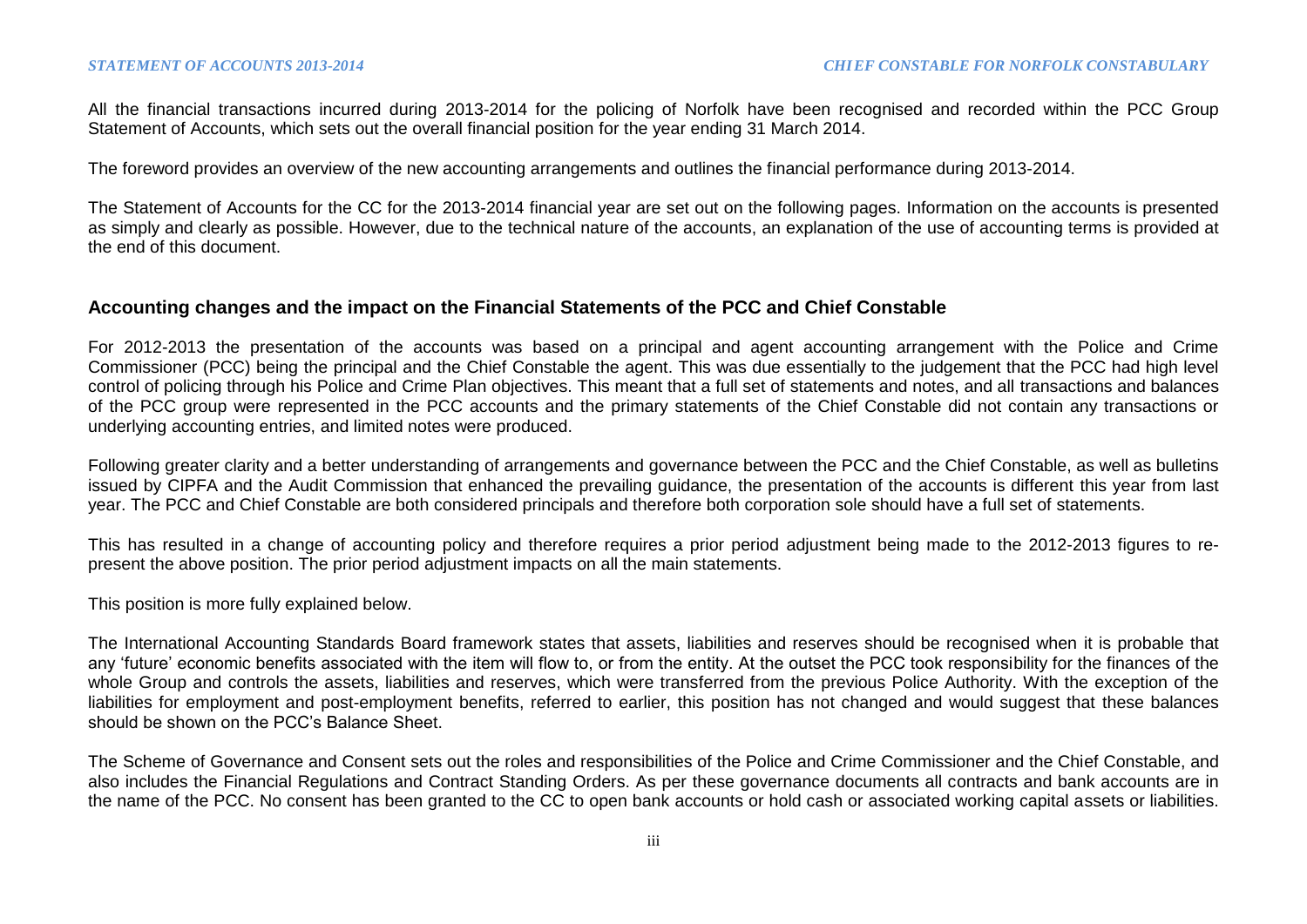This means that all cash, assets and liabilities in relation to working capital are the responsibility of the PCC, with all the control and risk also residing with the PCC. To this end, all working capital is shown in the accounts of the PCC and the Group.

The PCC receives all income and makes all payments from the Police Fund for the Group and has responsibility for entering into contracts and establishing the contractual framework under which the Chief Constable's staff operates. The PCC has not set up a separate bank account for the Chief Constable, which reflects the fact that all income is paid to the PCC. The PCC has not made arrangements for the carry forward of balances or for the Chief Constable to hold cash backed reserves.

Therefore, the Chief Constable fulfils his statutory responsibilities for delivering an efficient and effective police force within an annual budget, which is set by the PCC. The Chief Constable ultimately has a statutory responsibility for maintaining the Queen's peace and to do this has direction and control over the force's police officers, police community support officers (PCSOs) and police staff. It is recognised that in exercising day-to-day direction and control the Chief Constable will undertake activities, incur expenditure and generate income to allow the police force to operate effectively. It is appropriate that a distinction is made between the financial impact of this day-today direction and control of the force and the overarching strategic control exercised by the PCC.

Therefore it is felt that the expenditure and income associated with day-to-day direction and control and the PCC's funding to support the Chief Constable is best shown in the Chief Constable's Accounts, with the main sources of funding (i.e. central government grants and Council Tax) and the vast majority of balances being shown in the PCC's Accounts.

In particular, it should be noted that it has been decided to recognise transactions in the Chief Constable's Comprehensive Income and Expenditure Statement (CIES) in respect of operational policing, police officer and staff costs, and associated operational income, and transfer liabilities to the Chief Constable's Balance Sheet for employment and post-employment benefits in accordance with International Accounting Standard 19 (IAS19).

The rationale behind transferring the liability for employment benefits is that IAS19 states that the employment liabilities should follow employment costs. Because employment costs are shown in the Chief Constable's CIES, on the grounds that the Chief Constable is exercising day-to-day direction and control over police officers and police staff, it follows that the employment liabilities are therefore shown in the Chief Constable's Balance Sheet.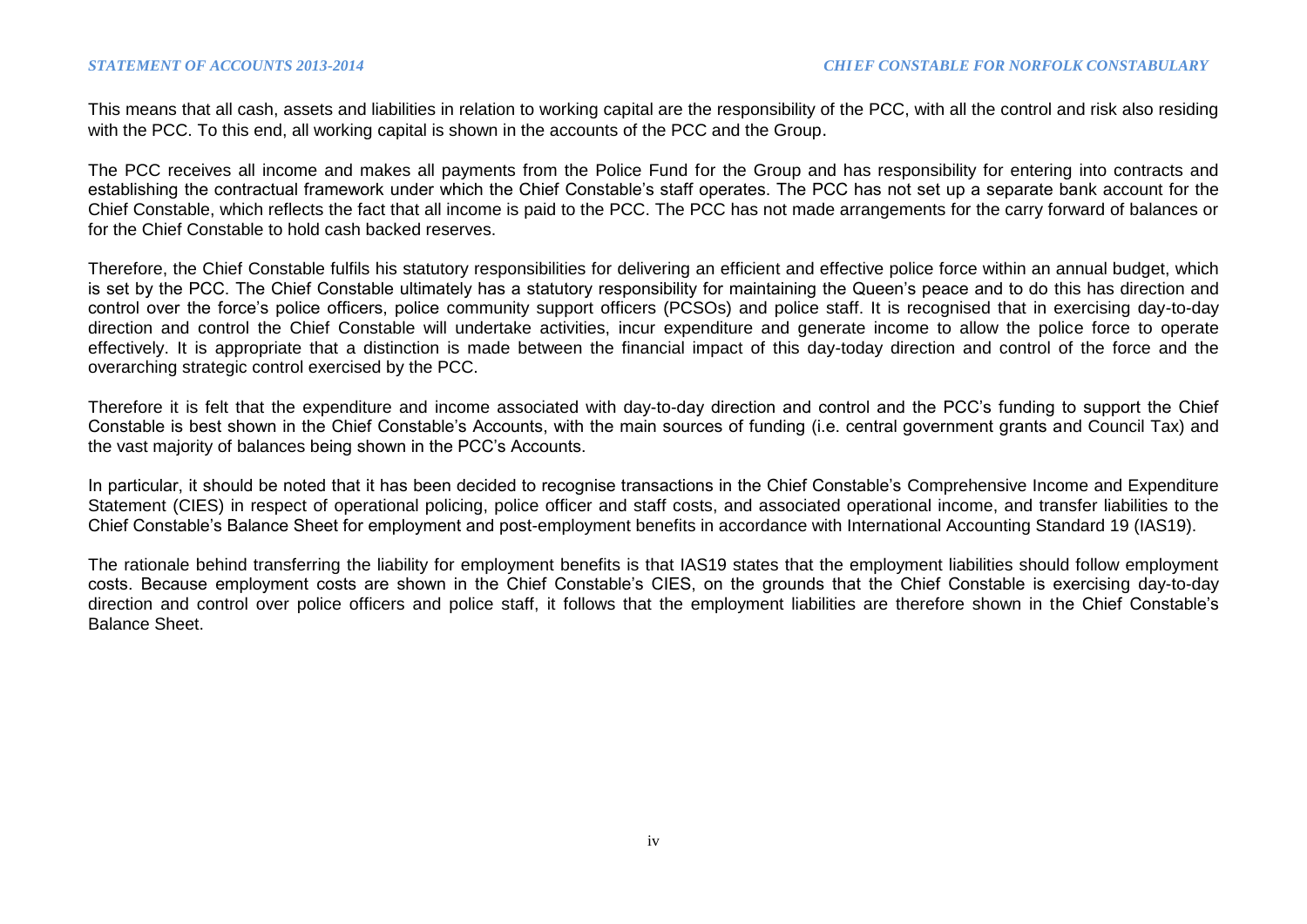# **The Main Accounting Statements**

The accounts are set out in accordance with the Accounting Code of Practice on Local Authority Accounting in the United Kingdom (the Code) which defines proper accounting practices for local authorities.

The accounts also reflect the following frameworks and regulations:

- The Police Reform and Social Responsibility Act 2011 (the Act)
- Financial Regulations for the PCC and CC
- The scheme of governance (setting out delegations/designations) from the PCC to the Chief Constable.

The Accounts of the Chief Constable for Norfolk for 2013-2014, which will be the basis for the Audit Opinion, are set out on Pages ii to 55 and consist of;

# **Explanatory Forward**

This provides an overview of the accounting arrangements 2013-2014.

**Financial Review**

This outlines the revenue spending in 2013-2014, major changes to the Accounts from 2012-2013 and future prospects for the CC.

# **Audit Opinion**

The statutory opinion for the Statement of Accounts.

# **Statement of Responsibilities**

This includes the financial responsibilities of the CC and the Chief Finance Officer (CFO) to the CC.

The Accounting Statements consist of:

# **Movement in Reserves Statement**

This shows the movement in the year between the General Fund and the Unusable Reserves. The 'Surplus (or deficit) on the provision of services' line shows the true economic cost of providing services, more details of which are shown in the Comprehensive Income and Expenditure Statement.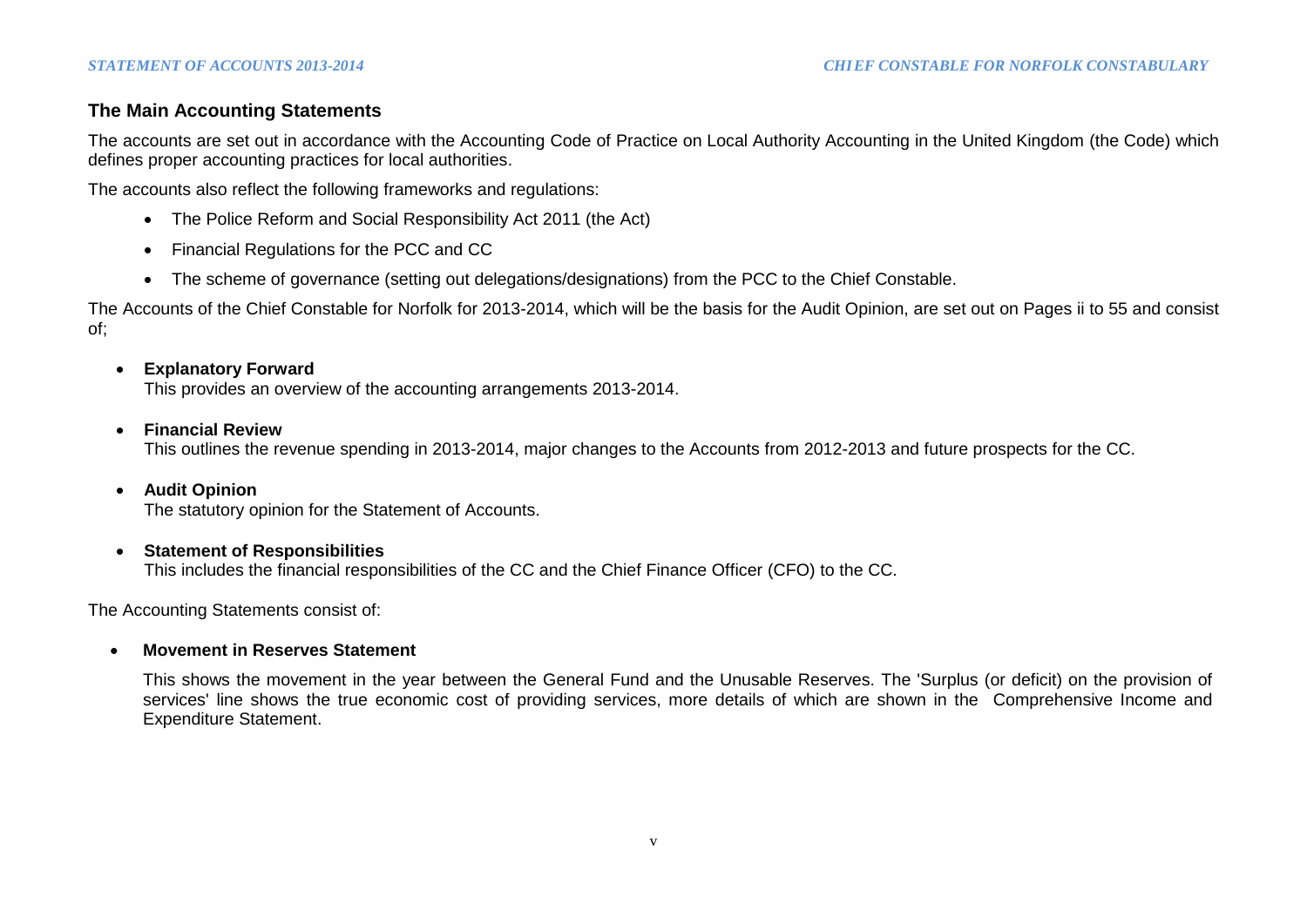#### **The Comprehensive Income and Expenditure Statement**

This statement recognises the financial resources belonging to the PCC consumed at the request of the CC in exercising day to day direction and control of the police force for the financial year, as opposed to the overall cost of policing as shown in the PCC and Group Accounts. The CC's Comprehensive Income and Expenditure Statement has been prepared using the principles set out in the Code of the Cost of Services level and using headings from CIPFA Service Reporting Code of Practice (SerCOP), which describes the areas of policing undertaken during 2013-2014.

#### **The Balance Sheet**

This shows the value as at the Balance Sheet date of the assets and liabilities recognised by the CC. The net assets (assets less liabilities) are matched by the Unusable Reserves held by the CC which includes reserves that hold timing differences shown in the Movements in Reserves Statement line 'Adjustment between accounting basis and funding basis under regulations'.

## **The Cash Flow Statement**

This shows the changes in cash and cash equivalents during the reporting period. The statement shows how the CC generates and uses cash and cash equivalents by classifying cash flows as operating, investing and financing activities. However, during 2013-2014 all cash is held by the PCC for Norfolk so the cash flow statement for the CC shows the net deficit on the provision of services as non-cash movements.

# **Notes to the Accounts (including Statement of Accounting Policies)**

The notes that support the core financial statements and the policies adopted in compiling the Accounts. The accounting policies explain the main principles used in producing the figures in the accounts. Many of the accounting policies are specified by the Code and this ensures that the accounts across the country are prepared on a consistent and comparable basis.

#### **Police Pension Fund Supplementary Statement**

This statement provides information on payments made and sources of income for the two pension schemes operated for Police Officers.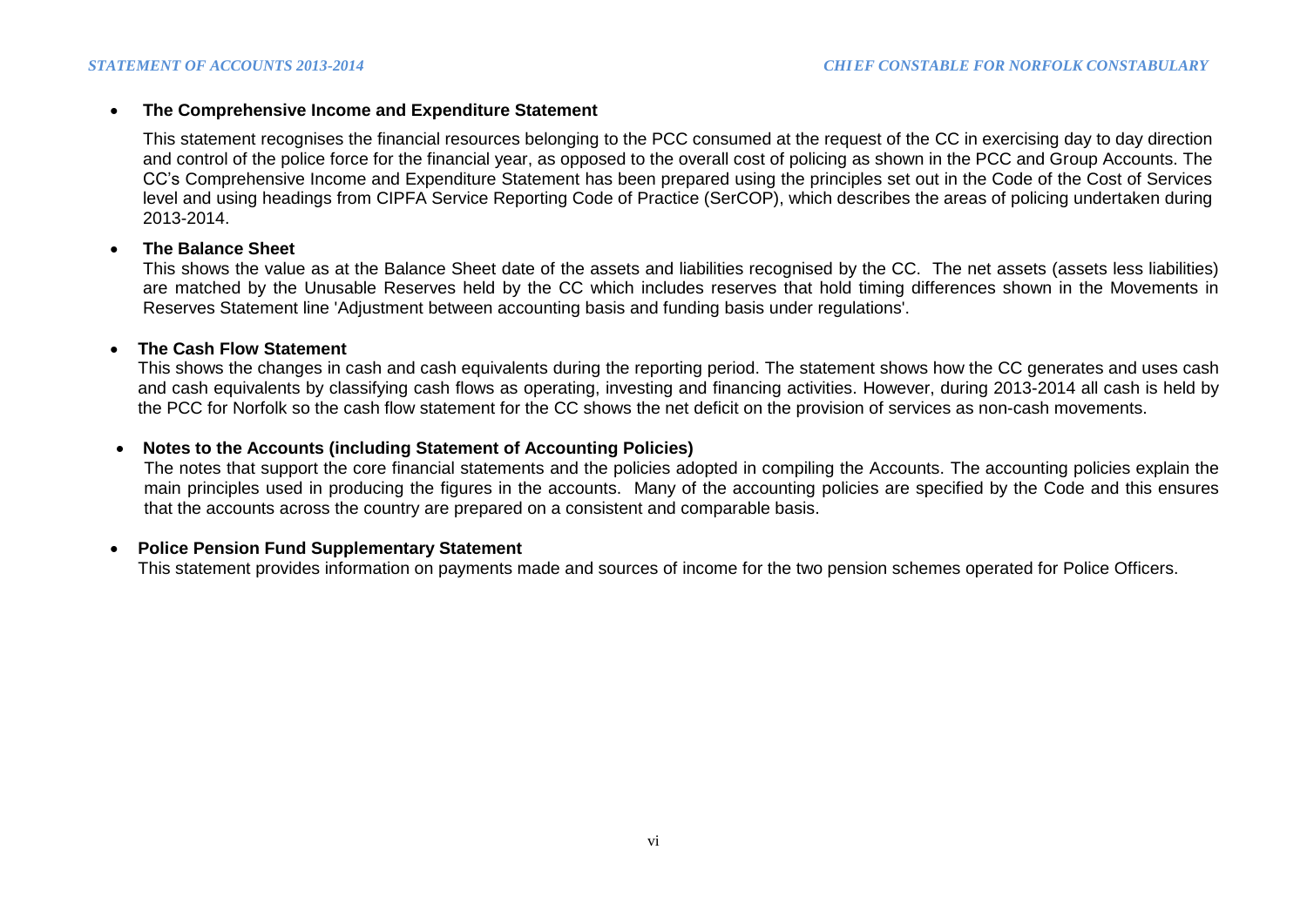# **FINANCIAL REVIEW**

# **Revenue Budget and Spending**

The total 2013-2014 Revenue Budget allocated to the CC for operational policing and support functions was £145.305 million; actual expenditure amounted to £145.361 million. The £0.056 million overspend was transferred from the PCC's earmarked reserves. The breakdown of expenditure is detailed below:

|                                                                            | <b>Final Revised</b><br><b>Budget</b><br>£000 | Outturn<br>£000                    |
|----------------------------------------------------------------------------|-----------------------------------------------|------------------------------------|
| Joint Collaborative Units<br>Command & Support<br>Departments<br>Corporate | 51,398<br>78,848<br>9,472<br>5,587            | 50,380<br>79,692<br>9,982<br>5,307 |
| Net Expenditure on Police Services                                         | 145,305                                       | 145,361                            |
| Net Budget Increase                                                        |                                               | (56)                               |
|                                                                            | 145,305                                       | 145,305                            |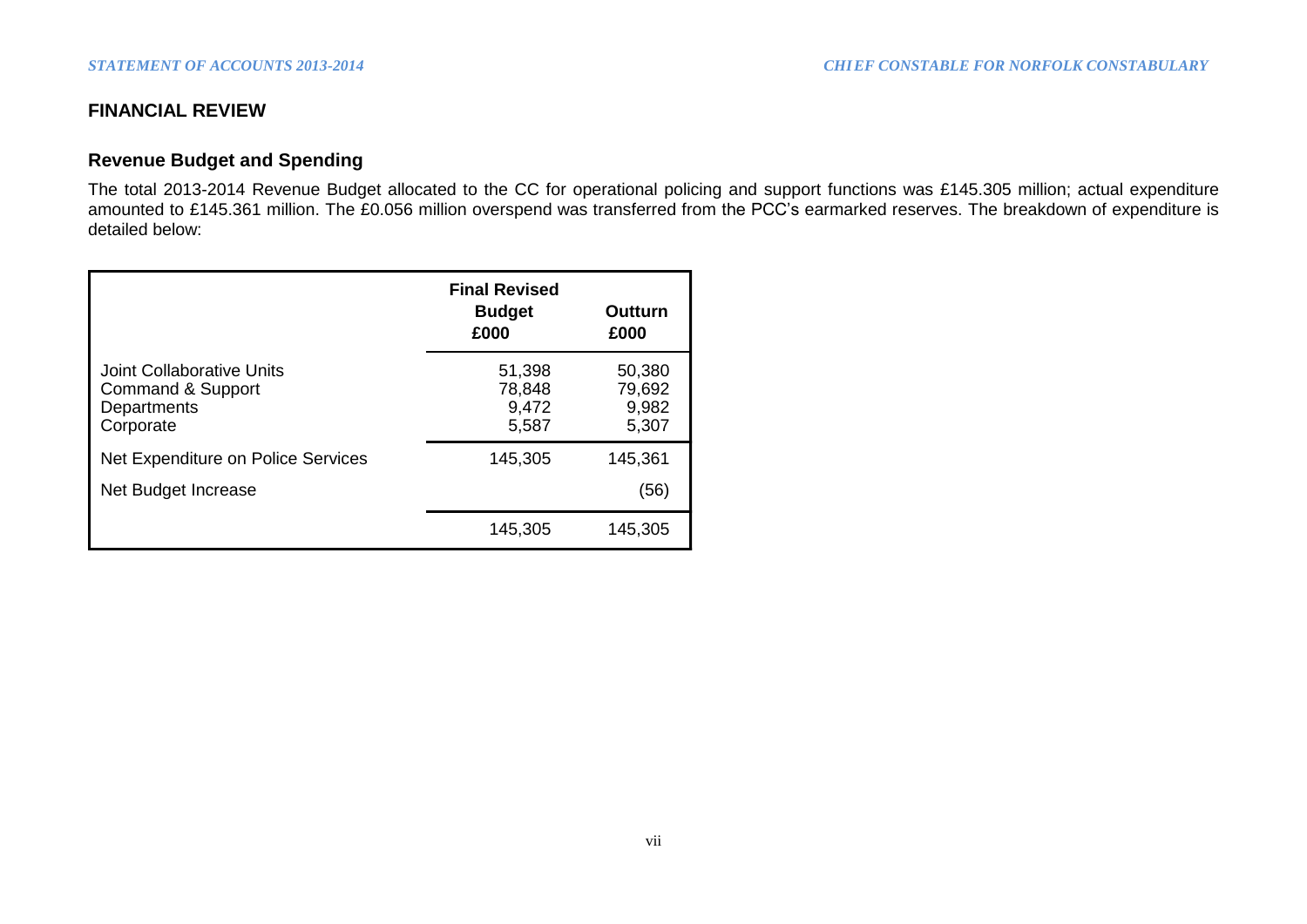Actual income and expenditure for 2013-2014, summarised by the principal Service Departments recorded in the budget reports for each year, are shown in the table below;

| Income and Expenditure 2013-2014       | <b>Joint</b><br><b>Collaborative</b><br><b>Units</b> | <b>Commands</b><br>& Support | <b>Departments</b> | Corporate | <b>Total</b> |
|----------------------------------------|------------------------------------------------------|------------------------------|--------------------|-----------|--------------|
|                                        | £000                                                 | £000                         | £000               | £000      | £000         |
| Fees, charges and other service income | (688)                                                | (2,787)                      | (396)              | (2, 185)  | (6,056)      |
| Government grants                      | (41)                                                 | (322)                        | (13)               | (10, 298) | (10, 674)    |
| Other grants & contributions           |                                                      | (549)                        | (19)               |           | (568)        |
| <b>Total Income</b>                    | (729)                                                | (3,658)                      | (428)              | (12, 483) | (17, 298)    |
| Employee expenses                      | 39,496                                               | 78,828                       | 3,265              | 4,928     | 126,517      |
| Other service expenses                 | 11,613                                               | 4,522                        | 7,145              | 12,862    | 36,142       |
| <b>Total Expenditure</b>               | 51,109                                               | 83,350                       | 10,410             | 17,790    | 162,659      |
| <b>Net Expenditure</b>                 | 50,380                                               | 79,692                       | 9,982              | 5,307     | 145,361      |

The difference between the outturn figure of £145.361m and the Cost of Policing within the Comprehensive Income and Expenditure Statement of £160.370m is £15.009m which is made up of the following transactions;

|                                                                                                                         | £000      |
|-------------------------------------------------------------------------------------------------------------------------|-----------|
| PCC/CC movements between outturn and CIES                                                                               | 3,035     |
| <b>Financing and Investment Income &amp; Expenditure</b><br>Pension Interest Cost and Expected Return on Pension Assets | 58,067    |
| (Surplus) or Deficit on the Provision of Services                                                                       |           |
| Movement on the General Fund Balance                                                                                    | (76, 111) |
| <b>Total Difference</b>                                                                                                 | (15,009)  |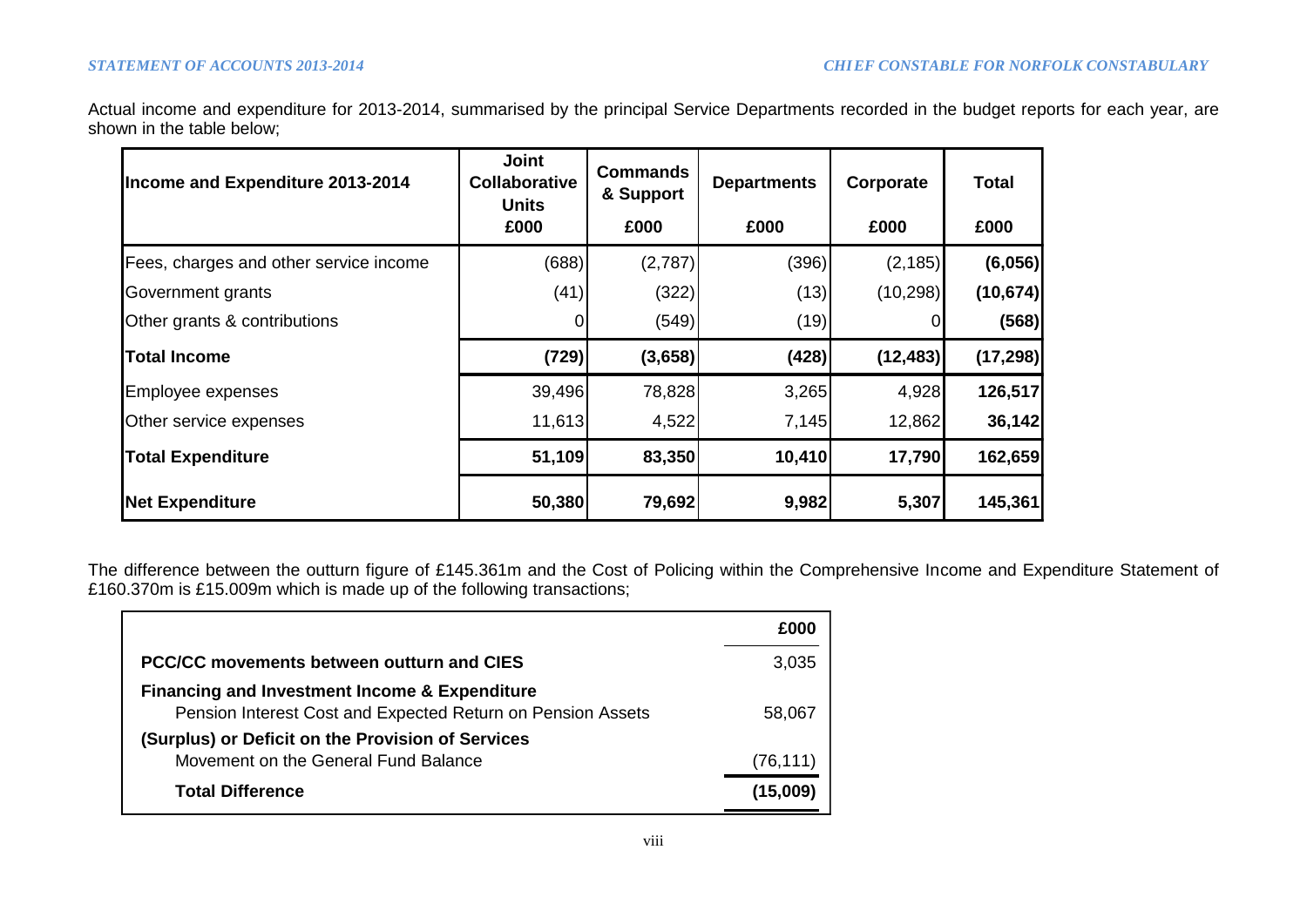# **Reserves**

The reserves as at 31st March 2014 comprise of unusable Reserves of £0.473m and a Pension Reserve liability of £1,295.406m. These are shown in the balance sheet on page 5, in the movement in reserves statement on pages 1 and 2 and the related note 11 on pages 24 to 26.

# **Accounting Policies**

The annual financial statements of government departments and other public sector bodies are prepared using International Financial Reporting Standards (IFRS), adapted as necessary for the public sector, in order to bring benefits of consistency and comparability between financial reports in the global economy, and to follow private sector best practice.

The CC has prepared the financial statements for 2013-2014 in accordance with IFRS.

The CC's accounting policies are fully explained on pages 8 to 14.

# **Pensions Deficit**

The accounts reflect the underlying commitment that the CC has to pay future retirement benefits for employees, as required by IAS19. As a result, the estimated pension liability, measured on an actuarial basis, is included in the Balance Sheet, effectively reducing the stated Net Worth of the CC by £1,295.406m.

There is a neutral impact on the Comprehensive Income and Expenditure Statement reported for the year as the effect of IAS19 is reversed through the use of a pension reserve. Further information on this is included in the Accounting Policies and the notes to the Comprehensive Income and Expenditure Statement and Balance Sheet.

# **Annual Governance Statement**

The Accounts and Audit Regulations 2011 require that the Annual Governance Statement (AGS) accompanies the Statement of Accounts. The AGS can be found on the CC's website at [www.norfolk.police.uk.](http://www.norfolk.police.uk/)

# **Value for Money (VFM)**

The PCC and CC have a responsibility to put in place proper arrangements to secure VFM in the use of resources and to ensure proper stewardship and governance, and to regularly review the adequacy and effectiveness of them. Such corporate performance management and financial management arrangements form a key part of the system of internal control. The Group are required to satisfy the following principles which are set out in HM Treasury's Managing Public Money guidance:

The process for allocating resources against desired outcomes is transparent and based on clear, quantified evidence.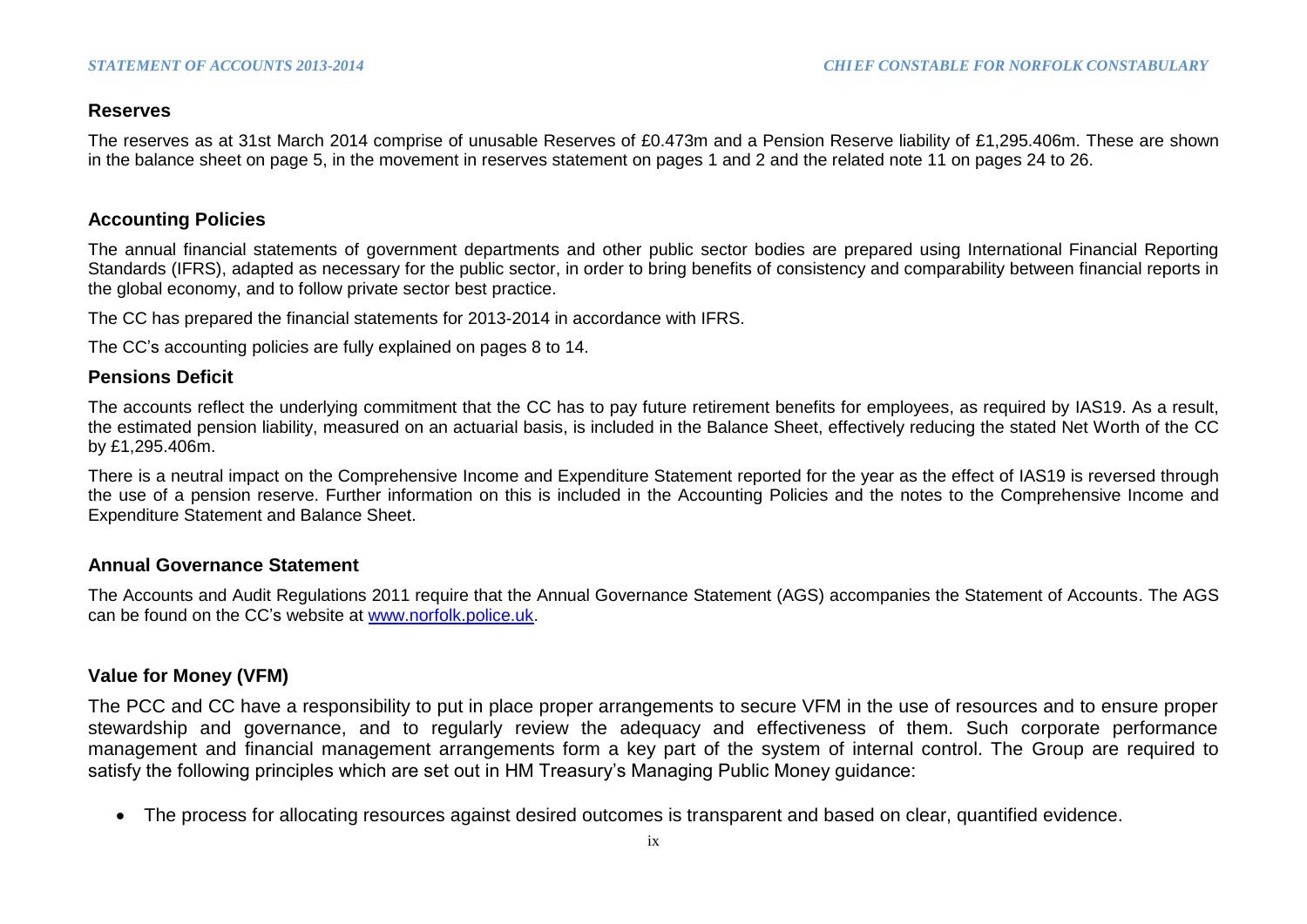- Risks to performance, improving processes and productivity are assessed. This is used to target improvement activity or develop contingency plans.
- Services and support functions are tested against appropriate benchmarks to identify and tackle excessive costs or weak performance.
- Public demand for services is understood and quantified, and informs deployment of staff.
- Staff are used efficiently. Programmes to minimise waste and increase employee engagement are in place to support this (most likely through Continuous Improvement).
- End-to-end operational processes are focused on delivering for the customer, with data used to demonstrate this. Processes are streamlined, non-bureaucratic and efficient.
- Goods and services are procured and supply contracts are then managed in a way that maximises value, including through taking advantage of central or collaborative procurement where appropriate.
- Data is fit for intended purpose and is used and published routinely, providing clear line of sight between consumption of resources, production of outputs, and realisation of outcomes.

# **Further Information**

Interested members of the public have a statutory right to inspect the accounts before the audit is completed. This has been advertised in the local press. The CC complies with the Freedom of Information Act 2005 requirements in responding to queries from the general public.

Further information may be obtained from the Chief Finance Officer, at The Office of the Chief Constable for Norfolk, Building 9, Jubilee House, Falconers Chase, Wymondham, NR18 0WW.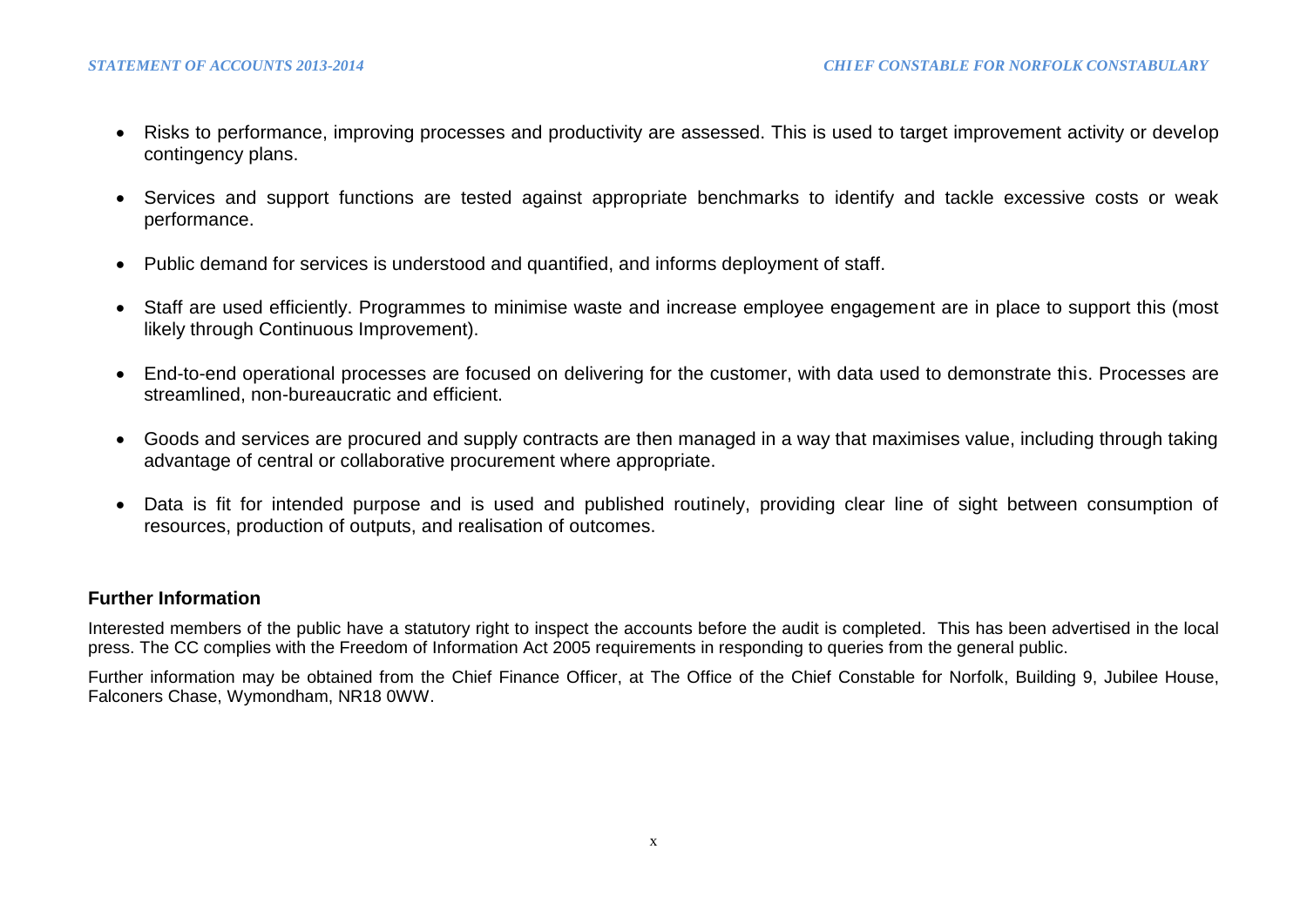## **INDEPENDENT AUDITOR'S REPORT TO THE CHIEF CONSTABLE FOR NORFOLK**

#### **Opinion on the Chief Constable for Norfolk financial statements**

We have audited the financial statements of the Chief Constable of Norfolk for the year ended 31 March 2014 under the Audit Commission Act 1998. The financial statements comprise the Chief Constable of Norfolk Movement in Reserves Statement, the Chief Constable of Norfolk Comprehensive Income and Expenditure Statement, the Chief Constable of Norfolk Balance Sheet, the Chief Constable of Norfolk Cash Flow Statement, the related notes 1 to 22 and the Chief Constable for Norfolk Pension Fund Account Statements. The financial reporting framework that has been applied in their preparation is applicable law and the CIPFA/LASAAC Code of Practice on Local Authority Accounting in the United Kingdom 2013/14.

This report is made solely to the Chief Constable of Norfolk in accordance with Part II of the Audit Commission Act 1998 and for no other purpose, as set out in paragraph 48 of the Statement of Responsibilities of Auditors and Audited Bodies published by the Audit Commission in March 2010. To the fullest extent permitted by law, we do not accept or assume responsibility to anyone other than the Chief Constable of Norfolk, for our audit work, for this report, or for the opinions we have formed.

#### **Respective responsibilities of the Chief Finance Officer and auditor**

As explained more fully in the Statement of Responsibilities for the Statement of Accounts set out on page xv, the Chief Finance Officer is responsible for the preparation of the Statement of Accounts, which includes the financial statements, in accordance with proper practices as set out in the CIPFA/LASAAC Code of Practice on Local Authority Accounting in the United Kingdom 2013/14, and for being satisfied that they give a true and fair view. Our responsibility is to audit and express an opinion on the financial statements in accordance with applicable law and International Standards on Auditing (UK and Ireland). Those standards require us to comply with the Auditing Practices Board's Ethical Standards for Auditors.

#### **Scope of the audit of the financial statements**

An audit involves obtaining evidence about the amounts and disclosures in the financial statements sufficient to give reasonable assurance that the financial statements are free from material misstatement, whether caused by fraud or error. This includes an assessment of: whether the accounting policies are appropriate to the Chief Constable of Norfolk circumstances and have been consistently applied and adequately disclosed; the reasonableness of significant accounting estimates made by the Chief Finance Officer; and the overall presentation of the financial statements. In addition, we read all the financial and non-financial information in the Statement of Accounts 2013/14 to identify material inconsistencies with the audited financial statements and to identify any information that is apparently materially incorrect based on, or materially inconsistent with, the knowledge acquired by us in the course of performing the audit. If we become aware of any apparent material misstatements or inconsistencies we consider the implications for our report.

## **Opinion on financial statements**

In our opinion the financial statements:

 give a true and fair view of the financial position of the Chief Constable of Norfolk as at 31 March 2014 and of its expenditure and income for the year then ended; and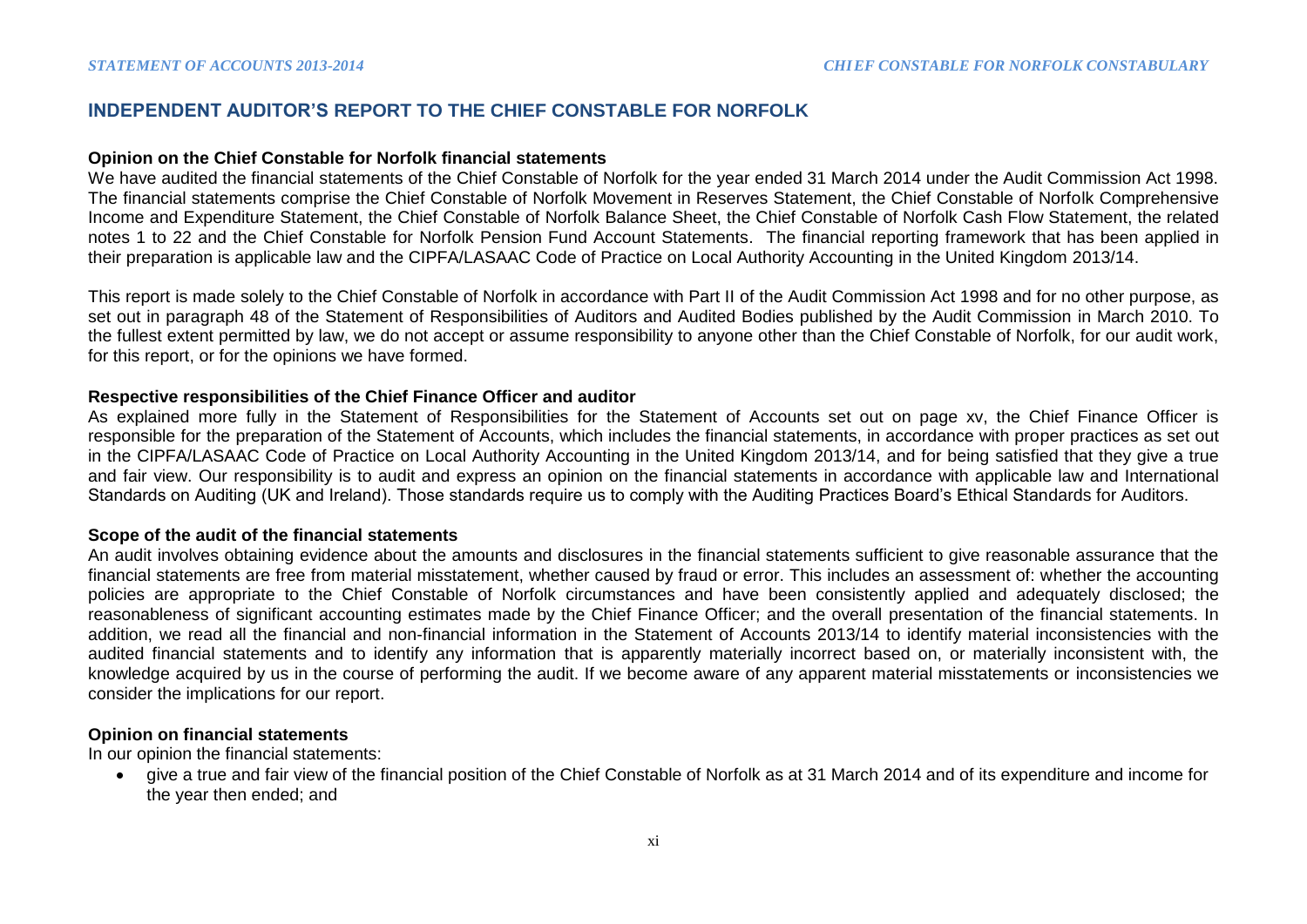have been prepared properly in accordance with the CIPFA/LASAAC Code of Practice on Local Authority Accounting in the United Kingdom 2013/14.

# **Opinion on other matters**

In our opinion, the information given in the Statement of Accounts 2013/14 for the financial year for which the financial statements are prepared is consistent with the financial statements.

#### **Matters on which we report by exception**

We report to you if:

- in our opinion the annual governance statement does not reflect compliance with 'Delivering Good Governance in Local Government: a Framework' published by CIPFA/SOLACE in June 2007 (updated as at December 2012);
- we issue a report in the public interest under section 8 of the Audit Commission Act 1998;
- we designate under section 11 of the Audit Commission Act 1998 any recommendation as one that requires the Chief Constable to consider it at a public meeting and to decide what action to take in response; or
- we exercise any other special powers of the auditor under the Audit Commission Act 1998.

We have nothing to report in these respects.

# **Conclusion on the Chief Constable's arrangements for securing economy, efficiency and effectiveness in the use of resources**

# *Respective responsibilities of the Chief Constable and the auditor*

The Chief Constable is responsible for putting in place proper arrangements to secure economy, efficiency and effectiveness in its use of resources, to ensure proper stewardship and governance, and to review regularly the adequacy and effectiveness of these arrangements.

We are required under Section 5 of the Audit Commission Act 1998 to satisfy ourselves that the Chief Constable has made proper arrangements for securing economy, efficiency and effectiveness in its use of resources. The Code of Audit Practice issued by the Audit Commission requires us to report to you our conclusion relating to proper arrangements, having regard to relevant criteria specified by the Audit Commission.

We report if significant matters have come to our attention which prevent us from concluding that the Chief Constable has put in place proper arrangements for securing economy, efficiency and effectiveness in its use of resources. We are not required to consider, nor have we considered, whether all aspects of the Chief Constable's arrangements for securing economy, efficiency and effectiveness in its use of resources are operating effectively.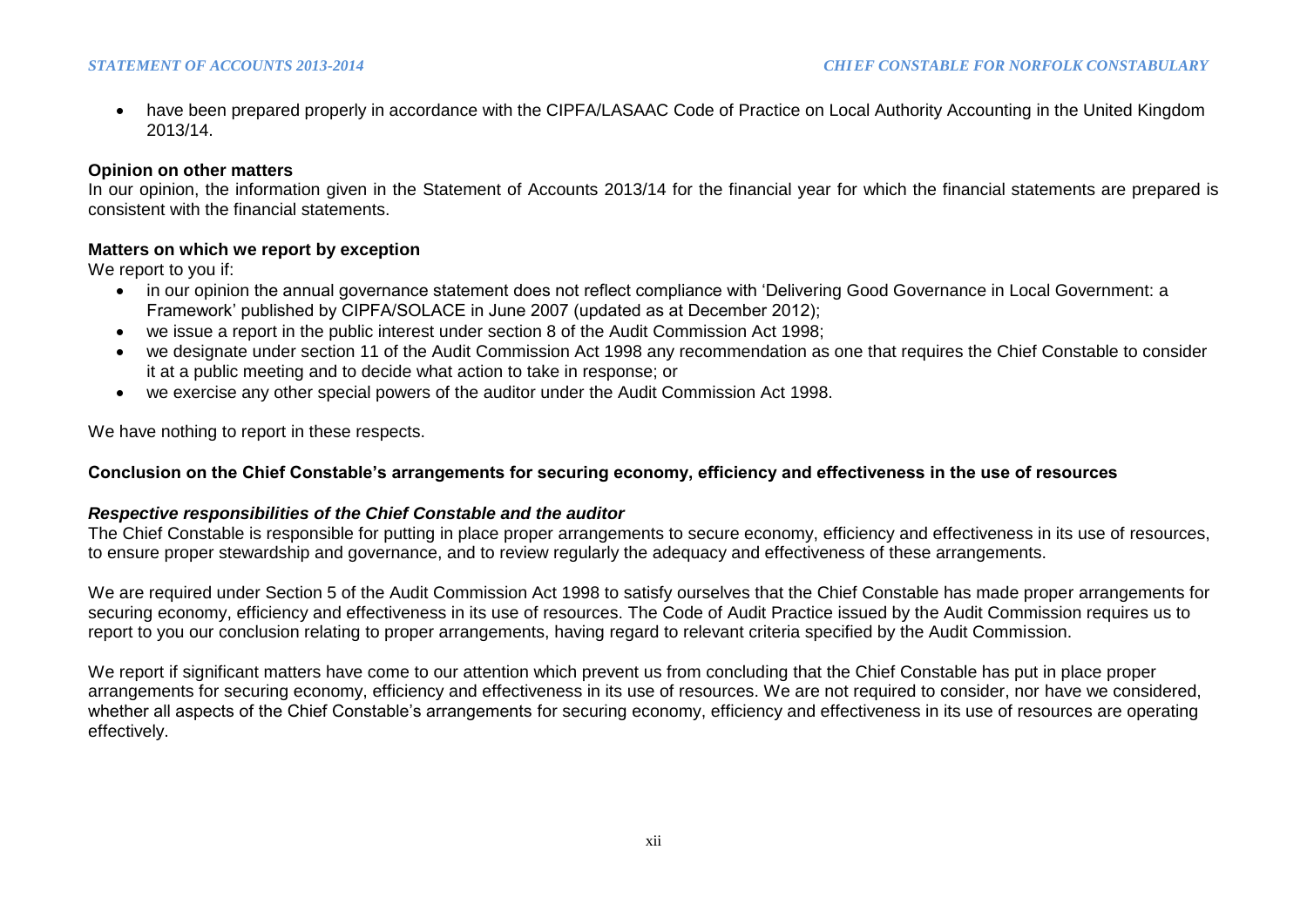## *Scope of the review of arrangements for securing economy, efficiency and effectiveness in the use of resources*

We have undertaken our audit in accordance with the Code of Audit Practice, having regard to the guidance on the specified criteria, published by the Audit Commission in October 2013, as to whether the Chief Constable has proper arrangements for:

- securing financial resilience; and
- challenging how it secures economy, efficiency and effectiveness.

The Audit Commission has determined these two criteria as those necessary for us to consider under the Code of Audit Practice in satisfying ourselves whether the Chief Constable put in place proper arrangements for securing economy, efficiency and effectiveness in its use of resources for the year ended 31 March 2014.

We planned our work in accordance with the Code of Audit Practice. Based on our risk assessment, we undertook such work as we considered necessary to form a view on whether, in all significant respects, the Chief Constable had put in place proper arrangements to secure economy, efficiency and effectiveness in its use of resources.

## *Conclusion*

On the basis of our work, having regard to the guidance on the specified criteria published by the Audit Commission in October 2013, we are satisfied that, in all significant respects, *the Chief Constable of Norfolk* put in place proper arrangements to secure economy, efficiency and effectiveness in its use of resources for the year ended 31 March 2014.

#### **Certificate**

We certify that we have completed the audit of the accounts of the Chief Constable of Norfolk in accordance with the requirements of the Audit Commission Act 1998 and the Code of Audit Practice issued by the Audit Commission.

Neil A Harris Audit Director

For and on behalf of Ernst & Young LLP, Appointed Auditor Luton

September 2014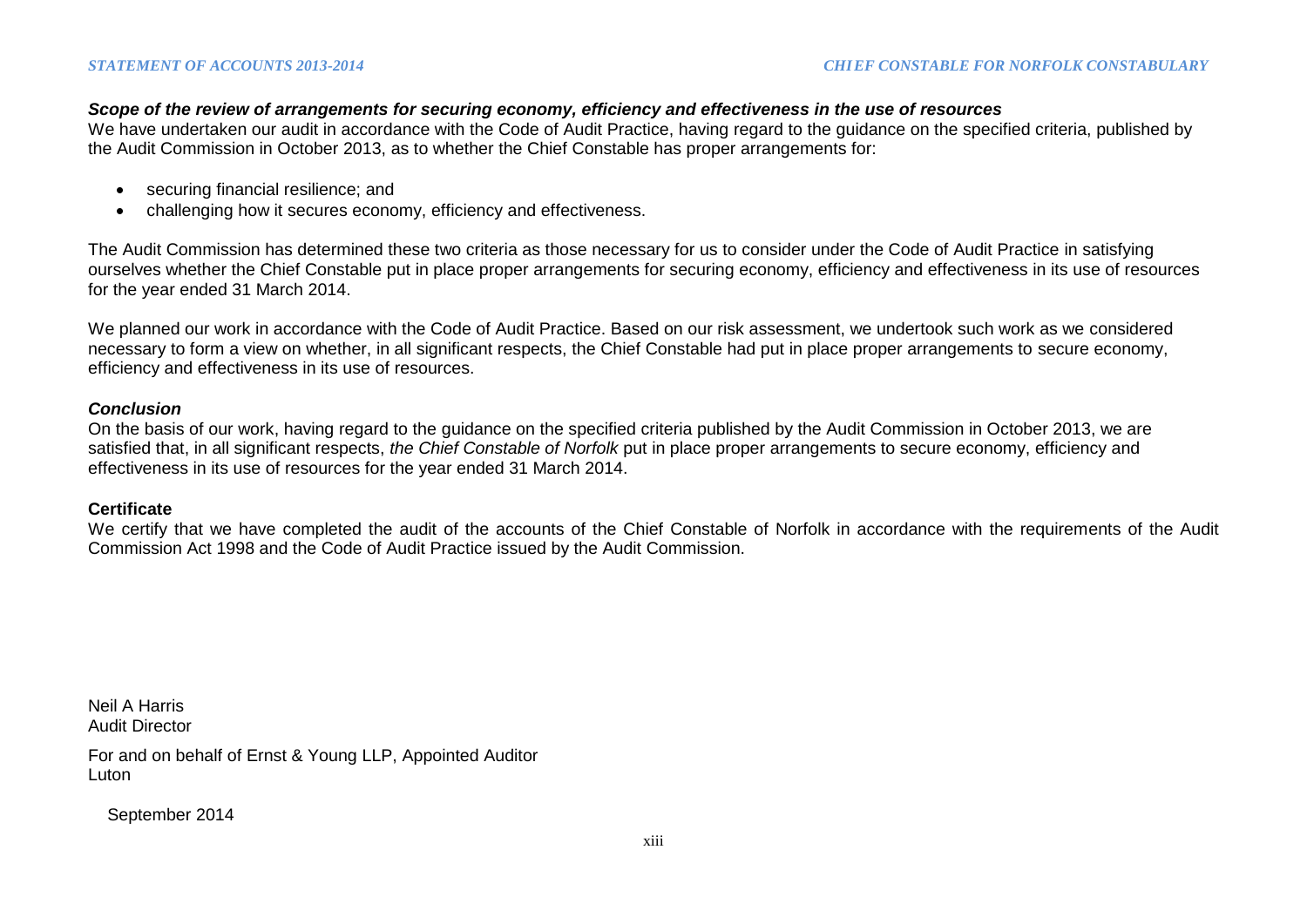# **STATEMENT OF RESPONSIBILITIES**

# **The Chief Constables Responsibilities**

The Chief Constable is required to:

- Make arrangements for the proper administration of their financial affairs and to secure that one of their officers (Chief Finance Officer) has the responsibility for the administration of those affairs;
- Manage their affairs to secure economic, efficient and effective use of resources and safeguard its assets;
- Ensure that there is an adequate annual governance statement;
- Approve the Statement of Accounts and authorise for issue.

I approve the Statement of Accounts

Date: 29<sup>th</sup> September 2014 Signature:

 Simon Bailey Chief Constable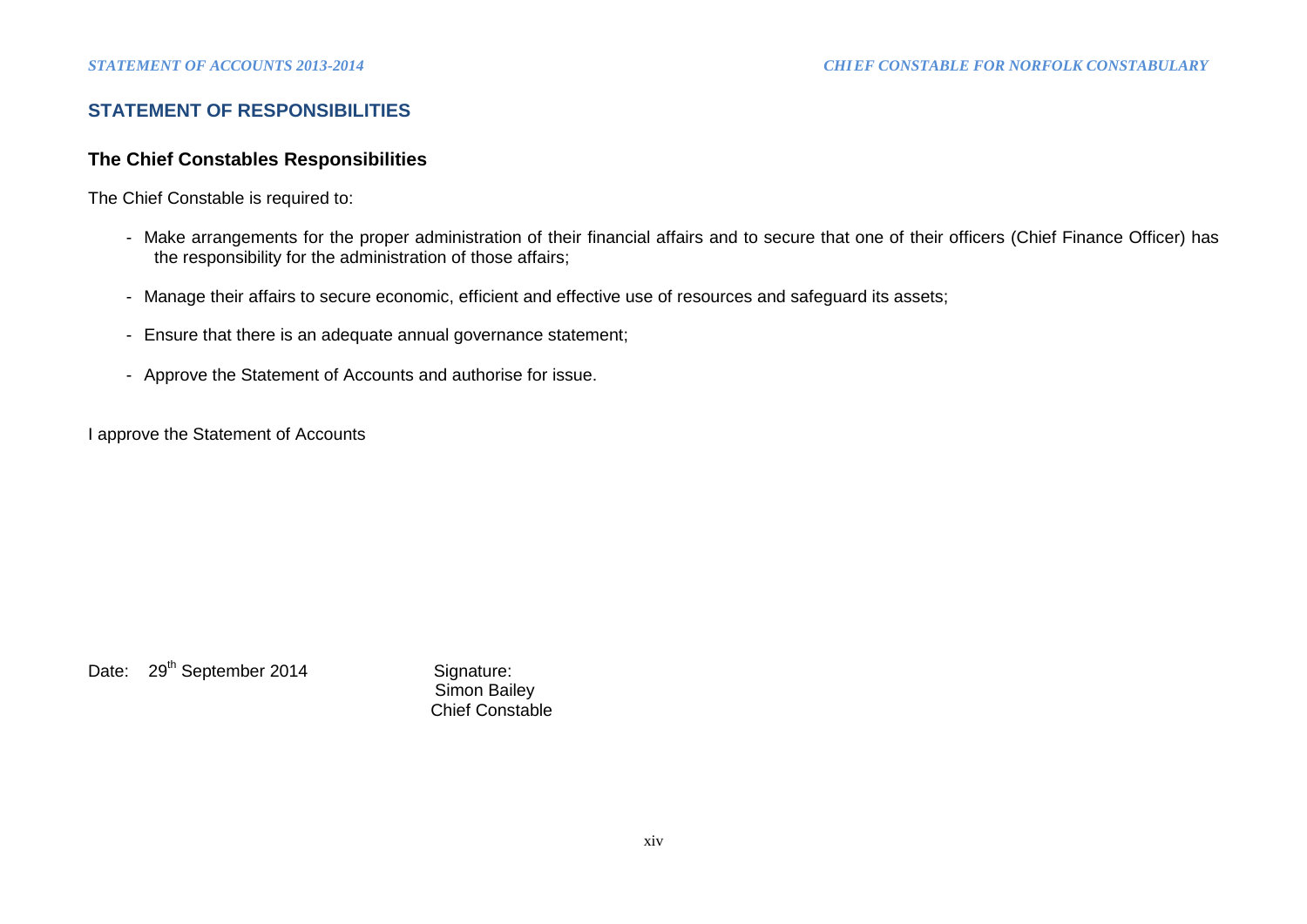# **The Chief Finance Officer's Responsibilities**

The Chief Finance Officer is responsible for the preparation of the Statement of Accounts for the Chief Constable of Norfolk, in accordance with proper practices set out in the CIPFA/LASAAC Code of Practice on Local Authority Accounting in the United Kingdom (the Code).

In preparing this statement of accounts, the Chief Finance Officer has:

- Selected suitable accounting policies and then applied them consistently;
- Made judgements and estimates that were reasonable and prudent;
- Complied with the Code.

The Chief Finance Officer has also:

- Kept proper accounting records, which were up to date;
- Taken reasonable steps for the prevention and detection of fraud and other irregularities.

I certify that the Statement of Accounts present a true and fair view of the financial position of the Chief Constable at the accounting date and of the income and expenditure for the year ended 31 March 2014.

Date: 29<sup>th</sup> September 2014 Signature:

John Hummersone CPFA Chief Finance Officer for the Chief Constable for Norfolk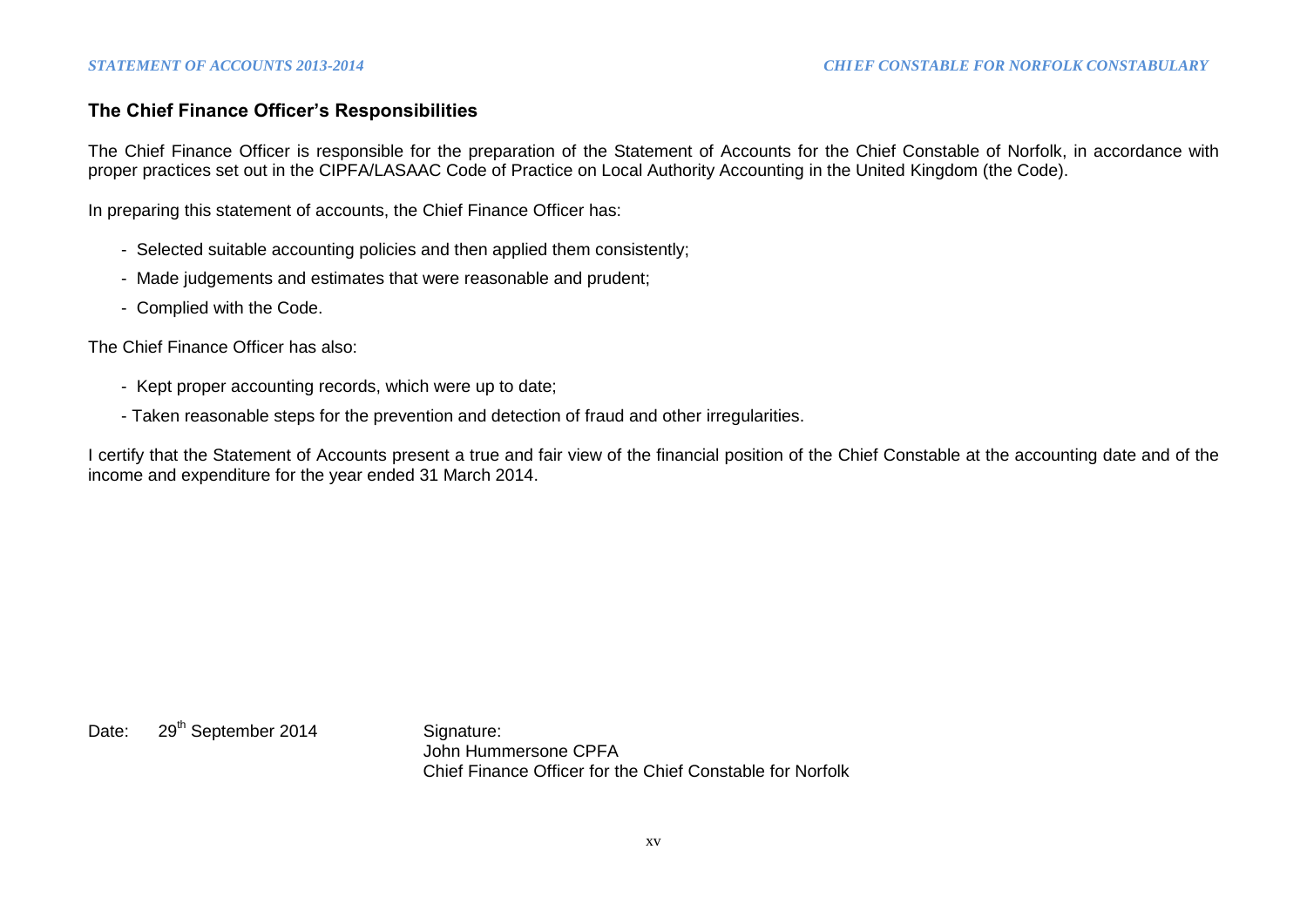# **MOVEMENT IN RESERVES STATEMENT**

The statement shows the movement in the year on the different reserves held, analysed into 'usable reserves' (i.e. those that can be applied to fund expenditure or reduce local taxation) and unusable reserves. The Surplus or (Deficit) on the Provision of Services line shows the true economic cost of providing the services, more details of which are shown in the Comprehensive Income and Expenditure Statement.

|                                                                                             | 2012-2013 Restated                               |                                              |                                  |  |
|---------------------------------------------------------------------------------------------|--------------------------------------------------|----------------------------------------------|----------------------------------|--|
|                                                                                             | General<br><b>Fund</b><br><b>Balance</b><br>£000 | Total<br>Unusable<br><b>Reserves</b><br>£000 | Total<br><b>Reserves</b><br>£000 |  |
| Balance at 31 March 2012                                                                    | 0                                                |                                              | $(1, 133, 294)$ $(1, 133, 294)$  |  |
| Surplus or (Deficit) on Provision of Services<br>Other Comprehensive Expenditure and Income | (65, 303)                                        | 0<br>(134, 237)                              | (65, 303)<br>(134, 237)          |  |
| <b>Total Comprehensive Expenditure and Income</b>                                           | (65, 303)                                        | (134, 237)                                   | (199, 540)                       |  |
| Adjustments between accounting basis & funding<br>basis under regulations                   | 65,303                                           | (65, 303)                                    | 0                                |  |
| Net Increase/Decrease before Transfers to<br><b>Earmarked Reserves</b>                      | 0                                                | (199, 540)                                   | (199, 540)                       |  |
| Transfers to / from Reserves                                                                | 0                                                | 0                                            | 0                                |  |
| Increase / Decrease in Year                                                                 | 0                                                | (199, 540)                                   | (199, 540)                       |  |
| Balance at 31 March 2013                                                                    | 0                                                |                                              | $(1,332,834)$ $(1,332,834)$      |  |
|                                                                                             |                                                  |                                              |                                  |  |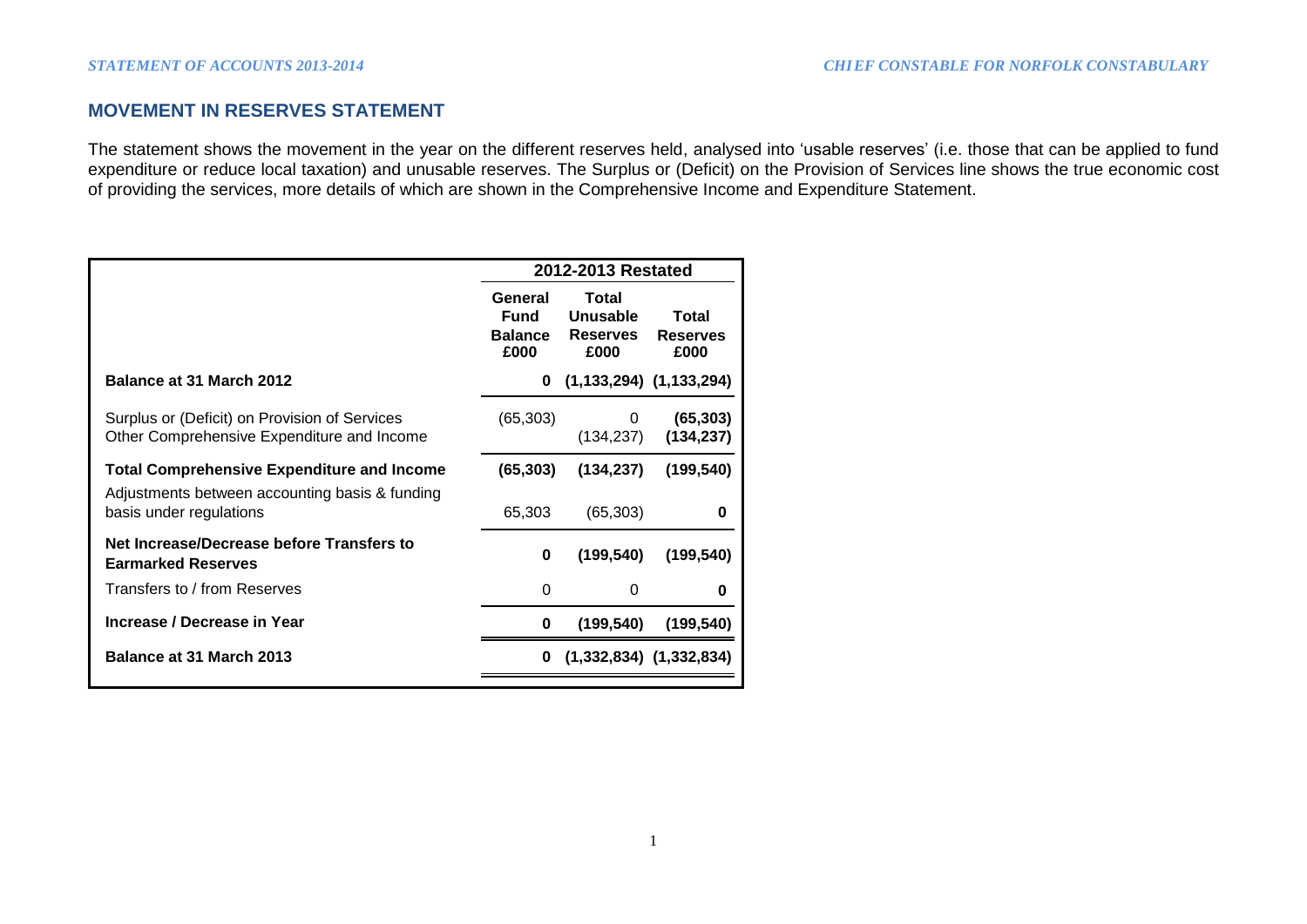|                                                                                             |                                           | 2013-2014                                    |                                  |
|---------------------------------------------------------------------------------------------|-------------------------------------------|----------------------------------------------|----------------------------------|
|                                                                                             | General<br>Fund<br><b>Balance</b><br>£000 | Total<br>Unusable<br><b>Reserves</b><br>£000 | Total<br><b>Reserves</b><br>£000 |
| Balance at 31 March 2013                                                                    | 0                                         |                                              | $(1,332,834)$ $(1,332,834)$      |
| Surplus or (Deficit) on Provision of Services<br>Other Comprehensive Expenditure and Income | (76, 111)                                 | 0<br>113,066                                 | (76, 111)<br>113,066             |
| <b>Total Comprehensive Expenditure and Income</b>                                           | (76, 111)                                 | 113,066                                      | 36,955                           |
| Adjustments between accounting basis & funding<br>basis under regulations                   | 76,111                                    | (76, 111)                                    | 0                                |
| Net Increase/Decrease before Transfers to<br><b>Earmarked Reserves</b>                      | 0                                         | 36,955                                       | 36,955                           |
| Transfers to / from Reserves                                                                | $\Omega$                                  | 0                                            | 0                                |
| Increase / Decrease in Year                                                                 | 0                                         | 36,955                                       | 36,955                           |
| <b>Balance at 31 March 2014</b>                                                             | 0                                         |                                              | $(1,295,879)$ $(1,295,879)$      |
|                                                                                             |                                           |                                              |                                  |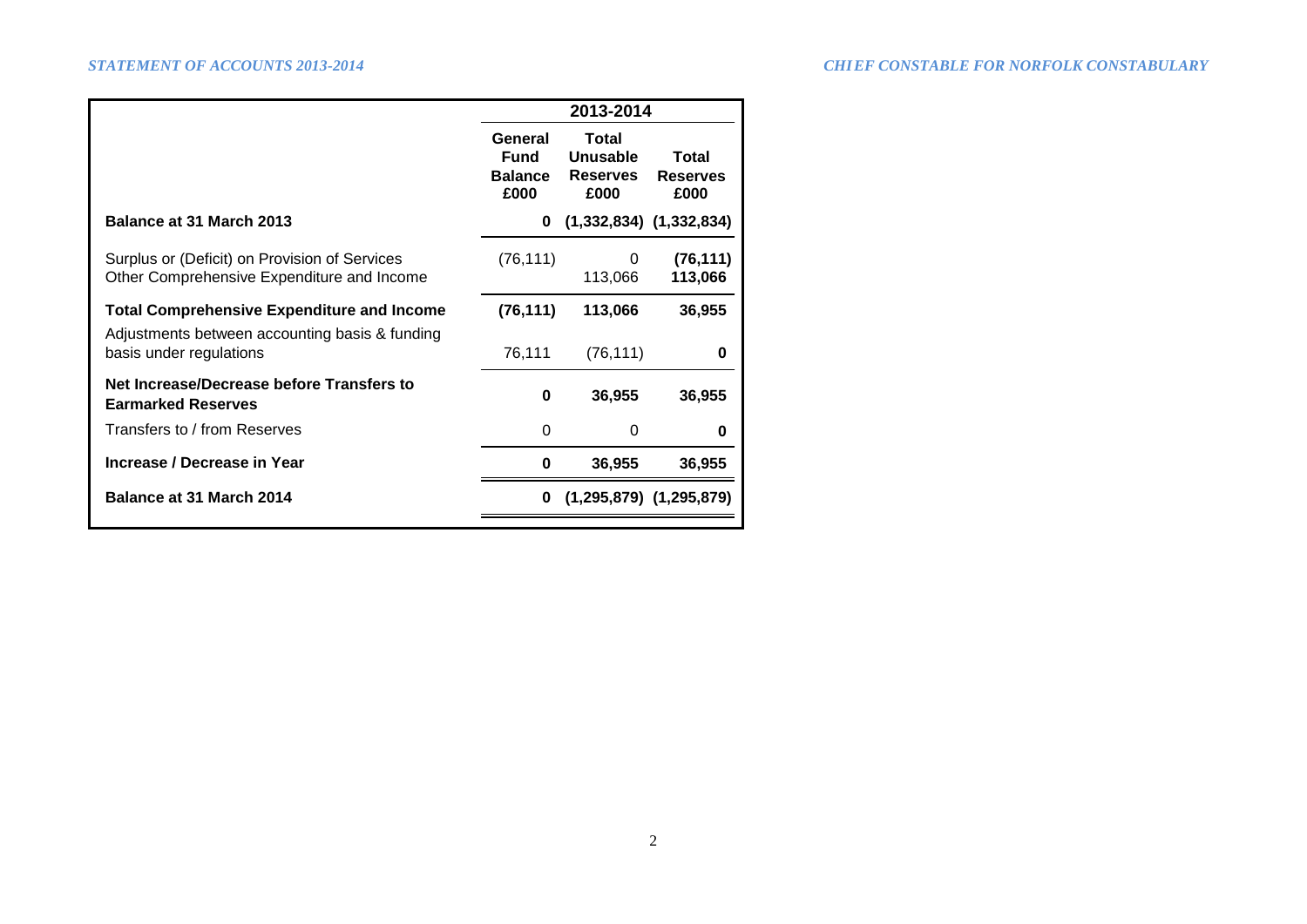# **COMPREHENSIVE INCOME AND EXPENDITURE STATEMENT**

This statement recognises the financial resources belonging to the PCC consumed at the request of the CC in exercising day to day direction and control of the police force for the financial year, presented in accordance with generally accepted accounting practices, rather than the amount to be funded from taxation. The Comprehensive Income and Expenditure Statement includes the intra-group transfer to the PCC's Comprehensive Income and Expenditure Statement.

| <b>Current Year</b><br>Year ending 31 March 2014<br><b>Comprehensive Income and</b> |                                             |                                        |                                           |                                      | <b>Restated</b><br>Year ending 31 March 2013 |                                           |
|-------------------------------------------------------------------------------------|---------------------------------------------|----------------------------------------|-------------------------------------------|--------------------------------------|----------------------------------------------|-------------------------------------------|
| <b>Expenditure Account</b>                                                          | <b>Gross</b><br><b>Expenditure</b><br>£ 000 | <b>Gross</b><br><b>Income</b><br>£ 000 | <b>Net</b><br><b>Expenditure</b><br>£ 000 | Gross<br><b>Expenditure</b><br>£ 000 | <b>Gross</b><br>Income<br>£ 000              | <b>Net</b><br><b>Expenditure</b><br>£ 000 |
| Local Policing                                                                      | 78,213                                      | (1,063)                                | 77,150                                    | 73,325                               | (5,230)                                      | 68,095                                    |
| Dealing with the Public                                                             | 11,749                                      | (128)                                  | 11,621                                    | 11,520                               | (116)                                        | 11,404                                    |
| Criminal Justice Arrangements                                                       | 17,602                                      | (1,261)                                | 16,341                                    | 16,328                               | (1,226)                                      | 15,102                                    |
| Road Policing                                                                       | 10,637                                      | (1,897)                                | 8,740                                     | 9,604                                | (1, 815)                                     | 7,789                                     |
| <b>Special Operations</b>                                                           | 4,925                                       | (437)                                  | 4,488                                     | 4,589                                | (174)                                        | 4,415                                     |
| Intelligence                                                                        | 6,085                                       | (70)                                   | 6,015                                     | 5,967                                | (281)                                        | 5,686                                     |
| Special Investigations                                                              | 32,471                                      | (574)                                  | 31,897                                    | 30,120                               | (837)                                        | 29,283                                    |
| <b>Investigative Support</b>                                                        | 3,800                                       | (20)                                   | 3,780                                     | 3,707                                | (18)                                         | 3,689                                     |
| National Policing                                                                   | 3,914                                       | (3,845)                                | 69                                        | 3,473                                | (3,697)                                      | (224)                                     |
| <b>Corporate and Democratic Core</b>                                                | 268                                         |                                        | 269                                       | 290                                  | 0                                            | 290                                       |
| <b>Cost of Policing Services</b><br><b>Intra Group Adjustment</b>                   | 169,664                                     | (9, 294)                               | 160,370<br>(142, 326)                     | 158,923                              | (13, 394)                                    | 145,529<br>(136,000)                      |
|                                                                                     |                                             |                                        |                                           |                                      |                                              |                                           |
| <b>Net Cost of Policing</b>                                                         |                                             |                                        | 18,044                                    |                                      |                                              | 9,529                                     |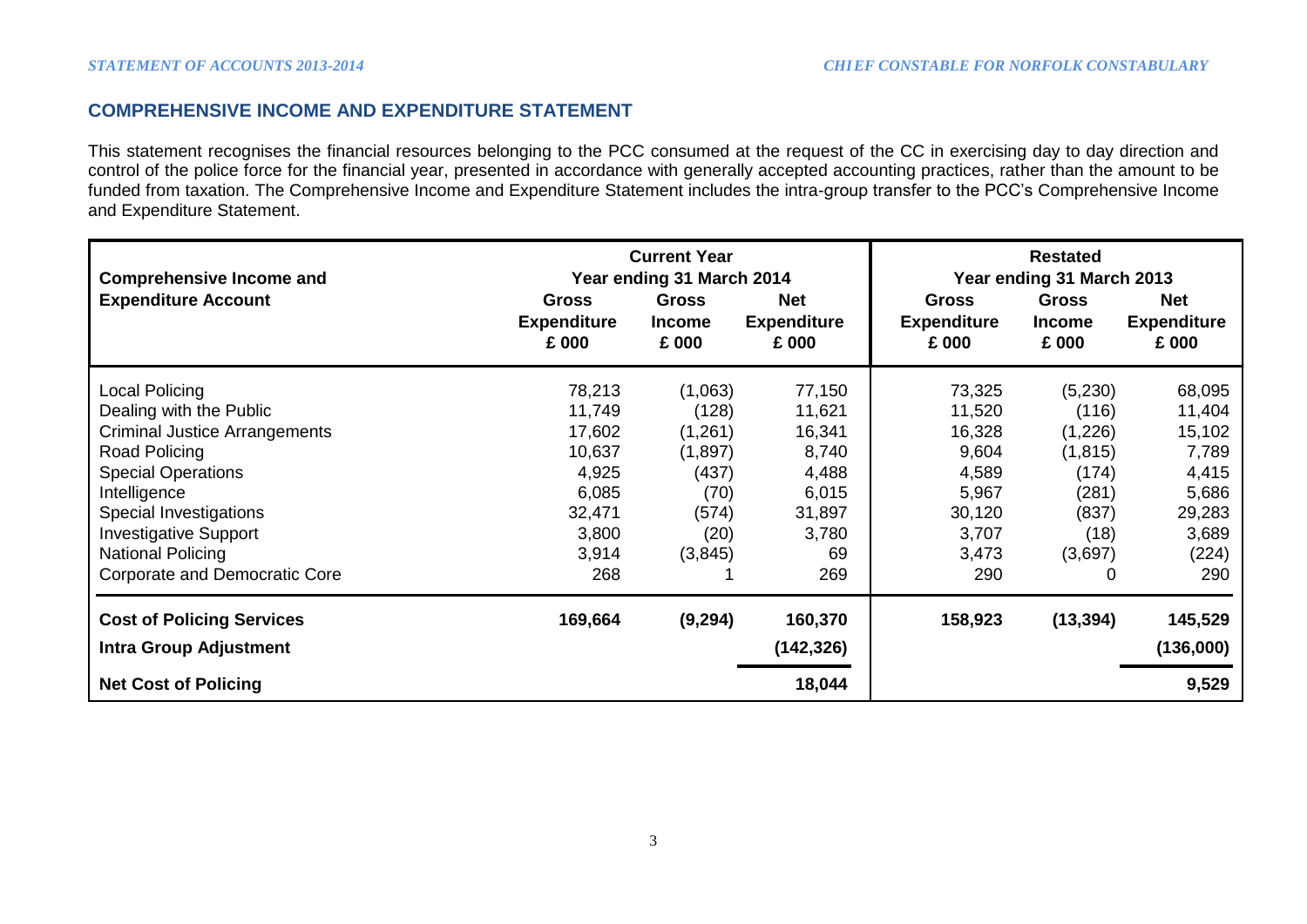| <b>Comprehensive Income and</b><br><b>Expenditure Account (continued)</b>                                                                                      | <b>Gross</b><br><b>Expenditure</b><br>£ 000 | <b>Current Year</b><br>Year ending 31 March 2014<br><b>Gross</b><br><b>Income</b><br>£ 000 | <b>Net</b><br><b>Expenditure</b><br>£ 000 | <b>Gross</b><br><b>Expenditure</b><br>£ 000 | <b>Previous Year Restated</b><br>Year ending 31 March 2013<br><b>Gross</b><br><b>Income</b><br>£ 000 | <b>Net</b><br><b>Expenditure</b><br>£ 000 |
|----------------------------------------------------------------------------------------------------------------------------------------------------------------|---------------------------------------------|--------------------------------------------------------------------------------------------|-------------------------------------------|---------------------------------------------|------------------------------------------------------------------------------------------------------|-------------------------------------------|
| <b>Financing and Investment Income &amp; Expenditure</b><br>Pensions interest cost and expected return on<br>pensions assets<br>Interest and Investment Income | 63,637<br>63,637                            | (5,570)<br>0<br>(5,570)                                                                    | 58,067<br>58,067                          | 60,881<br>60,881                            | (5, 107)<br>0<br>(5, 107)                                                                            | 55,774<br>0<br>55,774                     |
| (Surplus) or Deficit on the Provision of Services                                                                                                              |                                             |                                                                                            | 76,111                                    |                                             |                                                                                                      | 65,303                                    |
| Remeasurements of the net defined benefit liability/(asset)                                                                                                    |                                             |                                                                                            | (113,066)                                 |                                             |                                                                                                      | 134,237                                   |
| <b>Other Comprehensive Income and Expenditure</b>                                                                                                              |                                             |                                                                                            | (113,066)                                 |                                             |                                                                                                      | 134,237                                   |
| <b>Total Comprehensive Income and Expenditure</b>                                                                                                              |                                             |                                                                                            | (36, 955)                                 |                                             |                                                                                                      | 199,540                                   |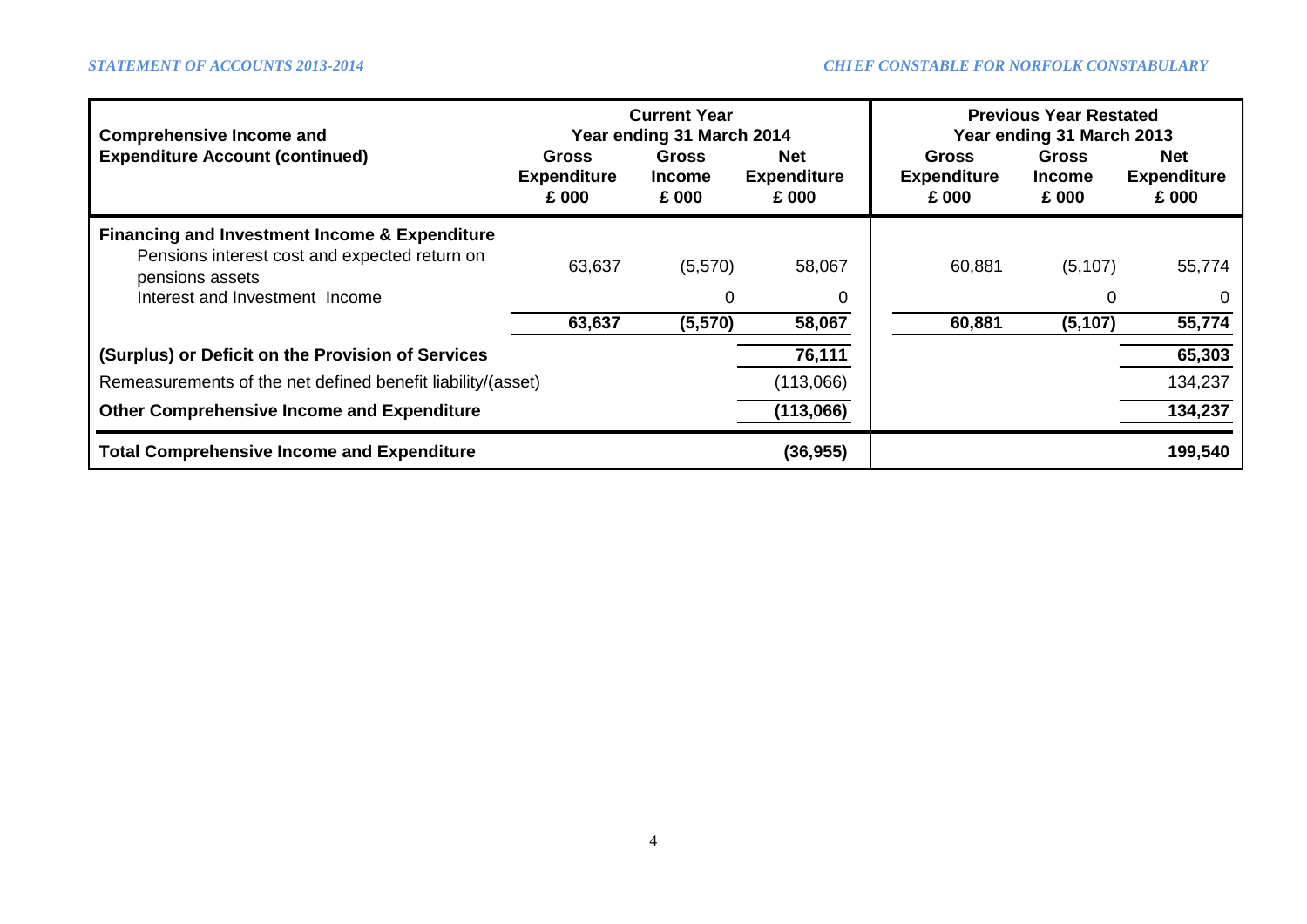# **BALANCE SHEET**

The Balance Sheet shows the value as at the Balance Sheet date of the assets and liabilities recognised by the CC. As stated the CC does not hold any assets or reserves at the year-end. The CC does however hold employment liabilities, which is associated with the CC's day to day direction and control of police officers and staff, the costs of which are shown in the Comprehensive Income and Expenditure Statement. The net liabilities are underwritten by the PCC's financial guarantee, which forms part of the intra-group adjustment.

| <b>Balance Sheet</b>                        | <b>Financial</b><br><b>Statements</b><br>Note/Page No. |               | <b>Restated</b><br>31 March<br>2013<br>£000 |
|---------------------------------------------|--------------------------------------------------------|---------------|---------------------------------------------|
| <b>Current Liabilities</b>                  |                                                        |               |                                             |
| <b>Short Term Creditors</b>                 | 9/23                                                   | (473)         | (515)                                       |
| <b>Long Term Liabilities</b>                |                                                        |               |                                             |
| <b>Liability Related to Defined Benefit</b> | 11 / 24 to 26                                          | (1, 295, 406) | (1, 332, 319)                               |
| <b>Net Assets</b>                           |                                                        | (1, 295, 879) | (1, 332, 834)                               |
| <b>Financed By:</b>                         |                                                        |               |                                             |
| Unusable Reserves                           |                                                        |               |                                             |
| <b>Accumulated Absences Account</b>         | 11 / 24 & 25                                           | (473)         | (515)                                       |
| <b>Pension Reserve</b>                      | 11 / 24 to 26                                          | (1, 295, 406) | (1, 332, 319)                               |
| <b>Total Reserves</b>                       |                                                        | (1, 295, 879) | (1, 332, 834)                               |

John Hummersone CPFA Chief Finance Officer for the Chief Constable for Norfolk 29<sup>th</sup> September 2014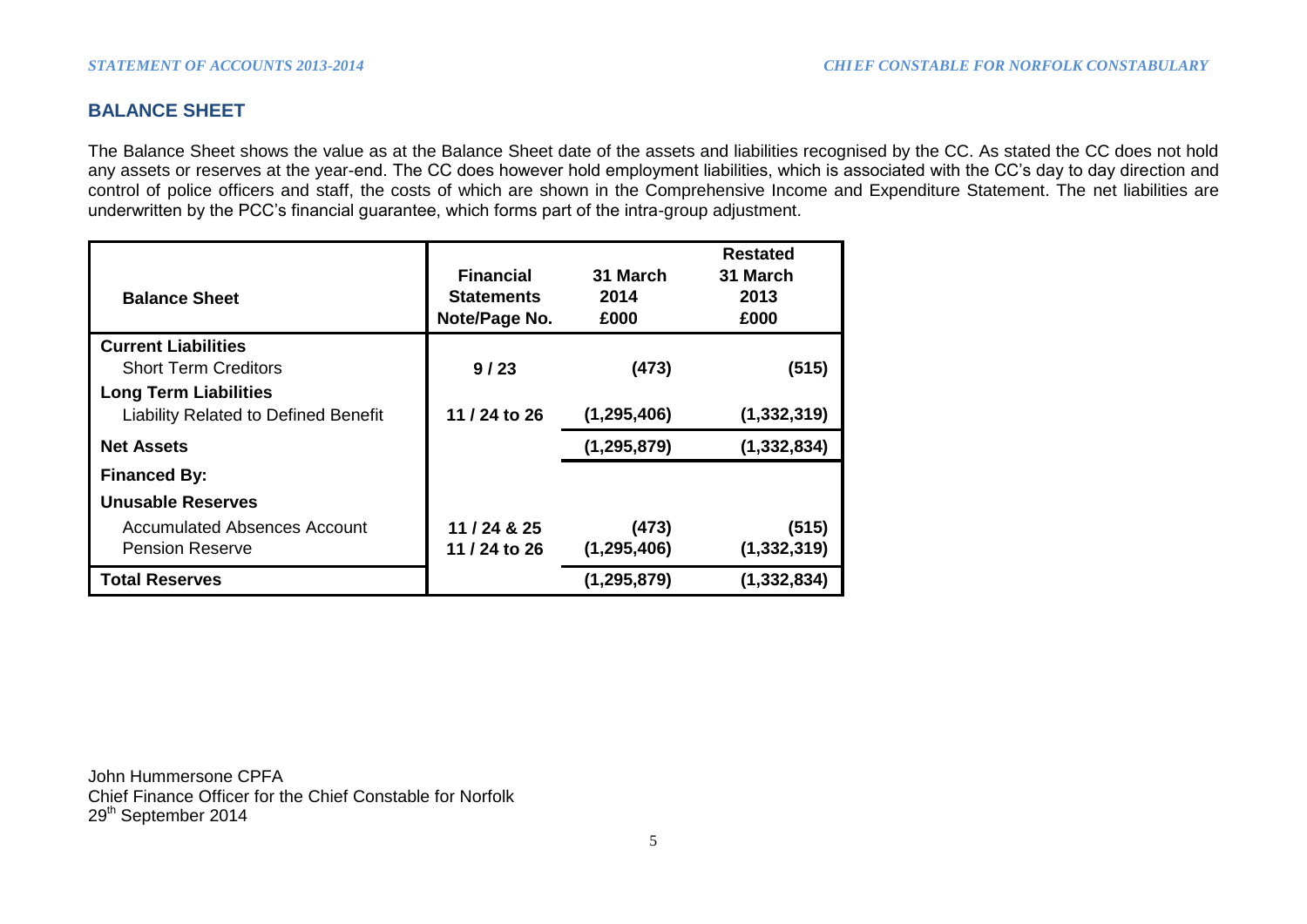# **CASH FLOW STATEMENT**

The Cash Flow Statement shows the changes in cash and cash equivalents of the CC during the reporting period. The statement shows how the CC generates and uses cash and cash equivalents by classifying cash flows as operating, investing and financing activities. However, during 2013-2014 all cash is held by the PCC for Norfolk so the cash flow statement for the CC shows the net deficit on the provision of services as non-cash movements.

| <b>Cash Flow Statement</b>                                                                   | <b>Financial</b><br><b>Statements</b><br>Note/Page No. | 31 March 2014<br>£000 | <b>Restated</b><br>31 March 2013<br>£000 |
|----------------------------------------------------------------------------------------------|--------------------------------------------------------|-----------------------|------------------------------------------|
| Net (surplus) or deficit on the provision of services                                        |                                                        | 76,111                | 65,303                                   |
| Adjustments to net surplus or deficit on the provision of services for non cash<br>movements | 12/26                                                  | (76, 111)             | (65, 303)                                |
| Net Cash Inflows from Operating Activities                                                   |                                                        | 0                     |                                          |
| <b>Investing Activities</b>                                                                  |                                                        | 0                     |                                          |
| <b>Financing Activities</b>                                                                  |                                                        | 0                     |                                          |
| Net (Increase) / Decrease in Cash and Cash Equivalents                                       |                                                        |                       |                                          |
| Cash and cash equivalents at the beginning of the reporting period                           |                                                        | 0                     |                                          |
| Cash and cash equivalents at the end of the reporting period                                 |                                                        |                       |                                          |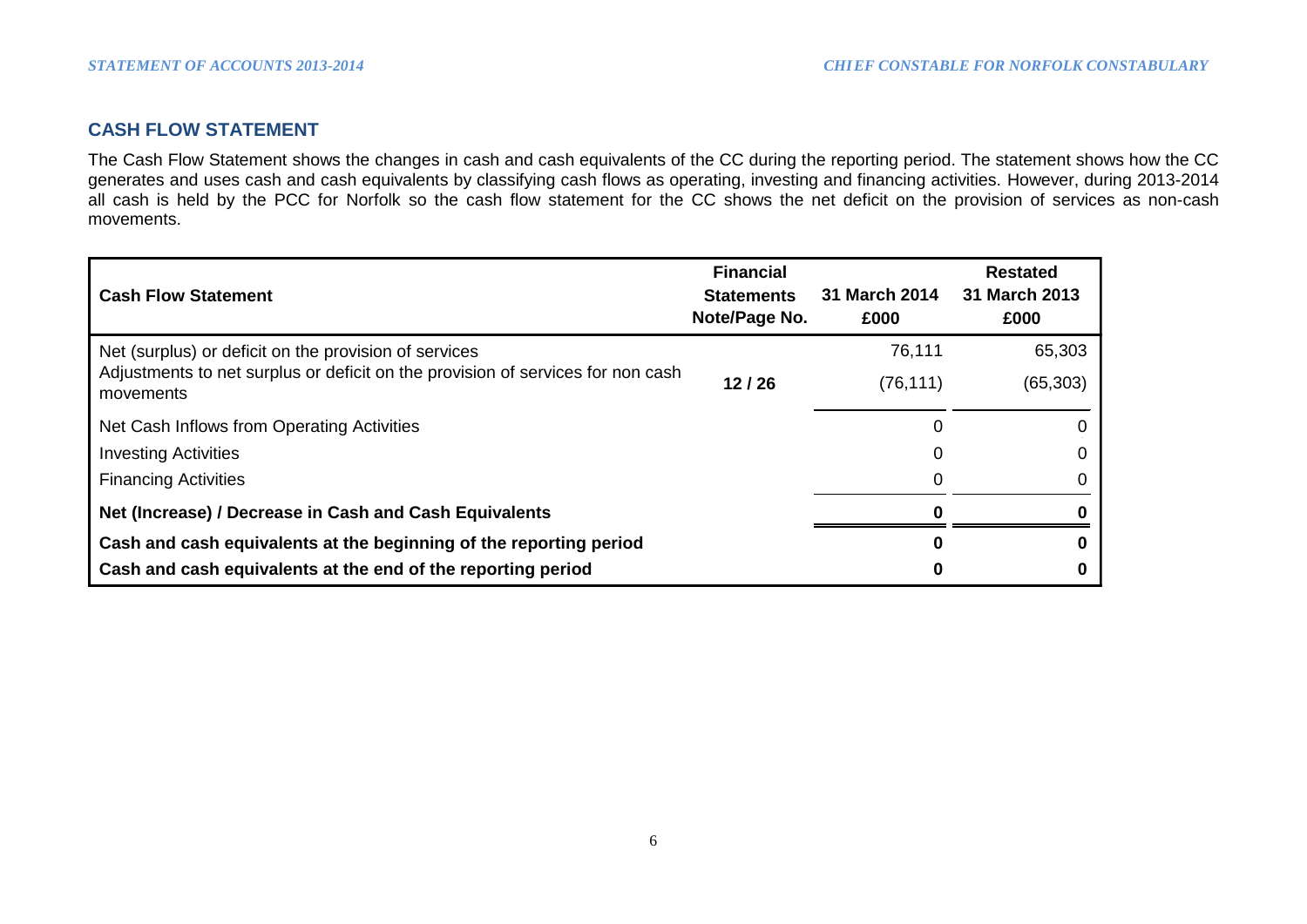# **NOTES TO THE FINANCIAL STATEMENTS**

|                | <b>Contents</b>                                     | Page No |     |                                                     | Page No |
|----------------|-----------------------------------------------------|---------|-----|-----------------------------------------------------|---------|
| $\mathbf{1}$ . | <b>Accounting Policies</b>                          | 8       | 10. | <b>Usable Reserves</b>                              | 24      |
| 2.             | Prior period adjustments, changes in accounting     |         | 11. | Unusable Reserves                                   | 24      |
|                | policies and estimates and errors                   | 15      | 12. | Cash Flow Statement - Operating Activities          | 26      |
| 3.             | Accounting Standards that have been issued but      |         | 13. | Amounts reported for resource allocations decisions | 27      |
|                | have not yet been adopted                           | 19      | 14. | Officers remuneration                               | 33      |
| 4.             | Critical judgements in applying accounting policies | 20      | 15. | <b>External Audit Fees</b>                          | 35      |
| 5.             | Intra Group Funding arrangements between PCC        |         | 16. | <b>Grant Income</b>                                 | 35      |
|                | and CC                                              | 21      | 17. | <b>Related parties</b>                              | 36      |
| 6.             | Assumptions made about the future and other         |         | 18. | <b>Private Finance Initiatives</b>                  | 36      |
|                | sources of information                              | 21      | 19. | <b>Termination Benefits</b>                         | 39      |
| 7.             | Events after the reporting period                   | 22      | 20. | Defined benefit pension scheme                      | 40      |
| 8.             | Adjustments between accounting basis and            |         | 21. | Partners Against Crime Taskforce (PACT)             | 48      |
|                | funding basis under regulations                     | 22      | 22. | Jointly controlled operations                       | 49      |
| 9.             | <b>Creditors</b>                                    | 23      |     |                                                     |         |
|                |                                                     |         |     |                                                     |         |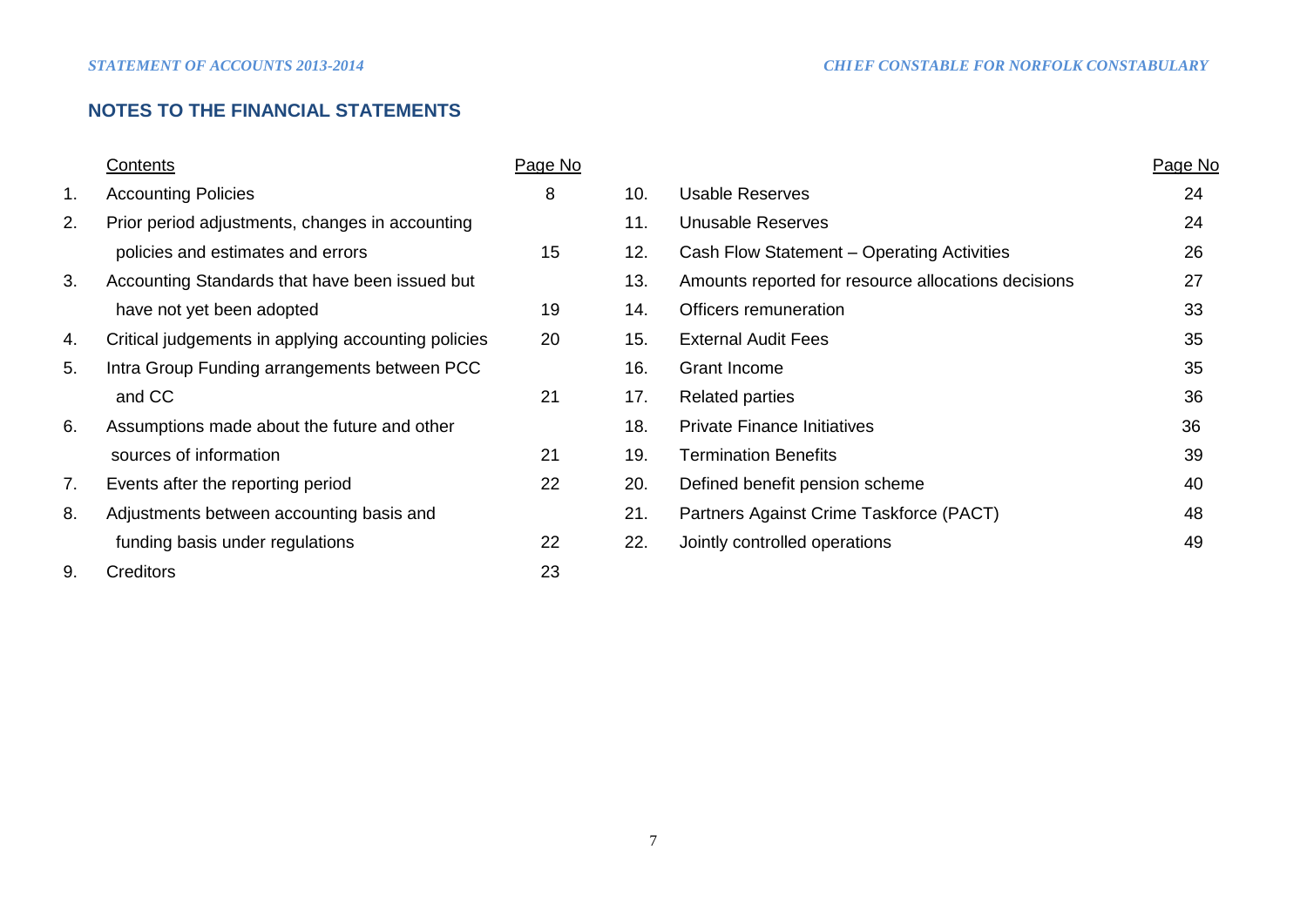# **NOTES TO THE FINANCIAL STATEMENTS**

# **1. ACCOUNTING POLICIES**

# **A. GENERAL PRINCIPLES**

The Statement of Accounts summarises the CC's transactions for the 2013-2014 financial year and the position at the year-end of 31<sup>st</sup> March 2014. The accounting policies are the specific principle, bases, conventions, rules and practices applied by the CC when preparing and presenting the financial statements.

The CC is required to prepare the annual Statement of Accounts in accordance with the Code of Practice on Local Authority Accounting in the United Kingdom 2013-2014 issued by the Chartered Institute of Public Finance and Accounting (CIPFA), the Accounts and Audit Regulations 2003 and the Service Reporting Code of Practice 2013-2014.

The accounting policies contained in the Code apply International Financial Reporting Standards (IFRS) as adapted for the public sector by the International Public Sector Accounting Standards (IPSAS).

The accounting convention adopted in the Statement of Accounts is principally historical cost, modified by the revaluation of certain categories of non-current assets and financial instruments.

The accounting policies set out in the following paragraphs reflect the powers and delegations to the CC from the PCC and are consistent with the Group's accounting policies.

# **B. COST RECOGNITION AND INTRA-GROUP ADJUSTMENT**

The PCC pays for all expenditure including salaries of police officers, police community support officers and police staff. There is no transfer of real cash between the PCC and Chief Constable and the latter does not have a bank account into which monies can be received or paid from. Operational costs and incomes are recognised in the Chief Constable's Accounts to reflect the PCC's resources consumed in the direction and control of day-to-day policing at the request of the Chief Constable. The Chief Constable also recognises the employment and postemployment costs and liabilities in his Accounts. To fund these costs the Chief Constables Accounts show as income the funding guarantee provided by the Commissioner to the Chief Constable, although no real cash changes hands. This treatment forms the basis of the intra-group adjustment between the Accounts of the Commissioner and Chief Constable.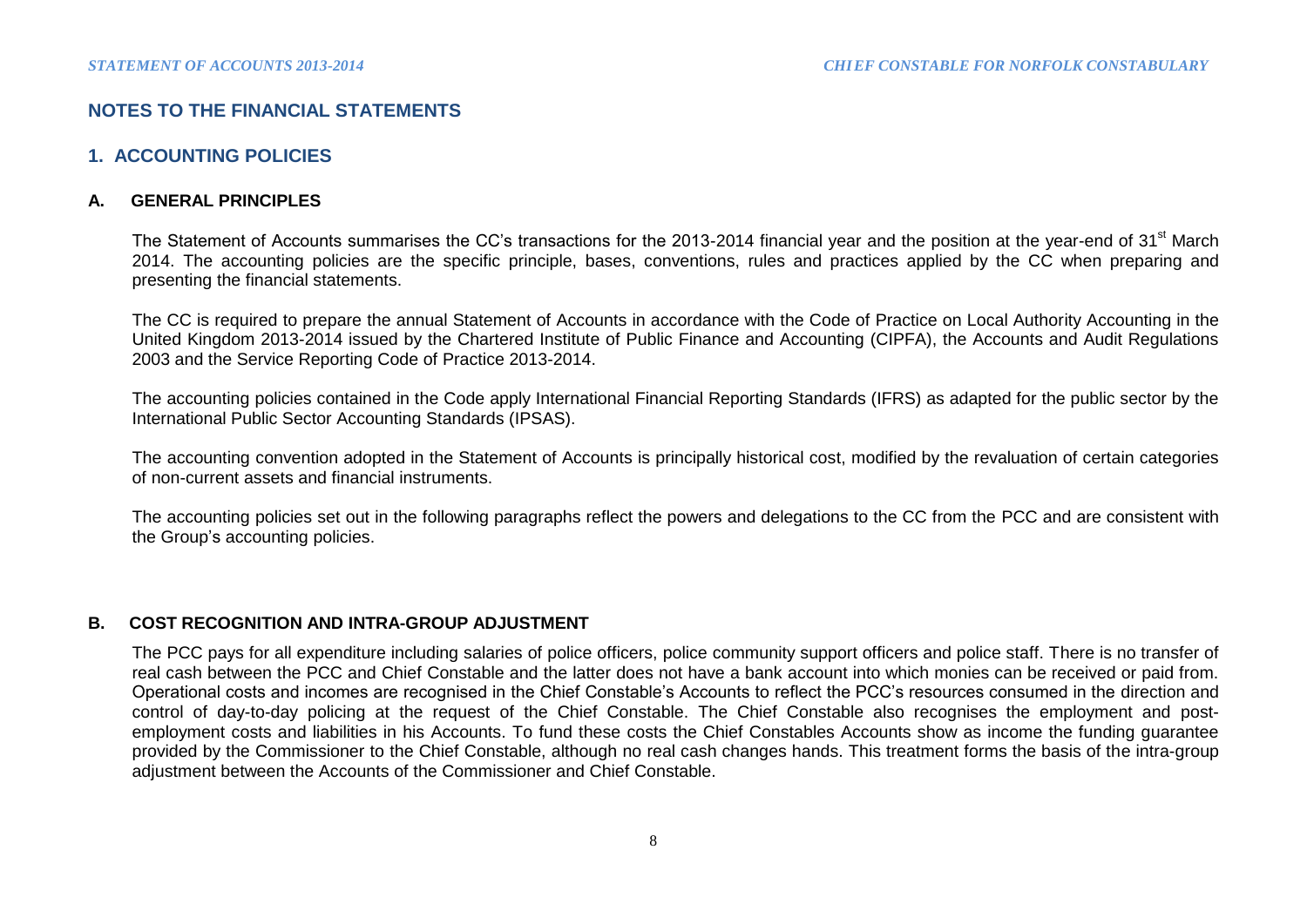# **C. ACCRUALS OF INCOME AND EXPENDITURE**

Activity is accounted for in the year that it takes place, not simply when cash payments are made or received. In particular:

- Income from the sale of goods is recognised when the Group transfers the significant risks and rewards of ownership to the purchaser and it is probable that economic benefits or service potential associated with the transaction will flow to the Group.
- Income from the provision of services is recognised when the Group can measure reliably the percentage of completion of the transaction and it is probable that economic benefits or service potential associated with the transaction will flow to the Group.
- Supplies are recorded as expenditure when they are consumed. Where there are gaps between the date supplies are received and their consumption, where material, they are carried as inventories on the Group Balance Sheet.
- Expenses in relation to services received (including services provided by officers and employees) are recorded as expenditure when the services are received, rather than when payments are made.
- Where income and expenditure have been recognised but cash has not been received or paid, a debtor or creditor for the relevant amount is recorded in the Group Balance Sheet.

# **D. EXCEPTIONAL ITEMS**

When items of income and expense are material, their nature and amount is disclosed separately, either on the face of the Comprehensive Income and Expenditure Statement or in the notes to the accounts, depending on how significant the items are to the understanding of the financial performance.

# **E. PRIOR PERIOD ADJUSTMENTS, CHANGES IN ACCOUNTING POLICIES AND ESTIMATES AND ERRORS**

Prior period adjustments may arise as a result of a change in accounting policies or to correct a material error. Changes in accounting estimates are accounted for prospectively, i.e. in the current and future years affected by the change and do not give rise to a period adjustment.

Changes in accounting policies are only made when required by proper accounting practices or the change provides more reliable or relevant information about the effect of transactions, other events and conditions on the CC financial position or financial performance. Where a change is made, it is applied retrospectively (unless stated otherwise) by adjusting opening balances and comparative amounts for the prior period as if the new policy had always been applied.

Material errors discovered in prior year figures are corrected retrospectively by amending opening balances and comparative amounts for the prior period.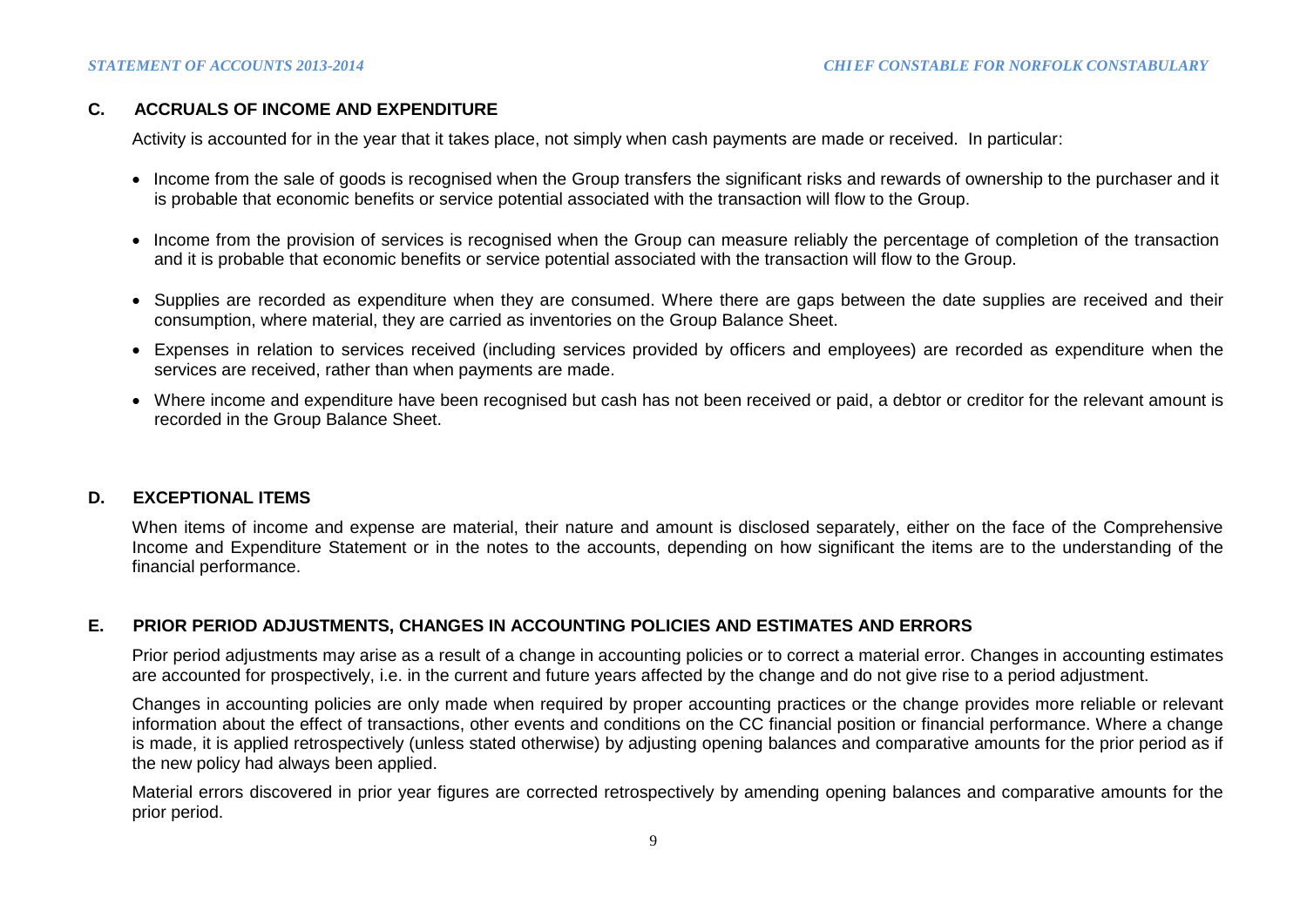Following greater clarity and a better understanding of arrangements and governance between the PCC and the Chief Constable, as well as bulletins issued by CIPFA and the Audit Commission that enhanced the prevailing guidance, the presentation of the accounts is different this year from last year. The PCC and Chief Constable are both considered principals and therefore both corporations sole should have a full set of statements.

This has resulted in a change of accounting policy and therefore requires a prior period adjustment being made to the 2012-2013 figures to represent the above position. The prior period adjustment impacts on all the main statements and disclosures within this set of accounts.

# **F. EMPLOYEE BENEFITS**

#### Benefits Payable during Employment

Short-term employee benefits are those that fall due wholly within 12 months of the year-end. They include such benefits as wages and salaries, paid annual leave and paid sick leave, bonuses and non-monetary benefits (e.g. cars) for current employees and are recognised as an expense for services in the year in which employees render service to the CC. An accrual is made for the cost of holiday entitlements (or any form of leave, e.g. time off in lieu) earned by employees but not taken before the year end which the employees can carry forward into the next financial year. The accrual is made at the wage and salary rates applicable in the following financial year, being the period in which the employee takes the benefit. The accrual is charged to Surplus or Deficit on the Provision of Services, but then reversed out through the Movement in Reserves Statement so that holiday benefits are charged to revenue in the financial year in which the holiday absence occurs. The accumulated cost is carried to the CC's Balance Sheet where it is held as a liability and matched with an unusable reserve.

#### Termination benefits

Termination benefits are amounts payable as a result of a decision to terminate an officer's employment before the normal retirement date or an officer's decision to accept voluntary redundancy and are charged on an accruals basis to the appropriate service in the Comprehensive Income and Expenditure Statement when demonstrably committed to the termination of the employment of an officer or group of officers or making an offer to encourage voluntary redundancy. This policy applies to members of police staff (including police community support officers) only.

When termination benefits involve the enhancement of pensions, statutory provisions require the General Fund balance to be charged with the amount payable by the CC to the pension fund or pensioner in the year, not the amount calculated according to the relevant accounting standards. In the Movement in Reserves Statement, appropriations are required to and from the Pensions Reserve to remove the notional debits and credits for pension enhancement termination benefits and replace them with debits for the cash paid to the pension fund and pensioners and any such amounts payable but unpaid at the year end.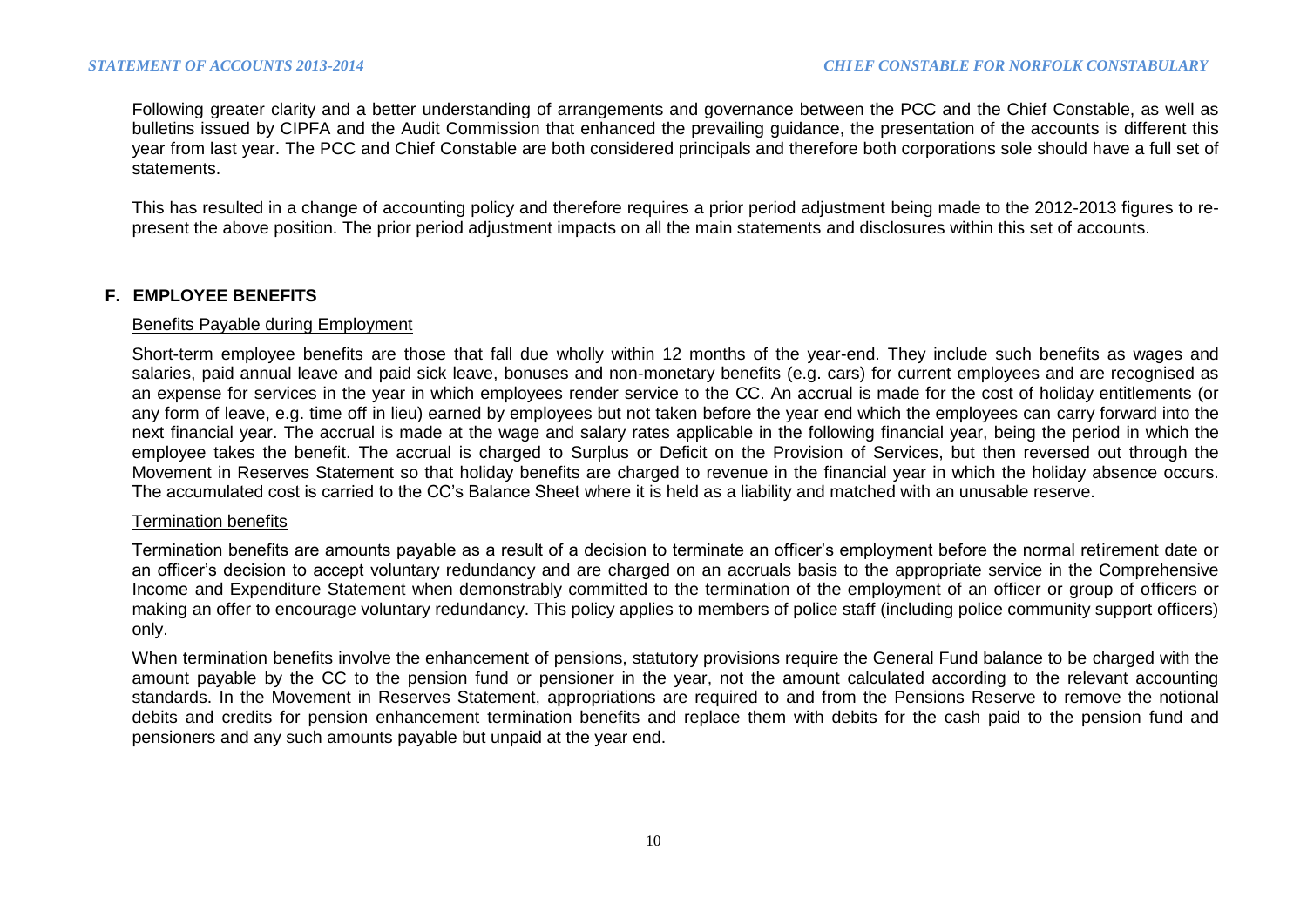## Post-Employment Benefits

Police officers and staff have the option of belonging to one of two separate pension schemes relevant to them:

- The Local Government Pension Scheme (the Pension Fund) for Police Staff and operated by the Norfolk Pension Fund; and
- The Police Officers' Pension Scheme operated by the Home Office.

Both schemes provided defined benefit to members (retirement lump sums and pensions), earned as employees work for the CC.

## The Local Government Pension Scheme

The Local Government Pension Scheme is accounted for as a funded defined benefits scheme:

- The liabilities of the Norfolk Pension Fund attributable to the CC are included in the Balance Sheet on an actuarial basis using the projected unit method – i.e. an assessment of the future payments that will be made in relation to retirement benefits earned to date by employees, based on assumptions about mortality rates, employee turnover rates, etc., and projections of earnings for current employees.
- Liabilities are discounted to their value at current prices, using a discount rate of 4.3% (based on the indicative rate of return on high quality corporate bonds).
- The assets of the Norfolk Pension Fund attributable to the CC are included in Balance Sheet at their fair value:
	- Quoted securities current bid price
	- Unquoted securities professional estimate
	- Unitised securities current bid price
	- Property market value.

The change in the net pension liability is analysed into the following components:

- Service cost comprising:
	- Current service cost the increase in liabilities as a result of years of service earned this year allocated to the Comprehensive Income and Expenditure Statement to the services for which the employees worked.
	- Past service cost the increase in liabilities as a result of a scheme amendment or curtailments whose effect relates to years of service earned in earlier years – debited to the Surplus or Deficit on the Provision of Services in the Comprehensive Income and Expenditure Statement.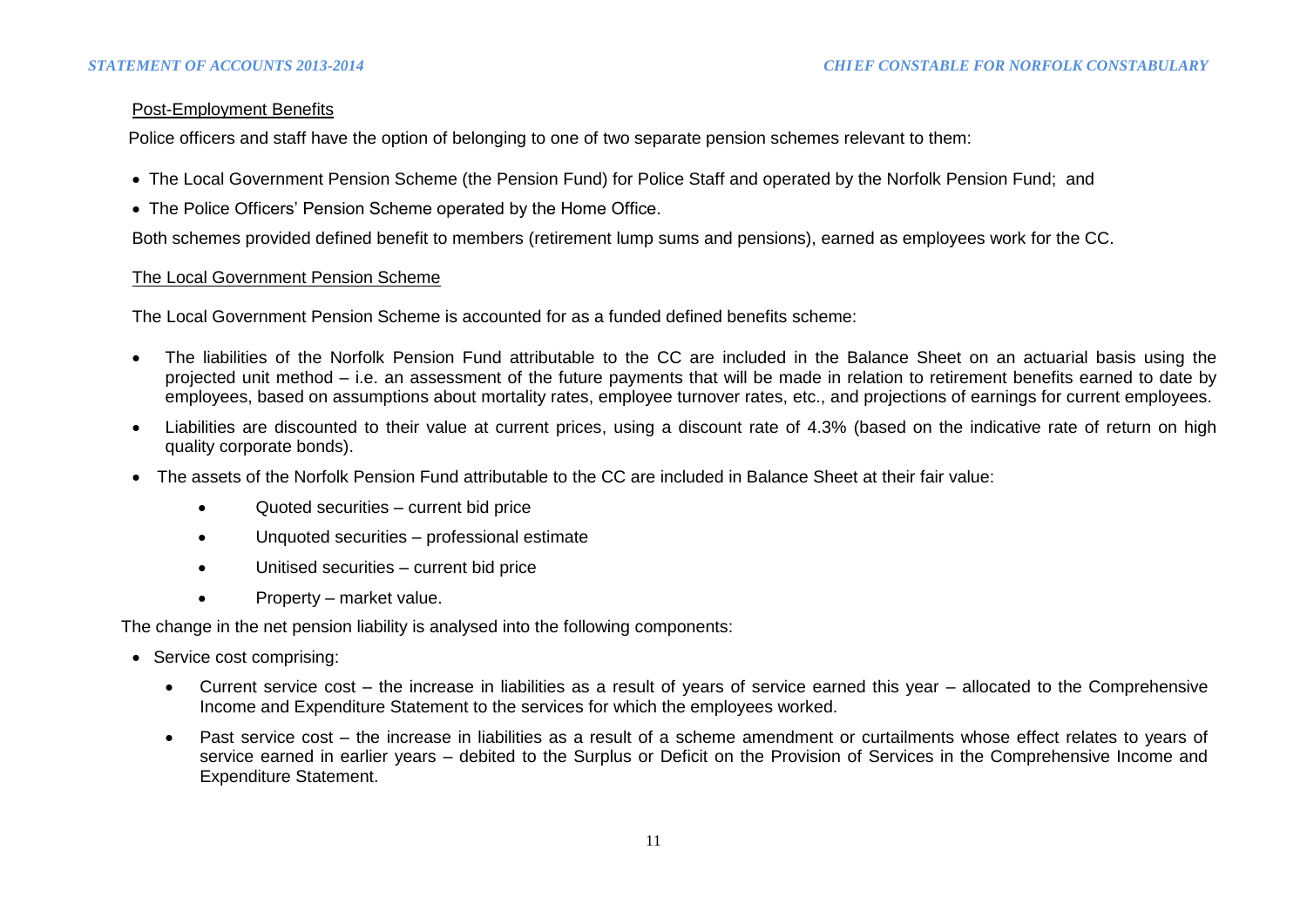- Net interest on the net defined benefit liability (asset), i.e. net interest expense for the CC the change during the period in the net defined benefit liability (asset) that arises from the passage of time charged to the Financing and Investment Income and Expenditure line of the Comprehensive Income and Expenditure Statement – this is calculated by applying the discount rate used to measure the defined benefit obligation at the beginning of the period to the net defined benefit liability (asset) at the beginning of the period – taking into account any changes in the net defined benefit liability (asset) during the period as a result of contribution and benefit payments.
- Remeasurements comprising:
	- The return on plan assets excluding amounts included in net interest on the defined benefit liability (asset) charged to the Pension Reserve as Other Comprehensive Income and Expenditure
	- Actuarial gains and losses changes in the net pensions liability that arise because events have not coincided with assumptions made at the last actuarial valuation or because the actuaries have updated their assumptions – charged to the Pensions Reserve as Other Comprehensive Income and Expenditure
- Contributions paid to the Norfolk Pension Fund cash paid as employer's contributions to the pension fund in settlement of liabilities; not accounted for as an expense.

In relation to retirement benefits, statutory provisions require the General Fund Balance to be charged with the amount payable by the CC to the pension fund or directly to pensioners in the year, not the amount calculated according to the relevant accounting standards. In the Movement in Reserves Statement, this means that there are appropriations to and from the Pensions Reserve to remove the notional debits and credits for retirement benefits and replace them with debits for the cash paid to the pension fund and pensioners and any such amounts payable but unpaid at year end. The negative balance that arises on the Pensions Reserve thereby measures the beneficial impact to the General Fund of being required to account for retirement benefits on the basis of cash flows rather than as benefits are earned by employees.

The amounts attributable, as advised by the actuary, have been apportioned between the PCC and CC on the basis of the employer's pension contributions paid by each party. The contributions for the CC equate to 99% of the total employers contributions. There are no employees with long service in the PCC's office which would skew the apportionment.

# Police Officer Pension Scheme

This scheme is accounted for as a defined benefit scheme, is operated on a "pay as you go" basis by the Home Office and has no assets. The treatment of the scheme in the accounts is as described for the Local Government Pension Scheme above other than for the 'expected return on assets'.

The Home Office funding arrangements require pensioner payments and officer contributions to be paid from and into a separate police pensions account. The CC also contributes 24.2% of police officer pensionable pay to this account and a capital payment for any ill-health pensions awarded. The CC continues to fund injury awards from revenue.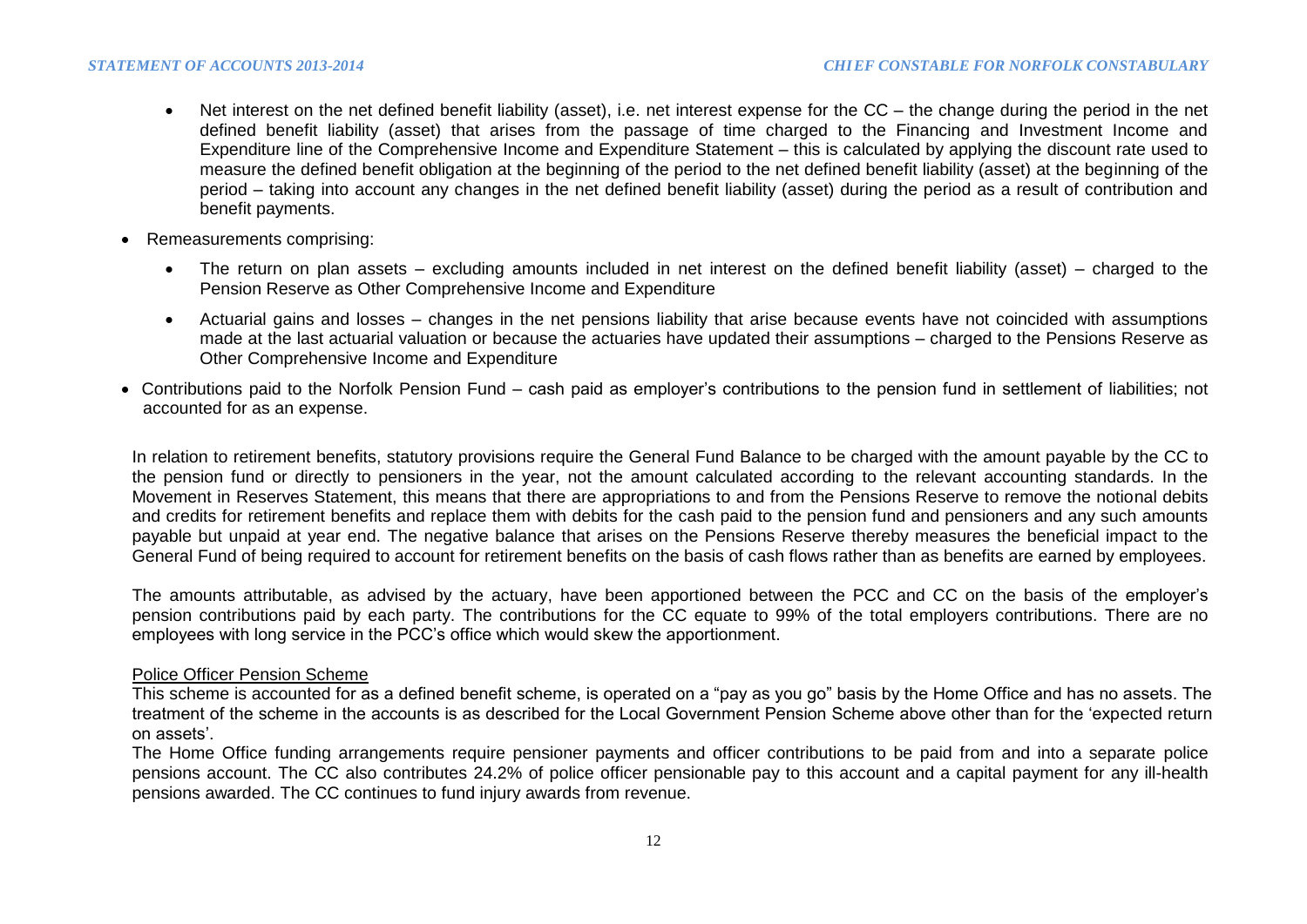This account is balanced at the 31 March and any shortfall is paid by the Home Office. Details of the Police Pension Fund Account are shown on page 53 to 55.

Discretionary Benefits

The CC has restricted powers to make discretionary awards of retirement benefits in the event of early retirements. Any liabilities estimated to arise as a result of an award to any member of staff (including injury awards for police officers) are accrued in the year of the decision to make the award and accounted for using the same policies as are applied to the Local Government Pension Scheme.

The Group makes payments to police officers in relation to injury awards and the expected injury awards for active members are valued and accounted for within the Group Accounts.

# **G. EVENTS AFTER THE REPORTING PERIOD**

Events after the reporting period are those events, both favourable and unfavourable, that occur between the end of the reporting period and the date when the Statement of Accounts is authorised for issue. Two types of events can be identified:

- Those that provide evidence of conditions that existed at the end of the reporting period the Statement of Accounts is adjusted to reflect such events
- Those that are indicative of conditions that arose after the reporting period the Statement of Accounts is not adjusted to reflect such events, but where a category of events would have a material effect, disclosure is made in the notes of the nature of the events and their estimated financial effect.

# **H. FOREIGN CURRENCY TRANSLATION**

Where the CC has entered into a transaction denominated in a foreign currency, the transaction is converted into sterling at the exchange rate applicable on the date the transaction was effective. Where amounts in foreign currency are outstanding at the year end, they are converted at the spot exchange rate at 31 March. Resulting gains and losses are recognised in the Financing and Investment Income and Expenditure line in the Comprehensive Income and Expenditure Statement.

# **I. JOINTLY CONTROLLED OPERATIONS**

Jointly controlled operations are activities undertaken by the CC in conjunction with other bodies, which involve the use of the resources of the CC or the other body, rather than the establishment of a separate entity. The CC debits and credits the Comprehensive Income and Expenditure Statement with the expenditure incurred and the share of income earned from the activity of the operation.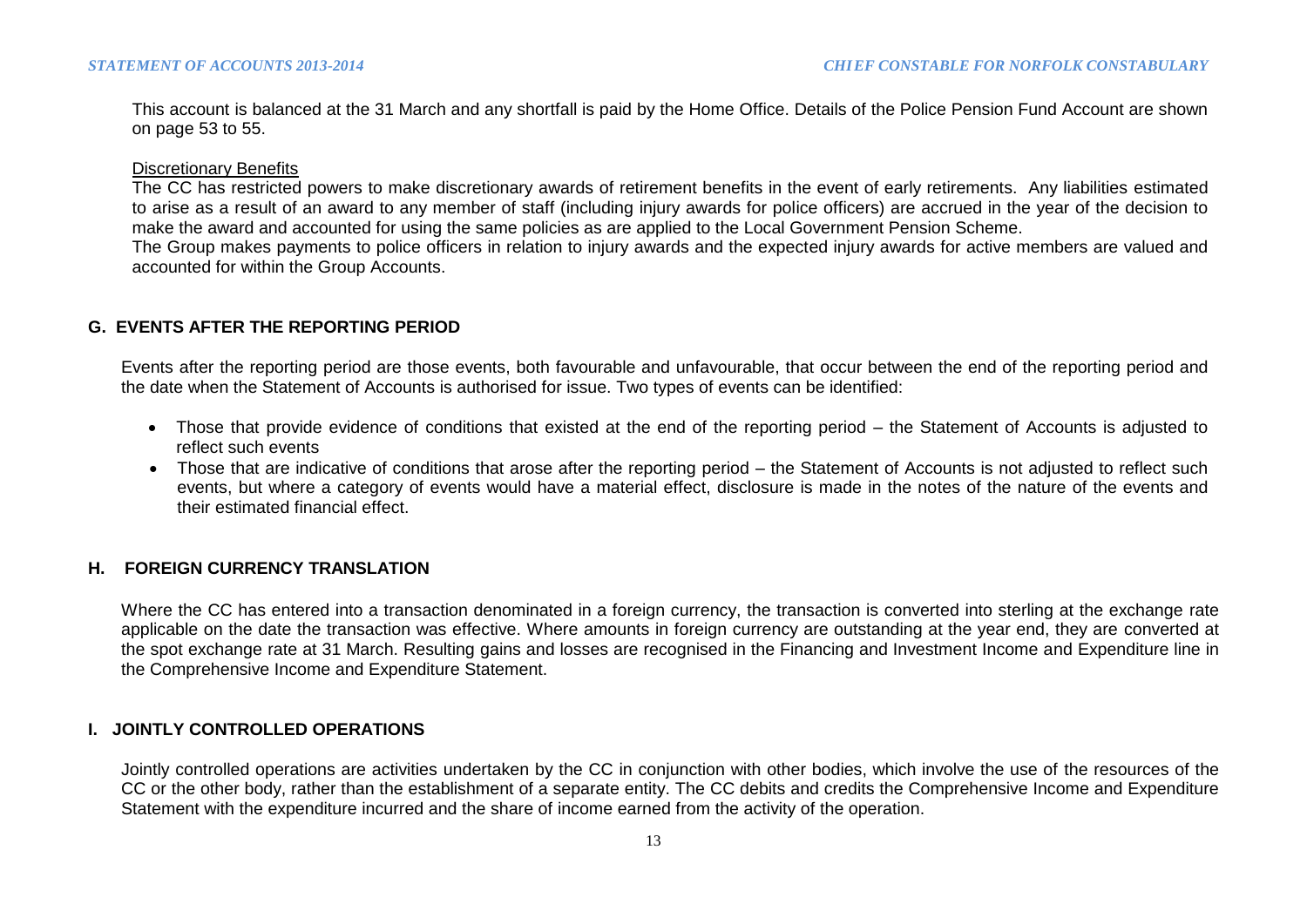## **J. OVERHEADS AND SUPPORT SERVICES**

The costs of overheads and support services are charged to those that benefit from the supply or service in accordance with the costing principles of the CIPFA *Service Reporting Code of Practice 2013-2014* (SeRCOP). The total absorption costing principle is used – the full cost of overheads and support services are shared between users in proportion to the benefits received, with the exception of:

Corporate and Democratic Core – costs relating to the CC status as a multi-functional, democratic organisation.

This category is defined in SeRCOP and accounted for as a separate heading in the Comprehensive Income and Expenditure Statement, as part of Net Expenditure on Continuing Services.

## **K. PRIVATE FINANCE INITIATIVE (PFI) AND SIMILAR CONTRACTS**

PFI and similar contracts are agreements to receive services, where the responsibility for making available the Property, Plant and Equipment needed to provide the services passes to the PFI contractor. As the CC is deemed to control the services the amounts payable each year to the PFI operators for the fair value of the services received during the year and the lifecycle replacement costs are debited to the relevant service in the CC's Comprehensive Income and Expenditure Statement for the following PFI contracts

- Operations and Communications Centre (OCC)
- Police Investigations Centres (PIC).

#### **L. RESERVES**

Reserves are created by appropriating amounts out of the General Fund Balance in the Movement in Reserves Statement. The CC cannot hold usable reserves. However, unusable reserves are kept to manage the accounting processes for retirement and employee benefits. These reserves are explained in the relevant policies.

#### **M. VALUE ADDED TAX (VAT)**

VAT payable is included as an expense only to the extent that it is not recoverable from Her Majesty's Revenue and Customs. VAT receivable is excluded from income. All VAT was recoverable during 2013-2014.

Where the VAT is irrecoverable it is included in the relevant service line of the Comprehensive Income and Expenditure Statement. Irrecoverable VAT is VAT charged which under legislation is not reclaimable. There was irrecoverable VAT for 2012-2013 of £45,300 for the long term hire of vehicles. The relevant legislation was changed during 2013-2014 and this irrecoverable VAT has since been repaid.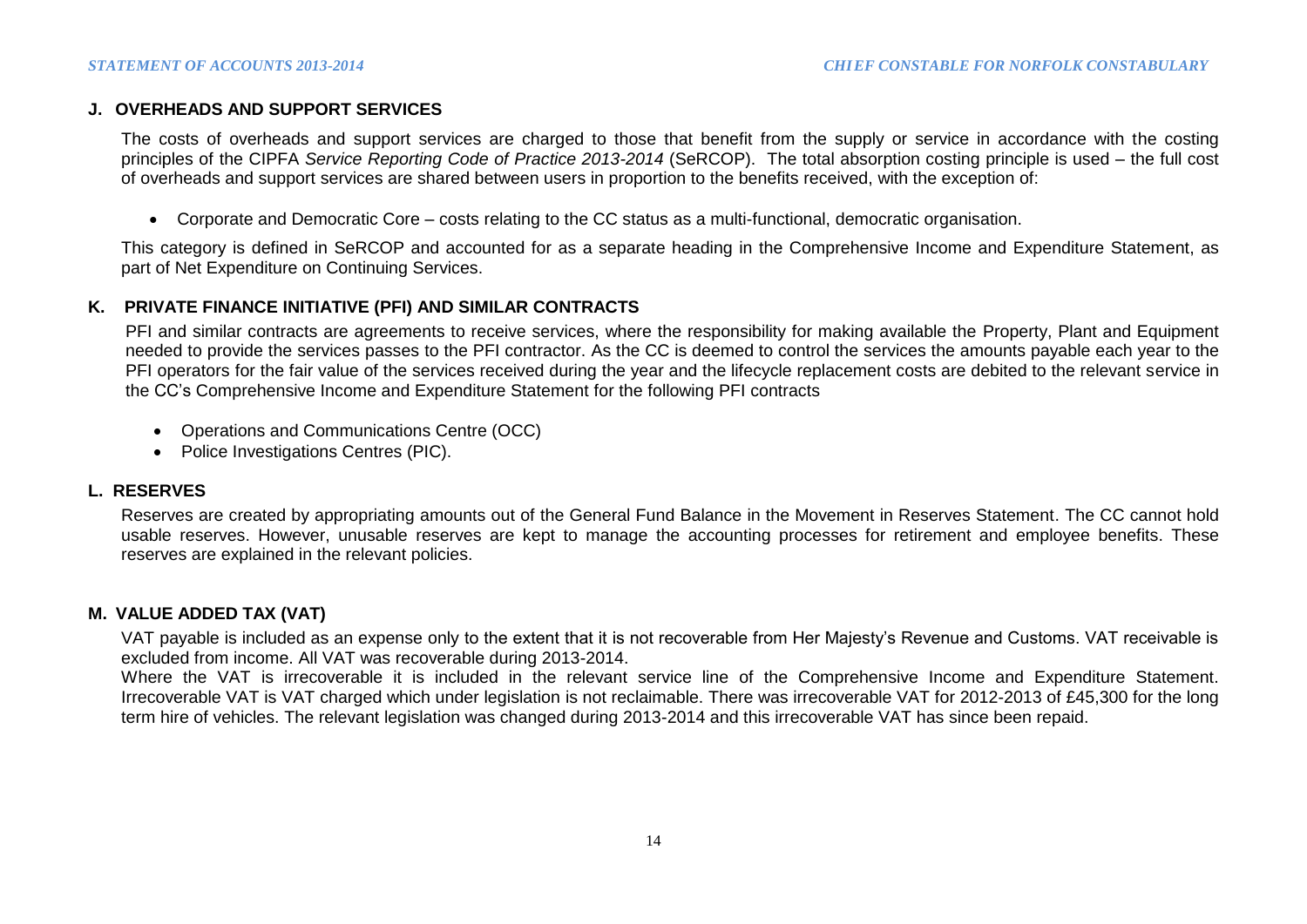# **2. PRIOR PERIOD ADJUSTMENTS, CHANGES IN ACCOUNTING POLICIES AND ESTIMATES AND ERRORS**

For 2012-2013 the presentation of the accounts was based on a principal and agent accounting arrangement with the Police and Crime Commissioner being the principal and the Chief Constable the agent. This was due essentially to the judgement that the PCC had high level control of policing through his Police and Crime Plan objectives. This meant that a full set of statements and notes, and all transactions and balances of the PCC group were represented in the PCC accounts and the primary statements of the Chief Constable did not contain any transactions or underlying accounting entries, and limited notes were produced.

When the accounts were prepared for 2012/13 Chief Constables did not have the same statutory ability as local authorities to override specific accounting treatments so that these would not adversely affect the taxpayer. The recent Police Reform and Social Responsibility Act 2011(transitional provision) Order 2013 modified the existing statute to allow Chief Constables to be treated as if they were a local authority and therefore have these override powers that are presented in the MIRS.

Following greater clarity and a better understanding of arrangements and governance between the PCC and the Chief Constable, as well as bulletins issued by CIPFA and the Audit Commission that enhanced the prevailing guidance, the presentation of the accounts is different this year from last year. The PCC and Chief Constable are both considered principals and therefore both corporation sole should have a full set of statements.

This has resulted in a change of accounting policy and therefore requires a prior period adjustment being made to the 2012-2013 figures to represent the above position. The following tables explain the material differences between the amounts presented in the 2012-2013 financial statements and the equivalent amounts presented in the 2013-2014 financial statements.

#### **Balance Sheet**

The following tables restate the CC balance sheet;

#### **Accumulated Absences Account**

Accumulated absences refers to the benefits that employees receive as part of their contract of employment, entitlement which is built up as they provide services. The transfer from the Group/PCC to the CC has resulted in the following changes being made to the 2012-2013 financial statements.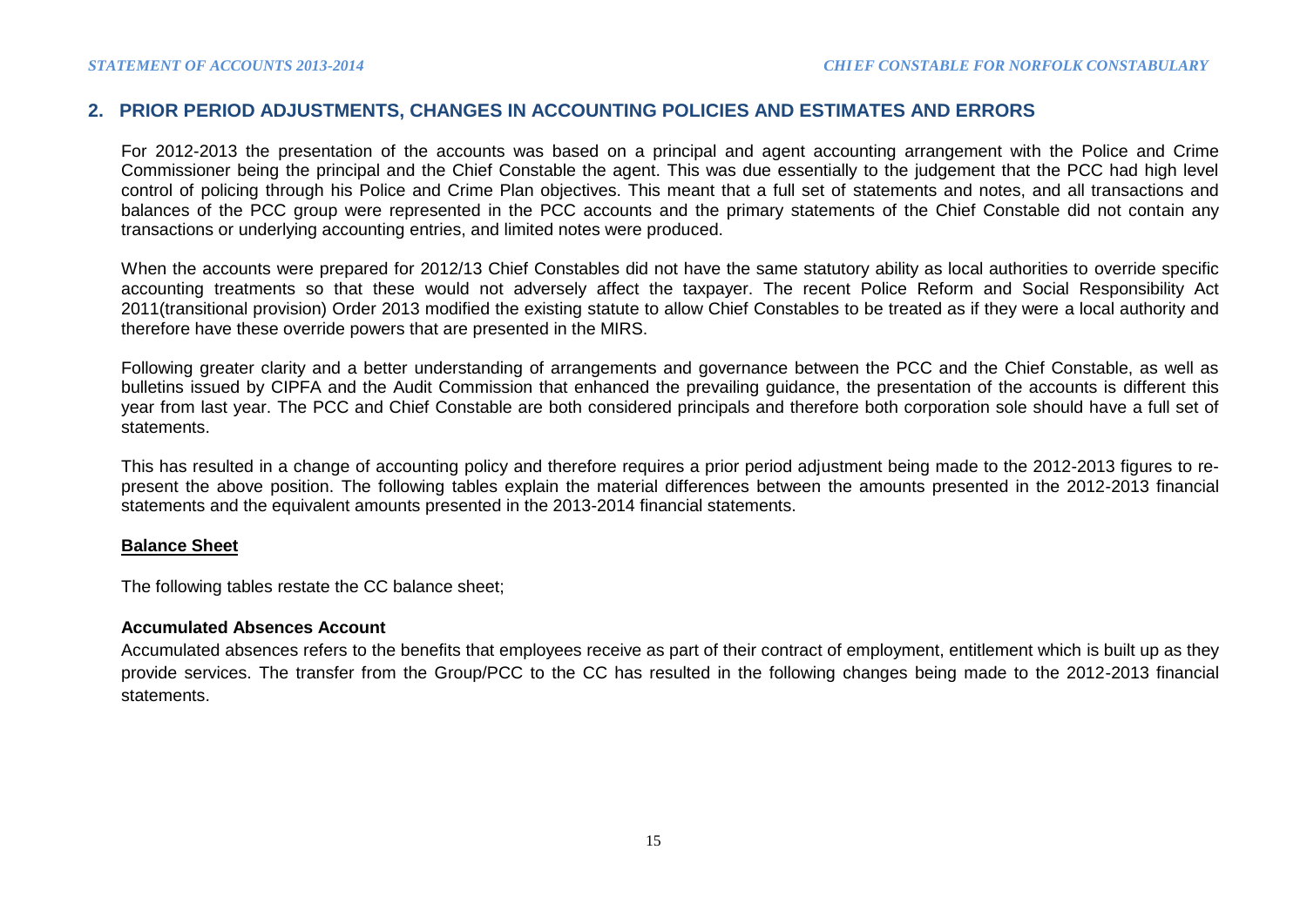| <b>Opening 1 April 2012 Balance Sheet</b> | <b>Balance Sheet</b><br>Page /<br>sub heading | 2012-2013<br><b>Statements</b><br><b>CC Accounts</b><br>£000 | <b>Adjustments</b><br>Made to<br><b>CC Accounts</b><br>£000 | <b>Restated</b><br><b>Opening Balance</b><br>of CC Accounts<br>£000 |
|-------------------------------------------|-----------------------------------------------|--------------------------------------------------------------|-------------------------------------------------------------|---------------------------------------------------------------------|
| <b>Short term Creditors</b>               | 5 / Current Liabilities                       | 0                                                            | (535)                                                       | (535)                                                               |
| Accumulated Absences Account              | 5 / Unusable Reserves                         | 0                                                            | 535                                                         | 535                                                                 |
|                                           |                                               |                                                              |                                                             |                                                                     |
| 31 March 2013 Balance Sheet               | <b>Balance Sheet</b><br>Page /<br>sub heading | 2012-2013<br><b>Statements</b><br><b>CC Accounts</b><br>£000 | <b>Adjustments</b><br>Made to<br><b>CC Accounts</b><br>£000 | <b>Restated</b><br><b>Closing Balance</b><br>of CC Accounts<br>£000 |
| <b>Short term Creditors</b>               | 5 / Current Liabilities                       | 0                                                            | (515)                                                       | (515)                                                               |
| <b>Accumulated Absences Account</b>       | 5 / Unusable Reserves                         | 0                                                            | 515                                                         | 515                                                                 |

## **Pension Reserve**

The long term pension liability and pension reserve has been apportioned between the PCC and CC's staff. The transfer from the Group/PCC to the CC has resulted in the following changes being made to the 2012-2013 financial statements.

| <b>Opening 1 April 2012 Balance Sheet</b>                            | <b>Balance Sheet</b><br>Page /<br>sub heading | 2012-2013<br><b>Statements</b><br><b>CC Accounts</b><br>£000 | <b>Adjustments</b><br><b>Made to</b><br><b>CC Accounts</b><br>£000 | <b>Restated</b><br><b>Opening Balance</b><br>of CC Accounts<br>£000 |  |  |
|----------------------------------------------------------------------|-----------------------------------------------|--------------------------------------------------------------|--------------------------------------------------------------------|---------------------------------------------------------------------|--|--|
| <b>Liability Related to Defined Benefit</b><br><b>Pension Scheme</b> | 5 / Long Term Liabilities                     | 0                                                            | (1, 132, 759)                                                      | (1, 132, 759)                                                       |  |  |
| <b>Pension Reserve</b>                                               | 5 / Unusable Reserves                         | 0                                                            | 1,132,759                                                          | 1,132,759                                                           |  |  |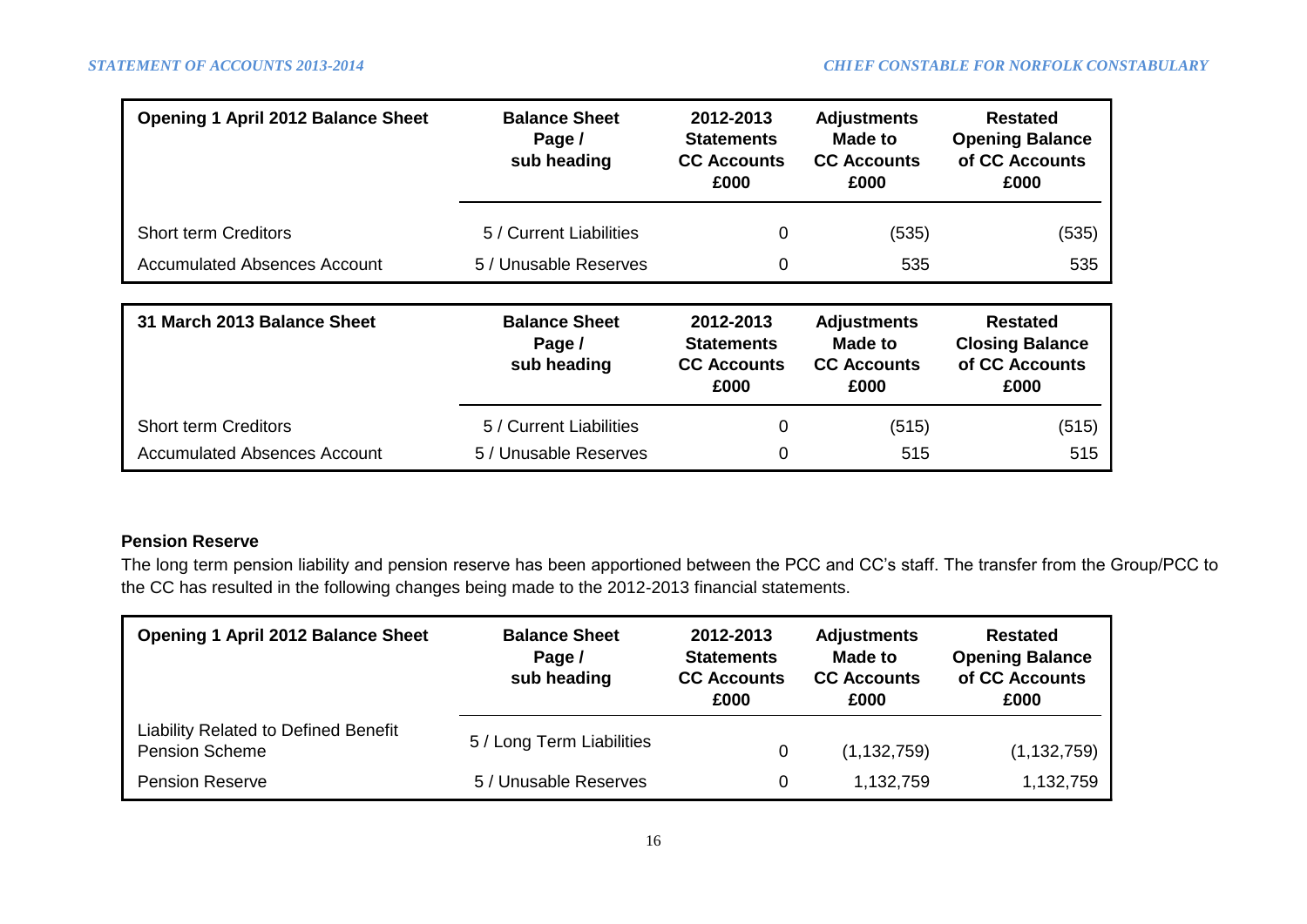| 31 March 2013 Balance Sheet                                          | <b>Balance Sheet</b><br>Page /<br>sub heading | 2012-2013<br><b>Statements</b><br><b>CC Accounts</b><br>£000 | <b>Adjustments</b><br><b>Made to</b><br><b>CC Accounts</b><br>£000 | <b>Restated</b><br><b>Closing Balance</b><br>of CC Accounts<br>£000 |  |
|----------------------------------------------------------------------|-----------------------------------------------|--------------------------------------------------------------|--------------------------------------------------------------------|---------------------------------------------------------------------|--|
| <b>Liability Related to Defined Benefit</b><br><b>Pension Scheme</b> | 5 / Long Term Liabilities                     | 0                                                            | (1,332,319)                                                        | (1,332,319)                                                         |  |
| <b>Pension Reserve</b>                                               | 5 / Unusable Reserves                         | 0                                                            | 1,332,319                                                          | 1,332,319                                                           |  |

# **Comprehensive Income and Expenditure Statement**

All operational income and expenditure which includes the salaries and pension contributions of police officers, PCSO's and CC's staff is now shown within the CC Comprehensive Income and Expenditure Statement. The movements in respect of this income and expenditure, accumulated absences and pension liability are shown in the table below.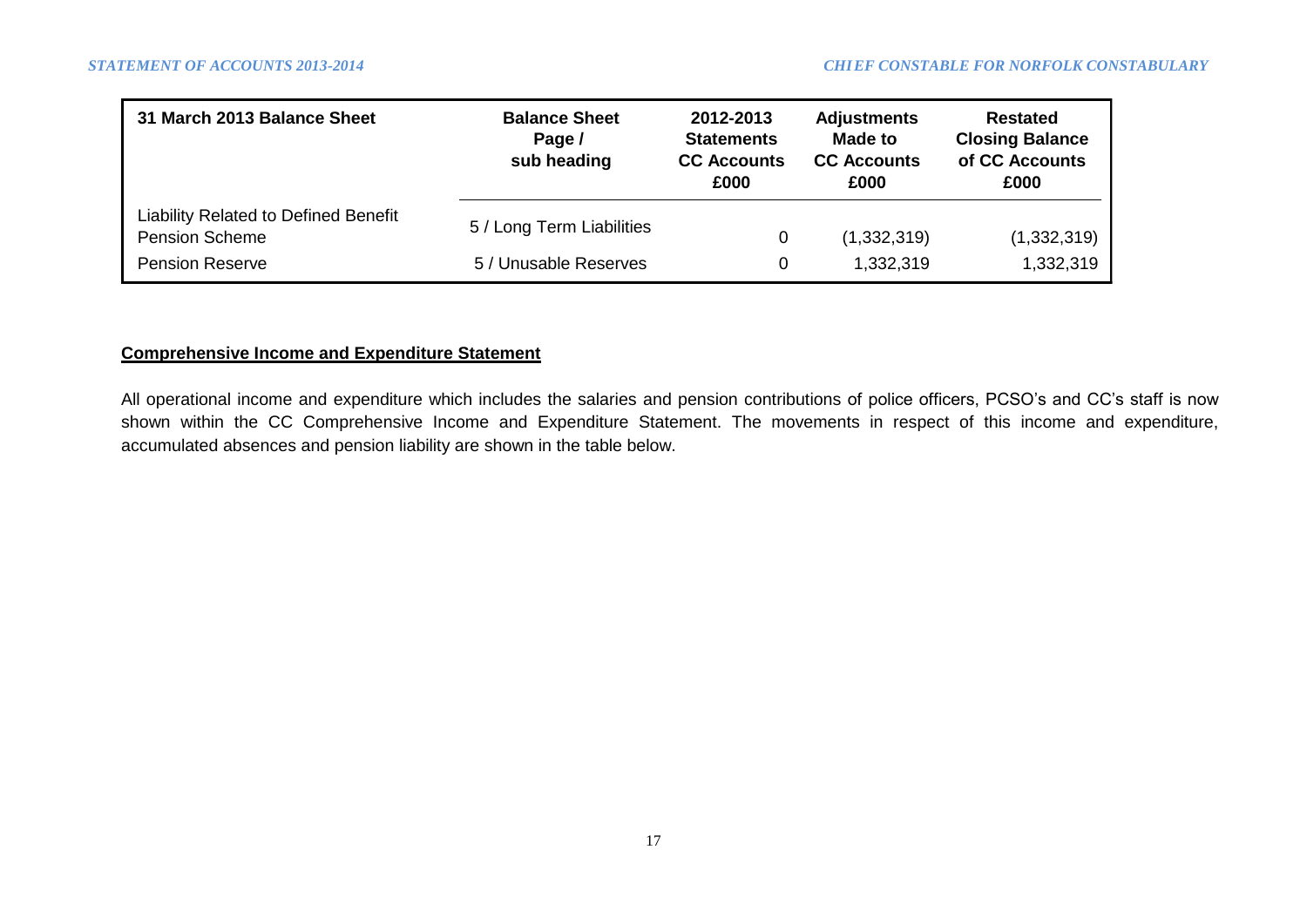|                                                       | <b>Published Accounts</b><br>2012-2013 |                                        |                            | <b>IAS19</b><br>2012-2013    |                                        |                            | <b>Accumulated Absences</b><br>2012-2013 |                                        |                            |                              | I&E (Other)                            |                            | <b>Restated CC Accounts</b><br>2012-2013 |                                        |                            |
|-------------------------------------------------------|----------------------------------------|----------------------------------------|----------------------------|------------------------------|----------------------------------------|----------------------------|------------------------------------------|----------------------------------------|----------------------------|------------------------------|----------------------------------------|----------------------------|------------------------------------------|----------------------------------------|----------------------------|
| <b>Chief Constable - Comprehensive</b>                |                                        |                                        |                            |                              |                                        |                            |                                          |                                        |                            |                              | 2012-2013                              |                            |                                          |                                        |                            |
| <b>Income and Expenditure Account</b>                 | <b>Gross</b><br>Exp<br>£ 000           | <b>Gross</b><br><b>Income</b><br>£ 000 | <b>Net</b><br>Exp<br>£ 000 | <b>Gross</b><br>Exp<br>£ 000 | <b>Gross</b><br><b>Income</b><br>£ 000 | <b>Net</b><br>Exp<br>£ 000 | <b>Gross</b><br>Exp<br>£ 000             | <b>Gross</b><br><b>Income</b><br>£ 000 | <b>Net</b><br>Exp<br>£ 000 | <b>Gross</b><br>Exp<br>£ 000 | <b>Gross</b><br><b>Income</b><br>£ 000 | <b>Net</b><br>Exp<br>£ 000 | <b>Gross</b><br>Exp<br>£ 000             | <b>Gross</b><br><b>Income</b><br>£ 000 | <b>Net</b><br>Exp<br>£ 000 |
| <b>Police Services:</b>                               |                                        |                                        |                            |                              |                                        |                            |                                          |                                        |                            |                              |                                        |                            |                                          |                                        |                            |
| <b>Local Policing</b>                                 |                                        |                                        | 0                          | 16,179                       | 0                                      | 16,179                     | 125                                      | $\Omega$                               | 125                        | 57,021                       | (5,230)                                | 51,791                     | 73,325                                   | (5,230)                                | 68,095                     |
| Dealing with the Public                               |                                        |                                        | 0                          | 1,748                        | $\Omega$                               | 1,748                      | 206                                      | 0                                      | 206                        | 9,566                        | (116)                                  | 9,450                      | 11,520                                   | (116)                                  | 11,404                     |
| <b>Criminal Justice Arrangements</b>                  |                                        |                                        | 0                          | 2,094                        | 0                                      | 2,094                      | 39                                       | 0                                      | 39                         | 14,195                       | (1,226)                                | 12,969                     | 16,328                                   | (1,226)                                | 15,102                     |
| Road Policing                                         |                                        |                                        | 0                          | 1,732                        | 0                                      | 1,732                      | 24                                       | 0                                      | 24                         | 7,848                        | (1, 815)                               | 6,033                      | 9,604                                    | (1,815)                                | 7,789                      |
| <b>Special Operations</b>                             |                                        |                                        | 0                          | 623                          |                                        | 623                        |                                          |                                        |                            | 3,959                        | (174)                                  | 3,785                      | 4,589                                    | (174)                                  | 4,415                      |
| Intelligence                                          |                                        |                                        | 0                          | 000.                         | 0                                      | 1,006                      | 15                                       | 0                                      | 15                         | 4,946                        | (281)                                  | 4,665                      | 5,967                                    | (281)                                  | 5,686                      |
| Special Investigations                                |                                        |                                        | 0                          | 5,911                        | 0                                      | 5,911                      | 80                                       | 0                                      | 80                         | 24,129                       | (837)                                  | 23,292                     | 30,120                                   | (837)                                  | 29,283                     |
| <b>Investigative Support</b>                          |                                        |                                        | 0                          | 314                          |                                        | 314                        | 6                                        | 0                                      | 6                          | 3,387                        | (18)                                   | 3,369                      | 3,707                                    | (18)                                   | 3,689                      |
| <b>National Policing</b>                              |                                        |                                        | 0                          | 442                          |                                        | 442                        | 12                                       |                                        | 12                         | 3,019                        | (3,697)                                | (678)                      | 3,473                                    | (3,697)                                | (224)                      |
| Corporate and Democratic Core                         |                                        |                                        | 0                          | 74                           | 0                                      | 74                         |                                          | 0                                      |                            | 215                          |                                        | 215                        | 290                                      | 0                                      | 290                        |
| <b>Net Cost of Policing</b><br>Intra Group Adjustment | 0                                      | 0                                      | 0                          | 30,123                       | $\bf{0}$                               | 30,123<br>(30, 123)        | 515                                      | 0                                      | 515<br>(515)               | 128,285                      | (13, 394)                              | 114,891<br>(105, 362)      | 158,923                                  | (13, 394)                              | 145,529<br>(136,000)       |
| <b>Net Cost of Policing</b>                           |                                        |                                        |                            |                              |                                        |                            |                                          |                                        | 0                          |                              |                                        | 9,529                      |                                          |                                        | 9,529                      |

|                                        |              | <b>Published Accounts</b> |              | <b>IAS19</b> |                        |              |              | <b>Accumulated Absences</b> |              |              | I&E (Other)            |              | <b>Restated PCC Accounts</b> |                        |              |
|----------------------------------------|--------------|---------------------------|--------------|--------------|------------------------|--------------|--------------|-----------------------------|--------------|--------------|------------------------|--------------|------------------------------|------------------------|--------------|
| <b>Chief Constable - Comprehensive</b> | 2012-2013    |                           |              | 2012-2013    |                        |              | 2012-2013    |                             |              |              | 2012-2013              |              | 2012-2013                    |                        |              |
| <b>Income and Expenditure Account</b>  | <b>Gross</b> | <b>Gross</b>              | <b>Net</b>   | <b>Gross</b> | <b>Gross</b>           | <b>Net</b>   | <b>Gross</b> | <b>Gross</b>                | <b>Net</b>   | <b>Gross</b> | <b>Gross</b>           | <b>Net</b>   | <b>Gross</b>                 | <b>Gross</b>           | <b>Net</b>   |
| (Continued)                            | Exp<br>£ 000 | <b>Income</b><br>£ 000    | Exp<br>£ 000 | Exp<br>£ 000 | <b>Income</b><br>£ 000 | Exp<br>£ 000 | Exp<br>£ 000 | Income<br>£ 000             | Exp<br>£ 000 | Exp<br>£ 000 | <b>Income</b><br>£ 000 | Exp<br>£ 000 | Exp<br>£ 000                 | <b>Income</b><br>£ 000 | Exp<br>£ 000 |
| <b>Financing and Investment Income</b> |              |                           |              |              |                        |              |              |                             |              |              |                        |              |                              |                        |              |
| Pensions interest cost and expected    |              |                           |              |              |                        | 55,774       |              |                             |              |              |                        |              |                              |                        | 55,774       |
| Interest and Investment Income         |              |                           |              |              |                        |              |              |                             |              |              |                        |              |                              |                        |              |
| <b>Financing and Investment Income</b> |              |                           |              |              |                        | 55,774       |              |                             |              |              |                        |              |                              |                        | 55,774       |
| (Surplus) or Deficit on the Provision  |              |                           |              |              |                        |              |              |                             |              |              |                        |              |                              |                        |              |
| <b>lof Services</b>                    |              |                           |              |              |                        | 85,897       |              |                             |              |              |                        |              |                              |                        | 65,303       |
| Actuarial (gains) or losses on pension |              |                           |              |              |                        | 134,237      |              |                             |              |              |                        |              |                              |                        | 134,237      |
| <b>Other Comprehensive Income and</b>  |              |                           |              |              |                        | 134,237      |              |                             |              |              |                        |              |                              |                        | 134,237      |
| <b>Total Comprehensive Income and</b>  |              |                           |              |              |                        | 220,134      |              |                             |              |              |                        |              |                              |                        | 199,540      |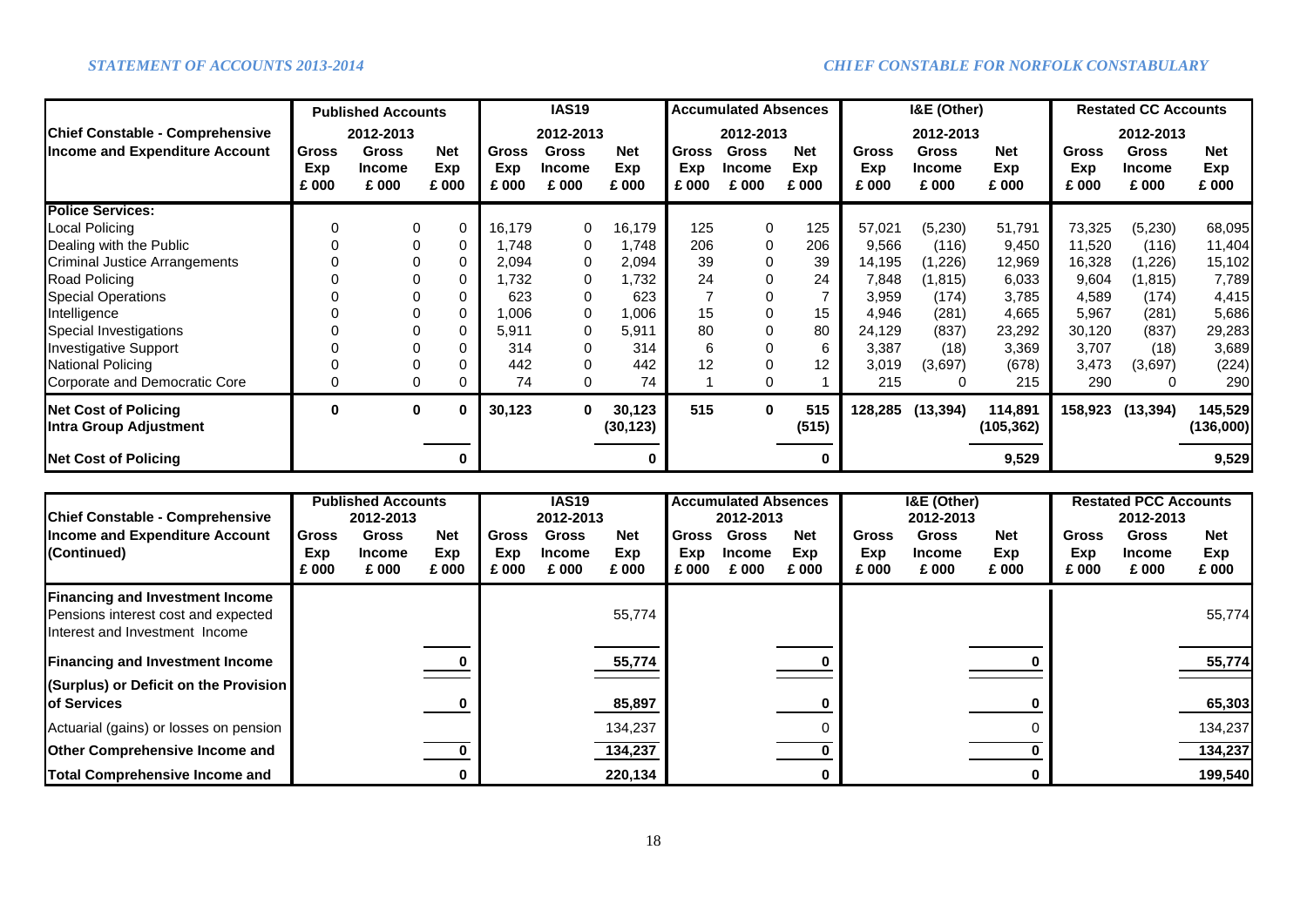#### **Movement in Reserves Statement**

The balance as at 31 March 2012 on the restated table on page 1 is that which was transferred from the Group/PCC to the CC. Refer also to the balance sheet tables on pages 16 and 17 above.

## **Cash Flow**

The movements on the cash flow statement on page 6 are those which have been restated following the restatement of the CIES (see page 18) above).

# **3. ACCOUNTING STANDARDS THAT HAVE BEEN ISSUED BUT HAVE NOT YET BEEN ADOPTED**

In 2014-2015 adoption of the amendments to the following may be required to be reported;

- IFRS 10 Consolidated financial statements
- IFRS 11 Joint arrangements
- IFRS 12 Disclosure of Interests in Other entities
- IAS 27 Separate Financial Statements
- IAS 1 Presentation of Financial Statements

The Code requires changes in accounting policy to be applied retrospectively unless alternative transitional arrangements are specified in the Code.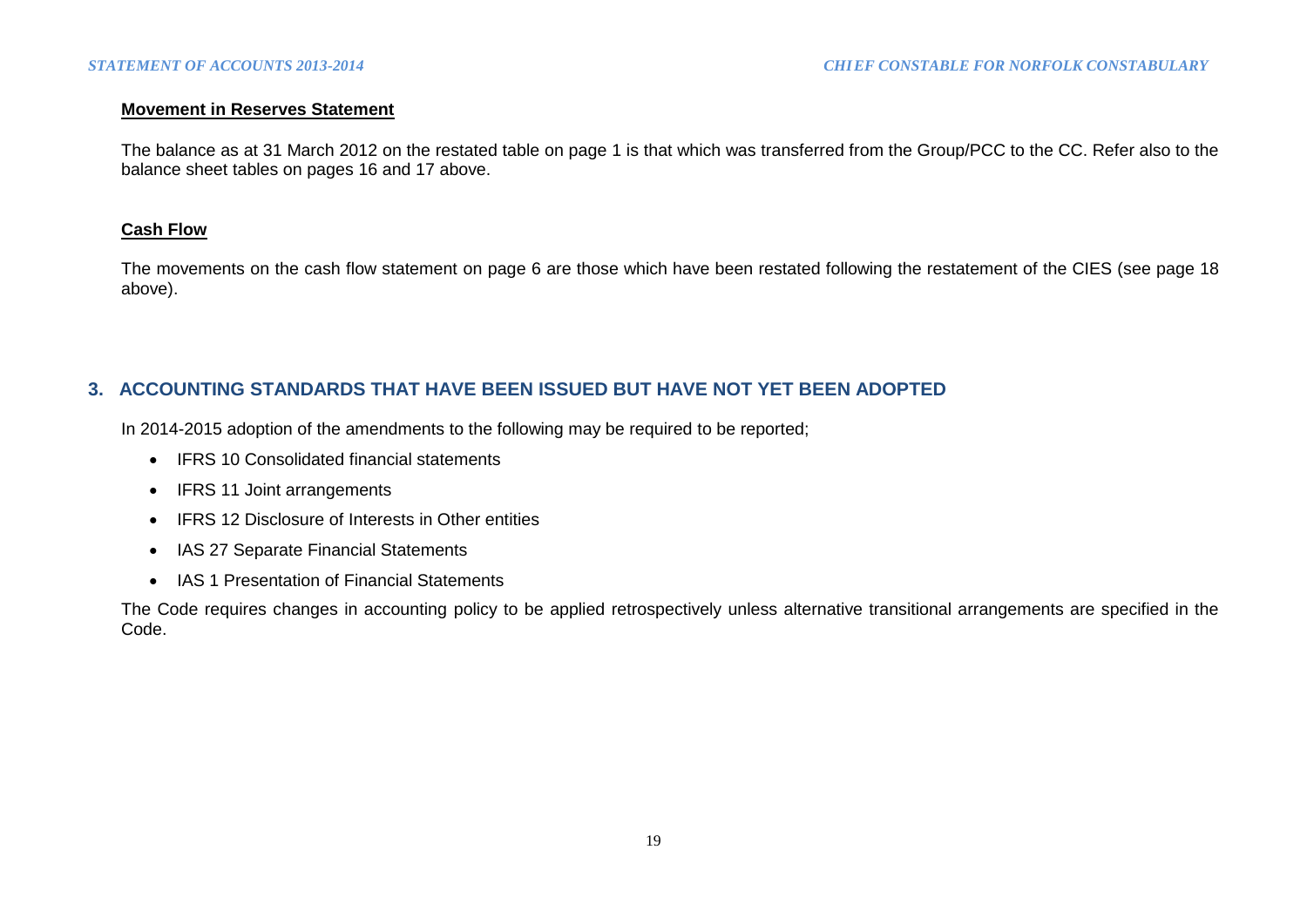# **4. CRITICAL JUDGEMENTS IN APPLYING ACCOUNTING POLICES**

In applying the accounting policies set out in pages 8 to 15, the Chief Constable has had to make the following judgements about complex transactions or those involving uncertainty about future events.

- Chief Constable having local authority status for statutory override
	- 1. When the accounts were prepared for 2012/13 Chief Constables did not have the same statutory ability as local authorities to override specific accounting treatments so that these would not adversely affect the taxpayer.
	- 2. The recent Police Reform and Social Responsibility Act 2011(transitional provision) Order 2013 modified the existing statute to allow Chief Constables to be treated as if they were a local authority and therefore have these override powers that are presented in the MIRS.
	- 3. Also, as explained in the Explanatory Foreword and accounting policies, a prior period adjustment is required as a result of greater clarity of guidance around the accounting for PCCs and CCs in order to recognise transactions in the CC accounts.
	- 4. In order to make the information more comparable and meaningful for the readers of the accounts the critical judgement is to show the 2012/13 prior period adjustment as though the CC had the statutory override powers at that point.
- Asset Recognition
	- 1. Norfolk and Suffolk have a significant number of assets including those under Private Finance Initiatives (PFI) arrangements. The PCC has the responsibility, control and risk in terms of the provision of those assets. Consequently, a critical judgement has been made to show any connected grant funding (e.g. for PFI), and the capital and financing costs of the provision of those assets in the PCC accounts.
	- 2. As the Chief Constable utilises the assets on a day-to-day basis, the officers and staff of the CC have responsibility for the use of the consumables, heating and lighting and so forth. Consequently, these costs are shown in the CC accounts including the service charges element of the PFI.
- The budget is set by the PCC and provides the Chief Constable with the authority to incur expenditure. There are still uncertainties about the future funding beyond 2014-2015 in regard of what the PCC will receive from the government and limitations around the precept. The PCC and Chief Constable are working together to mitigate the impact of the funding gap emerging over the period of the Medium Term Financial Plan, the impact of which will be realised in the budget set by the PCC.
- Costs of pension arrangements require estimates assessed by independent qualified actuary's regarding future cash flows that will arise under the scheme liabilities. The assumptions underlying the valuation used for IAS19 reporting are the responsibility of the Group as advised by the actuaries. The financial assumptions are largely prescribed at any point and reflect market expectations at the reporting date. Assumptions are also made around the life expectancy of the UK population.
- The amounts charged to the CC's balance sheet and CIES for the Local Government Pension Scheme have been apportioned on the basis of the employer's pension contributions paid by each party.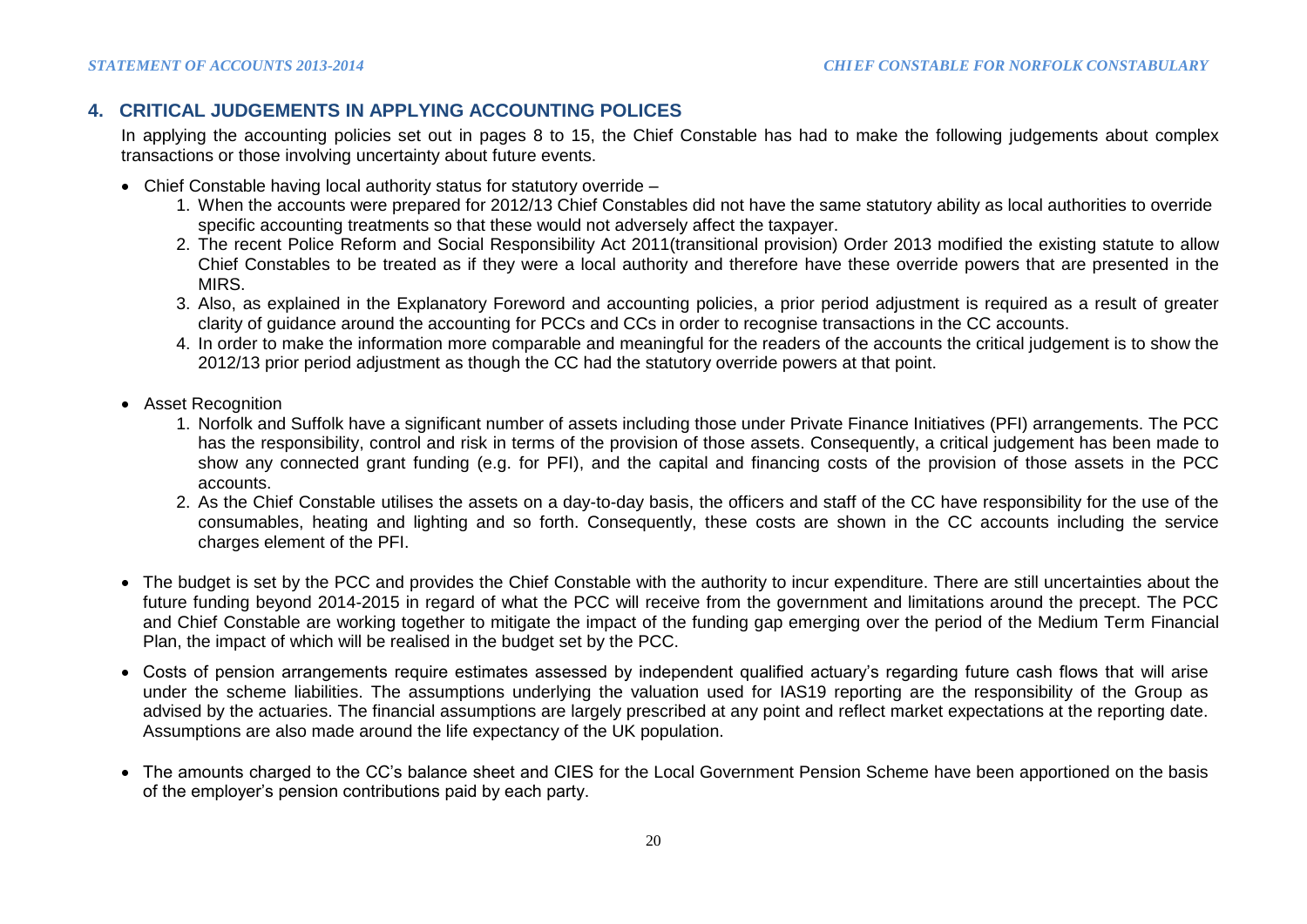- The allocation of transactions and balances between the PCC and the Chief Constable, that has been set out in the foreword to these accounts, is a judgement as a result of greater clarity and a better understanding of arrangements and governance between the PCC and the Chief Constable, as well as bulletins issued by CIPFA and the Audit Commission that enhanced the prevailing guidance.
- KPMG were contracted to independently provide PFI accounting models for both the OCC and PIC schemes to calculate future liabilities for interest and capital repayments. These are reviewed annually with any change effecting current year and future year charges.

## **5. INTRA-GROUP FUNDING ARRANGEMENT BETWEEN THE PCC AND CHIEF CONSTABLE**

The background and principles that underpin the accounting arrangements and create the need for an intra-group adjustment have been set out in the foreword to the Accounts.

The PCC receives all funding on behalf of the Group; at no time, under the current arrangements, does the Chief Constable hold any cash or usable reserves. However, it is felt that to accurately represent the substance of the financial impact of the day-to-day control exercised by the Chief Constable over policing it is necessary to capture the costs associated with this activity in the Chief Constable's CIES. A consequence of this is that the employment liabilities associated with police officers and police staff are also contained in the Chief Constable's CIES and the accumulative balances are held on the Chief Constable's Balance Sheet. All other assets and liabilities are held on the PCC's Balance Sheet.

Whilst no actual cash changes hands the PCC has undertaken to fund the resources consumed by the Chief Constable. The PCC effectively makes all payments from the Police Fund. To reflect this position in the Accounts funding from the PCC offsets cost of service expenditure contained in the Chief Constable's CIES. This intra-group adjustment is mirrored in the PCC's CIES. The financial impact associated with the costs of the employment liabilities is carried on the balance sheet in accordance with the Code and adds to the carrying value of the Pensions Liability and the Accumulated Absences Liability.

## **6. ASSUMPTIONS MADE ABOUT THE FUTURE AND OTHER MAJOR SOURCES OF ESTIMATION UNCERTAINTY**

The preparation of the Statement of Accounts requires the CC to make judgements, estimates and assumptions that affect the amounts reported for assets and liabilities as at the balance sheet date and the amounts reported for expenditure and income. However, the nature of estimation means that actual outcomes could differ from estimates.

The key judgements and estimation uncertainty that have a significant risk of causing material adjustment to the carrying amounts of assets and liabilities within the next financial year are shown within the relevant section of the accounts as follows;.

LGPS and police pension actuarial assumptions - see note 20 and tables on pages 40 and 48.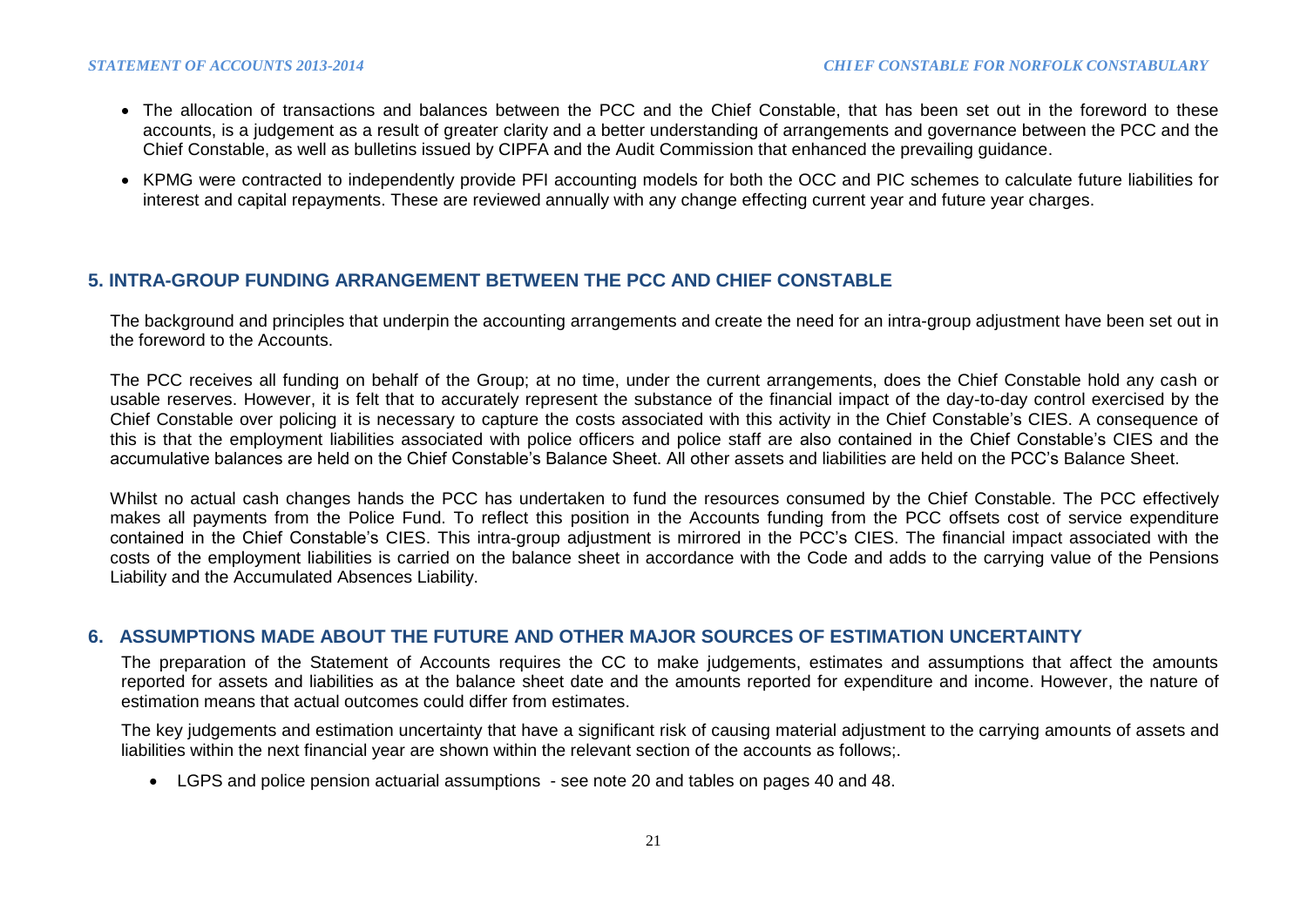## **7. EVENTS AFTER THE REPORTING PERIOD**

The Statement of Accounts was authorised for issue by the Chief Financial Officer on 30<sup>th</sup> June 2014. Events taking place after this date are not reflected in the financial statements or notes. There are no events before this date which require the figures in the financial statements to be adjusted.

## **8. ADJUSTMENTS BETWEEN ACCOUNTING BASIS AND FUNDING BASIS UNDER REGULATIONS**

This note details the adjustments that are made to the total comprehensive income and expenditure recognised by the CC in the year in accordance with proper accounting practice to the resources that are specified by statutory provisions as being available to the CC to meet future revenue expenditure.

The following sets out a description of the reserves that the adjustments are made against.

### **General Fund Balance**

The General Fund is the statutory fund into which all the receipts of the CC are required to be paid and out of which all liabilities of the CC are to be met, except to the extent that the statutory rules might provide otherwise. These rules can also specify the financial year in which liabilities and payments should impact on the General Fund Balance, which is not necessarily in accordance with proper accounting practice. The General Fund Balance, therefore summarised the resources that the CC is statutorily empowered to spend on services at the end of the financial year.

| Usable Reserves 2013-2014                                                                                                                                                           | General<br><b>Fund</b><br><b>Balance</b><br>£000 | <b>Movement in</b><br>Unusable<br><b>Reserves</b><br>£000 |
|-------------------------------------------------------------------------------------------------------------------------------------------------------------------------------------|--------------------------------------------------|-----------------------------------------------------------|
| <b>Adjustments primarily involving the Pensions Reserve:</b>                                                                                                                        |                                                  |                                                           |
| Reversal of items relating to retirement benefits debited or credited to the Comprehensive                                                                                          |                                                  |                                                           |
| Income and Expenditure Statement                                                                                                                                                    | 96,667                                           | (96, 667)                                                 |
| Employer's pension contributions and direct payments to pensioners payable in the year                                                                                              | (20, 514)                                        | 20,514                                                    |
| Adjustments primarily involving the Accumulated Absences Account:                                                                                                                   |                                                  |                                                           |
| Amount by which officer remuneration charged to the Comprehensive income and Expenditure<br>Statement on an accruals basis is different from remuneration chargeable in the year in |                                                  |                                                           |
| accordance with statutory requirements                                                                                                                                              | (42)                                             | 42                                                        |
| <b>Total Adjustments</b>                                                                                                                                                            | 76,111                                           | (76, 111)                                                 |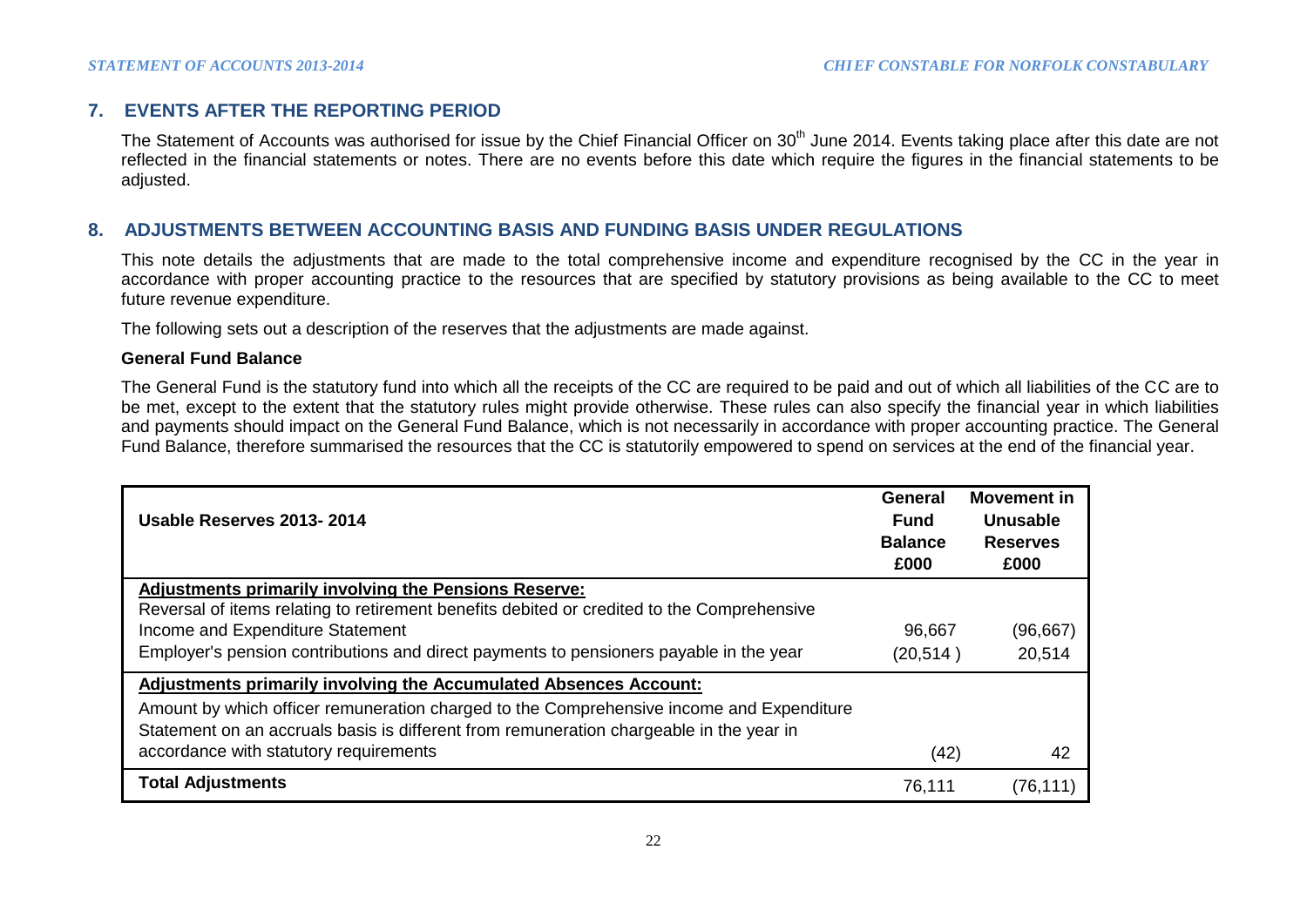| <b>Comparative Usable Reserves 2012-2013</b>                                                                                                                                        | <b>Restated</b><br><b>General</b><br><b>Fund</b><br><b>Balance</b><br>£000 | <b>Restated</b><br><b>Movement in</b><br>Unusable<br><b>Reserves</b><br>£000 |
|-------------------------------------------------------------------------------------------------------------------------------------------------------------------------------------|----------------------------------------------------------------------------|------------------------------------------------------------------------------|
| <b>Adjustments primarily involving the Pensions Reserve:</b>                                                                                                                        |                                                                            |                                                                              |
| Reversal of items relating to retirement benefits debited or credited to the Comprehensive<br>Income and Expenditure Statement                                                      | 85,896                                                                     | (85, 896)                                                                    |
|                                                                                                                                                                                     |                                                                            |                                                                              |
| Employer's pension contributions and direct payments to pensioners payable in the year                                                                                              | (20, 573)                                                                  | 20,573                                                                       |
| <u>Adjustments primarily involving the Accumulated Absences Account:</u>                                                                                                            |                                                                            |                                                                              |
| Amount by which officer remuneration charged to the Comprehensive income and Expenditure<br>Statement on an accruals basis is different from remuneration chargeable in the year in |                                                                            |                                                                              |
| accordance with statutory requirements                                                                                                                                              | (20)                                                                       | 20                                                                           |
| <b>Total Adjustments</b>                                                                                                                                                            | 65,303                                                                     | (65, 303)                                                                    |

## **9. CREDITORS**

The balance of Creditors is made up of the following elements which relates to the amount accrued at the end of the year in respect of accumulated absences. See also the Accumulated Absences Account Reserve at note 11 on page 24 and 25.

|                                       | 31 March 2014<br>£000 | <b>Restated</b><br>31 March 2013<br>£000 |
|---------------------------------------|-----------------------|------------------------------------------|
| <b>Current Creditors</b>              |                       |                                          |
| <b>Other Entities and Individuals</b> | 473                   | 515                                      |
| <b>Total Current Creditors</b>        | 473                   | 515                                      |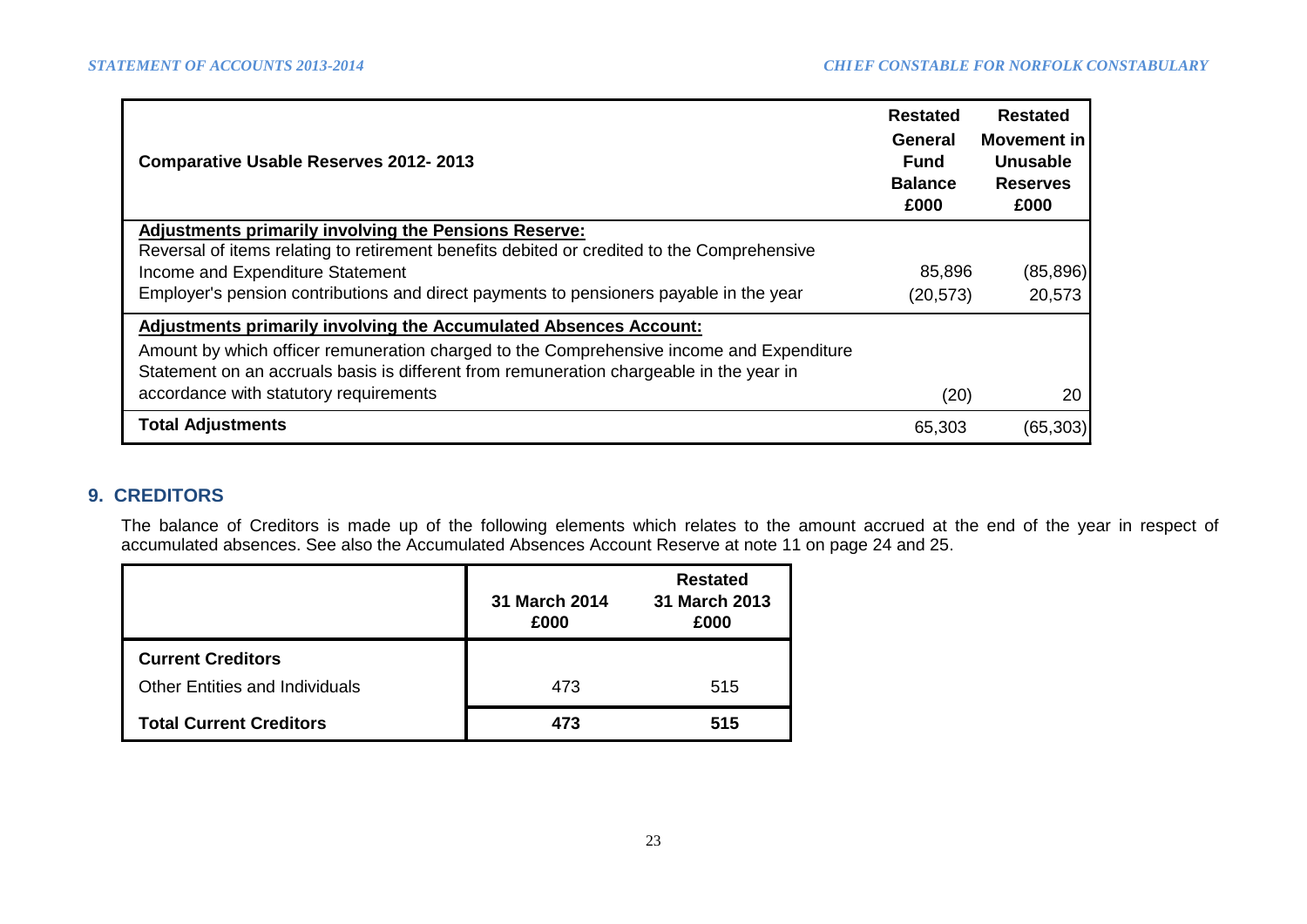## **10. USABLE RESERVES**

The CC is not able to hold usable reserves - see Movement in Reserves Statement on pages 1 and 2.

## **11. UNUSABLE RESERVES**

Movements in the CC's unusable reserves are detailed in the below tables – see also Movement in Reserves Statement on pages 1 and 2;

| <b>Unusable Reserves</b>       | 31 March<br>2014<br>£000 | <b>Restated</b><br>31 March<br>2013<br>£000 |
|--------------------------------|--------------------------|---------------------------------------------|
| Accumulated Absences Account   | (473)                    | (515)                                       |
| <b>Pensions Reserve</b>        | (1,295,406)              | (1,332,319)                                 |
| <b>Total Unusable Reserves</b> | (1, 295, 879)            | (1, 332, 834)                               |

### Accumulated Absences Account

The Accumulated Absences Account absorbs the differences that would otherwise arise on the General Fund Balance from accruing for compensated absences earned but not taken in the year, e.g. annual leave entitlement carried forward at 31 March. Statutory arrangements require that the impact on the General Fund Balance is neutralised by transfers to or from the Account.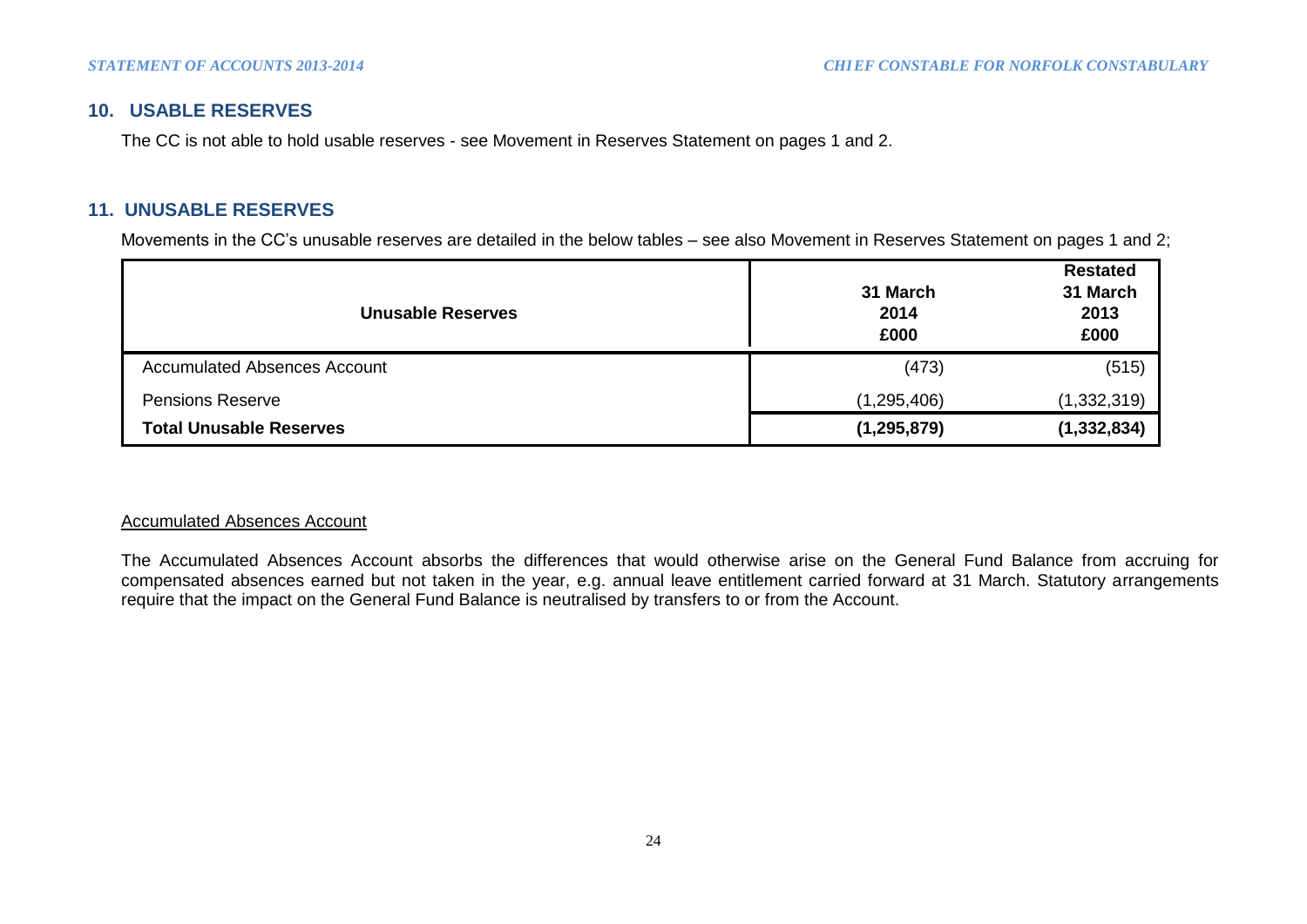| <b>Accumulated Absences Account</b>                                                                                                                                                                                              | 2013-2014<br>£000 |       | <b>Restated</b><br>2012-2013<br>£000 |
|----------------------------------------------------------------------------------------------------------------------------------------------------------------------------------------------------------------------------------|-------------------|-------|--------------------------------------|
| <b>Balance at 1 April</b>                                                                                                                                                                                                        | (515)             |       | (535)                                |
| Settlement or cancellation of accrual made at the end of the preceding year                                                                                                                                                      | 515               | 535   |                                      |
| Amounts accrued at the end of the current year                                                                                                                                                                                   | (473)             | (515) |                                      |
| Amount by which officer remuneration charged to the Comprehensive Income<br>and Expenditure Statement on an accruals basis is different from<br>remuneration chargeable in the year in accordance with statutory<br>requirements |                   | 42    | 20                                   |
| <b>Balance at 31 March</b>                                                                                                                                                                                                       | (473)             |       | (515)                                |

### Pensions Reserve

The Pensions Reserve absorbs the timing differences arising from the different arrangements for accounting for post-employment benefits and for funding benefits in accordance with statutory provisions. The CC accounts for post-employment benefits in the Comprehensive Income and Expenditure Statement as the benefits are earned by employees accruing years of service, updating the liabilities recognised to reflect inflation, changing assumptions and investment returns of any resources set aside to meet the costs. However, statutory arrangements require benefits earned to be financed as the CC makes employer's contributions to pension funds or eventually pay for any pensions for which it is directly responsible. The debit balance on the Pensions Reserve therefore shows a substantial shortfall in the benefits earned by past and current employees and the resources the CC has set aside to meet them. The statutory arrangements will ensure that the funding will have been set aside by the time the benefits come to be paid.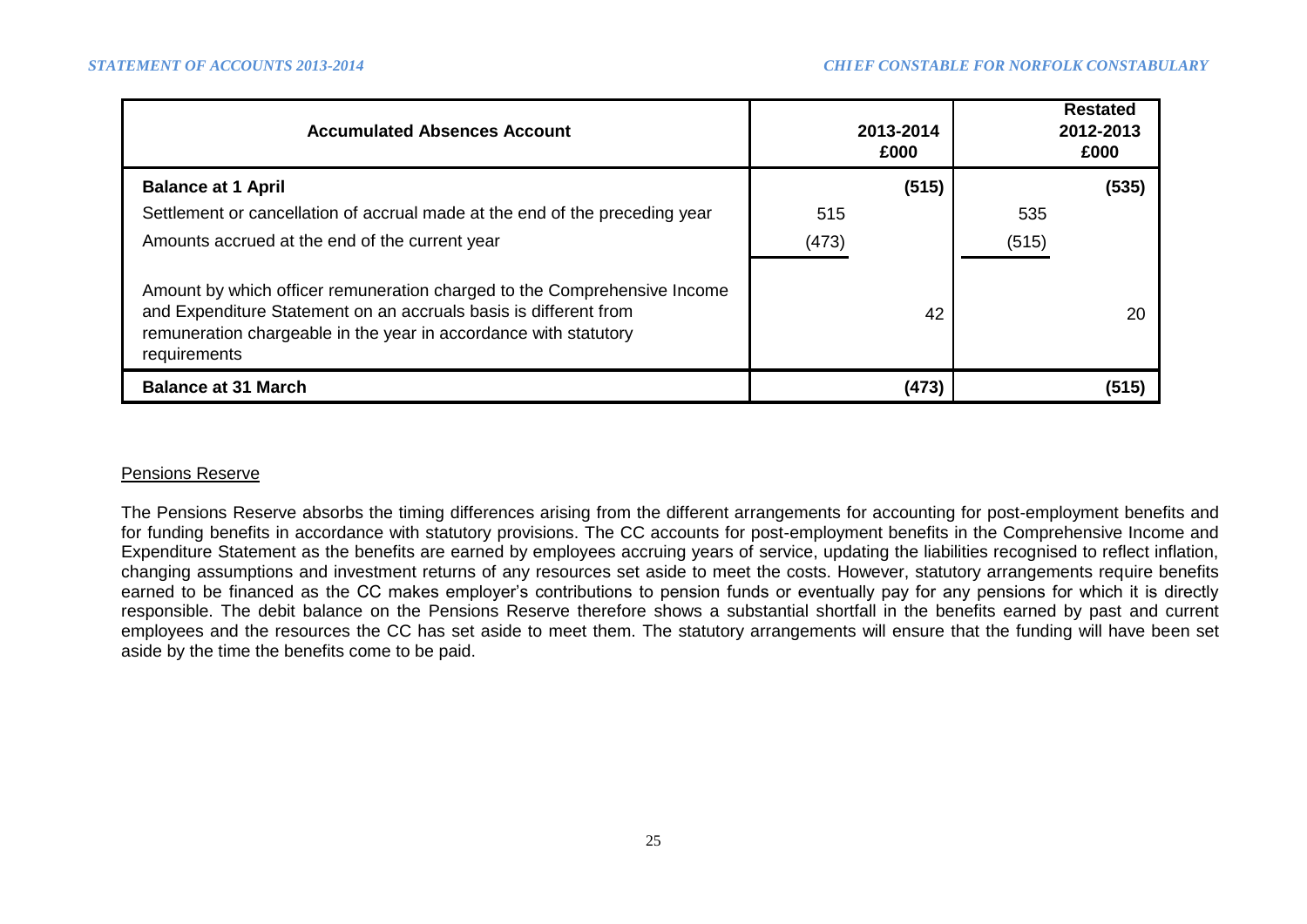| <b>Pensions Reserve</b>                                                                                                                                                                  | 2013-2014<br>£000 | <b>Restated</b><br>2012-2013<br>£000 |
|------------------------------------------------------------------------------------------------------------------------------------------------------------------------------------------|-------------------|--------------------------------------|
| <b>Balance at 1 April</b>                                                                                                                                                                | (1, 332, 319)     | (1, 132, 759)                        |
| Actuarial gains and (losses) on pension assets and liabilities                                                                                                                           | 113,066           | (134, 237)                           |
| Reversal of items relating to retirement benefits debited or credited to the<br>Surplus or Deficit on the Provision of Services in the Comprehensive Income<br>and Expenditure Statement | (96, 667)         | (85,896)                             |
| Employer's pension contributions and direct payments to pensioners payable<br>in the year                                                                                                | 20,514            | 20,573                               |
| <b>Balance at 31 March</b>                                                                                                                                                               | (1, 295, 406)     | (1,332,319)                          |

# **12. CASH FLOW STATEMENT – OPERATING ACTIVITIES**

The cash flows for operating activities include the following items;

|                                             | 2013-14   |           | <b>Restated</b><br>2012-13 |          |
|---------------------------------------------|-----------|-----------|----------------------------|----------|
|                                             | £000      | £000      | £000                       | £000     |
| Adjustments for non cash or cash equivalent |           |           |                            |          |
| Pension cost adjustment from IAS19          | (76, 153) |           | (65, 323)                  |          |
| (Increase) / decrease Creditors             | 42        |           | 20                         |          |
|                                             |           | (76, 111) |                            | (65,303) |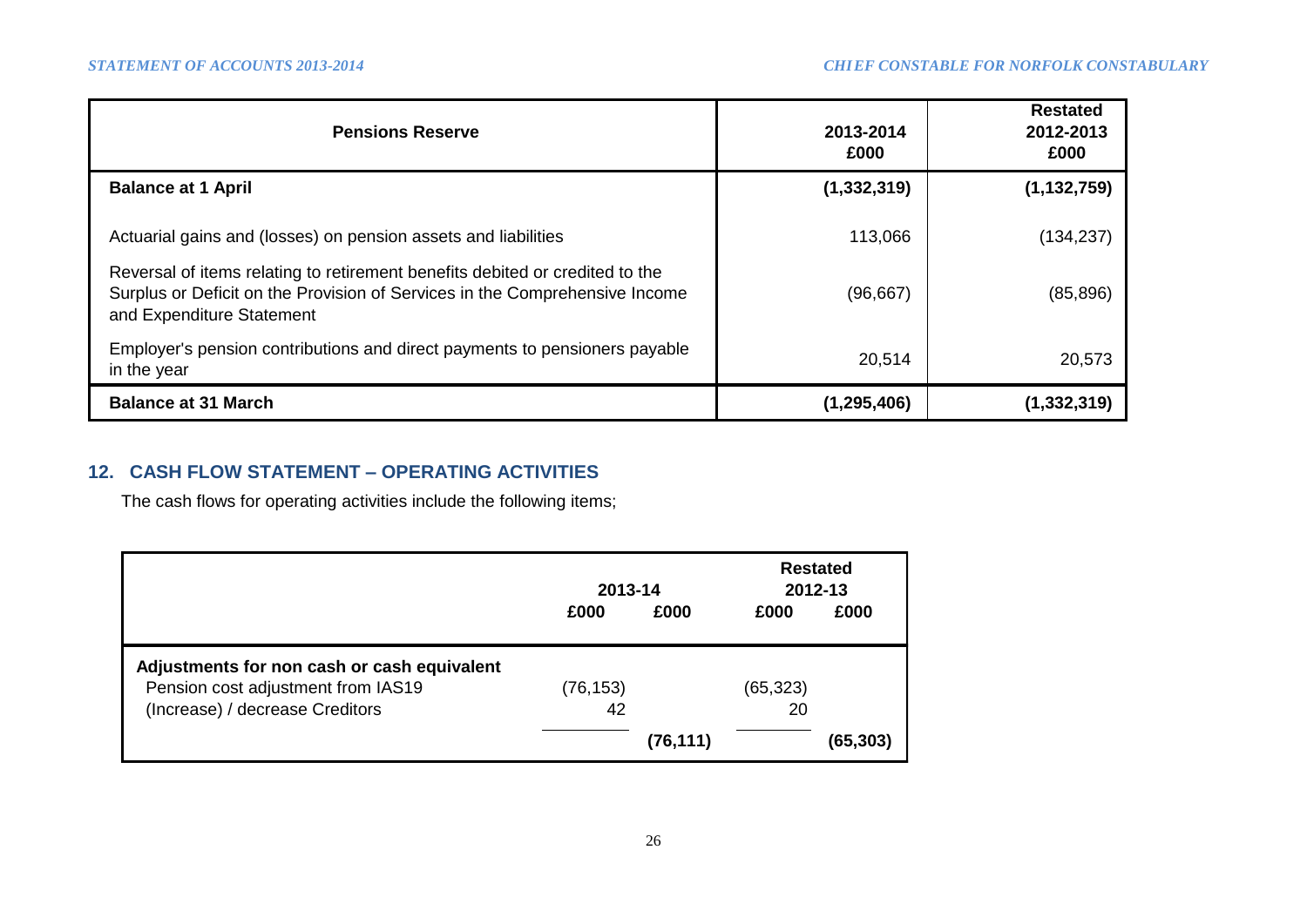### **13. AMOUNTS REPORTED FOR RESOURCE ALLOCATION DECISIONS**

The analysis of income and expenditure by cost of policing on the face of the Comprehensive Income and Expenditure Statement is that specified by the Service Reporting Code of Practice. However, decisions about resource allocation are taken by the Group on the basis of budget reports analysed across Service Departments. These reports are prepared on a different basis from the accounting policies used in the financial statements. In particular:

- No charges are made in relation to capital expenditure (whereas depreciation, revaluation and impairment losses in excess of the balance on the Revaluation Reserve and amortisations are charged to services in the Comprehensive Income and Expenditure Statement)
- The cost of retirement benefits is based on cash flows (payment of employer's pensions contributions) rather than current service cost of benefits accrued in the year
- Expenditure on some support services is budgeted for centrally and not charged to service departments.

The income and expenditure of the CC, summarised by the principal Service Departments recorded in the budget reports for the year, is as follows: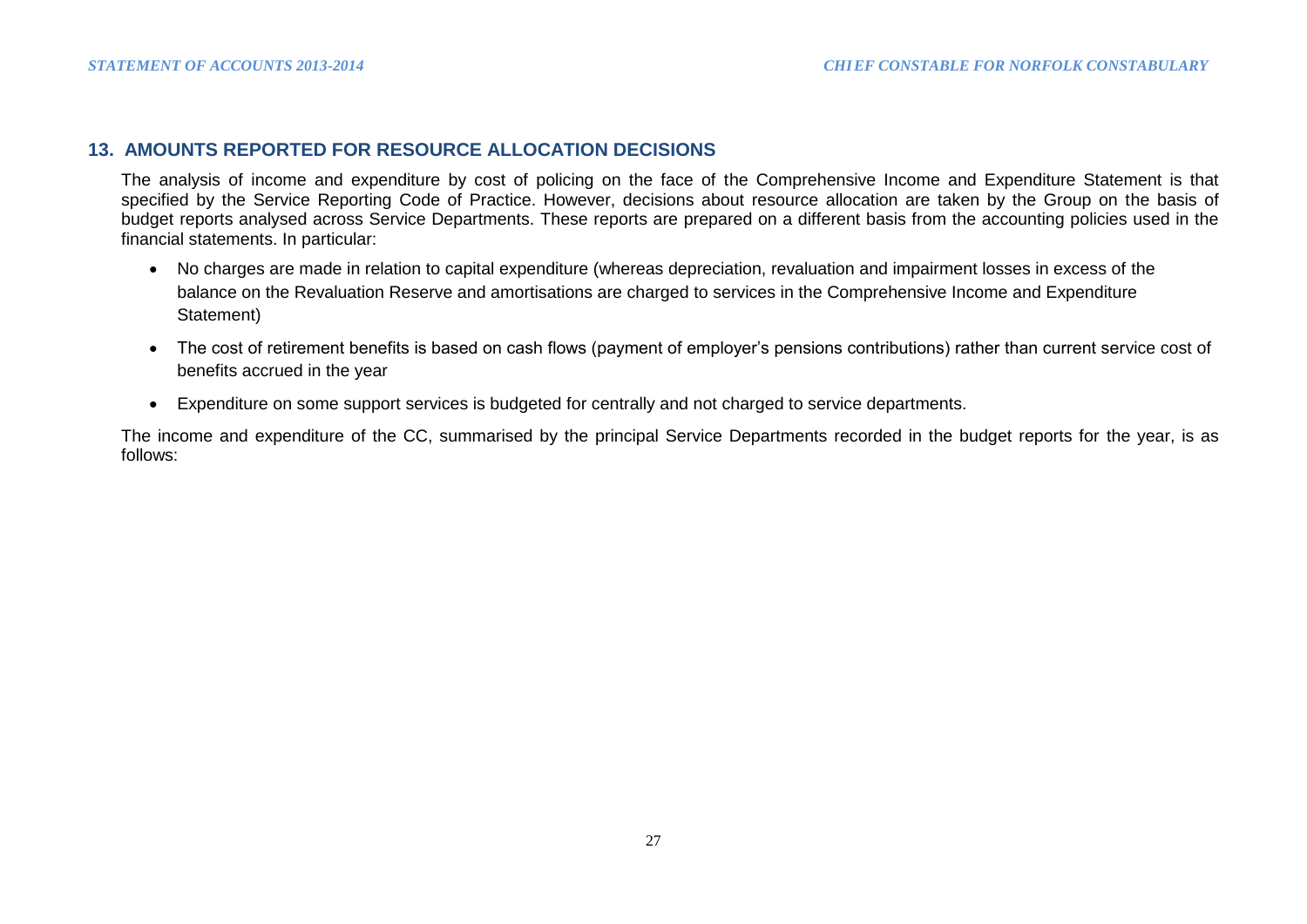| Income and Expenditure 2013-2014       | <b>Joint</b><br>Collaborative<br><b>Units</b> | <b>Commands</b><br>& Support | <b>Departments</b> | Corporate | <b>Total</b> |
|----------------------------------------|-----------------------------------------------|------------------------------|--------------------|-----------|--------------|
|                                        | £000                                          | £000                         | £000               | £000      | £000         |
| Fees, charges and other service income | (688)                                         | (2,787)                      | (396)              | (2, 185)  | (6,056)      |
| Government grants                      | (41)                                          | (322)                        | (13)               | (10, 298) | (10, 674)    |
| Other grants & contributions           | 0                                             | (549)                        | (19)               |           | (568)        |
| <b>Total Income</b>                    | (729)                                         | (3,658)                      | (428)              | (12, 483) | (17, 298)    |
| Employee expenses                      | 39,496                                        | 78,828                       | 3,265              | 4,928     | 126,517      |
| Other service expenses                 | 11,613                                        | 4,522                        | 7,145              | 12,862    | 36,142       |
| <b>Total Expenditure</b>               | 51,109                                        | 83,350                       | 10,410             | 17,790    | 162,659      |
| <b>Net Expenditure</b>                 | 50,380                                        | 79,692                       | 9,982              | 5,307     | 145,361      |

During 2013-2014 further collaboration has taken place which has increased the Net Expenditure on Joint Collaborative Units from those of Commands & Support and Departments.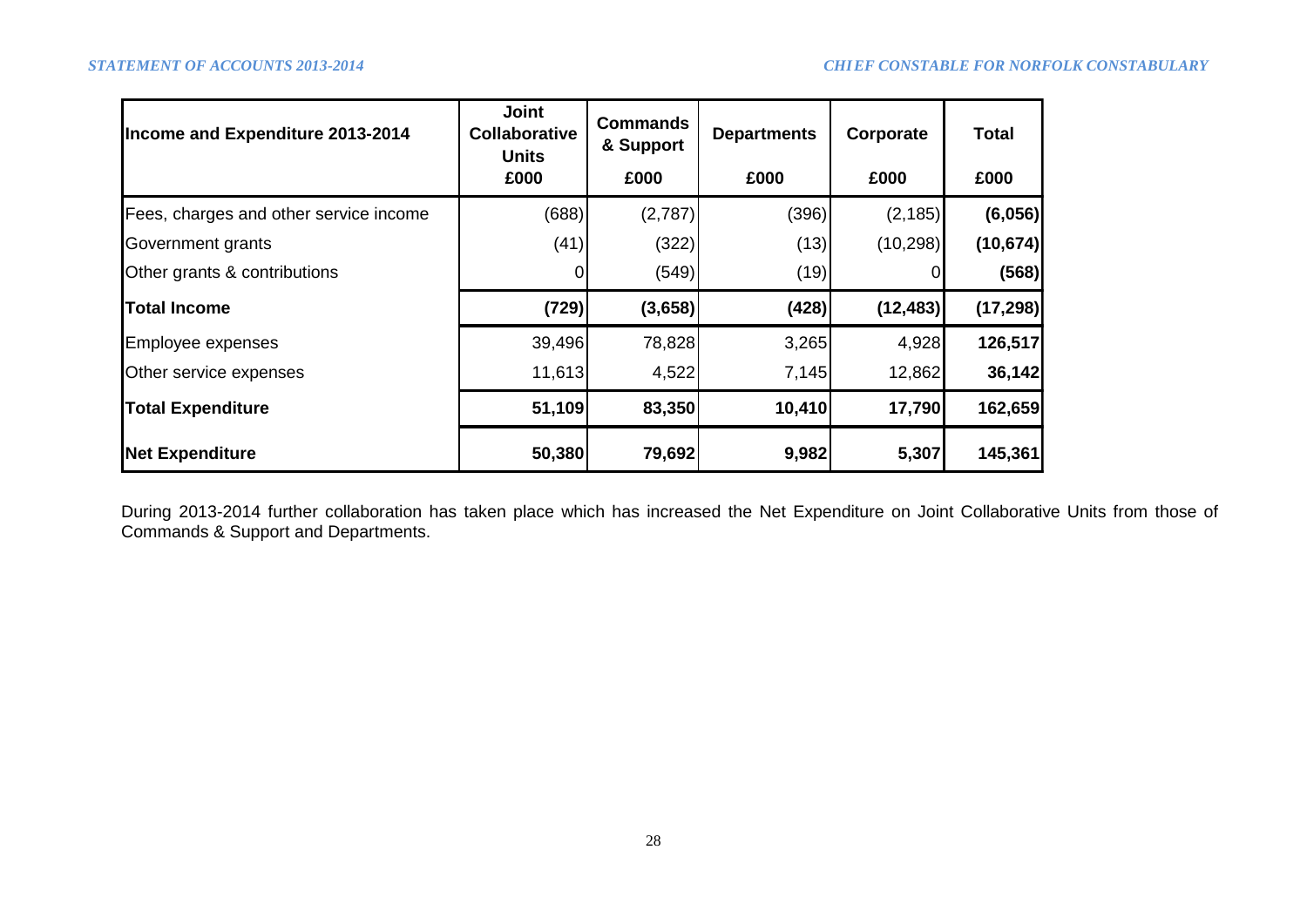| Income and Expenditure 2012-2013<br>(comparator) | <b>Joint</b><br><b>Commands</b><br><b>Collaborative</b><br>& Support<br><b>Units</b> |          | <b>Departments</b> | Corporate | <b>Total</b><br><b>Restated</b> |  |
|--------------------------------------------------|--------------------------------------------------------------------------------------|----------|--------------------|-----------|---------------------------------|--|
|                                                  | £000                                                                                 | £000     | £000               | £000      | £000                            |  |
| Fees, charges and other service income           | (283)                                                                                | (3, 180) | (625)              | (2, 129)  | (6, 217)                        |  |
| Government grants                                |                                                                                      | (426)    | (39)               | (13, 109) | (13, 574)                       |  |
| Other grants & contributions                     |                                                                                      | (614)    | (36)               | (113)     | (763)                           |  |
| <b>Total Income</b>                              | (283)                                                                                | (4, 220) | (700)              | (15, 351) | (20, 554)                       |  |
| <b>Employee expenses</b>                         | 24,564                                                                               | 86,157   | 10,685             | 4,802     | 126,208                         |  |
| Other service expenses                           | 2,911                                                                                | 5,058    | 12,976             | 13,845    | 34,790                          |  |
| <b>Total Expenditure</b>                         | 27,475                                                                               | 91,215   | 23,661             | 18,647    | 160,998                         |  |
| <b>Net Expenditure</b>                           | 27,192                                                                               | 86,995   | 22,961             | 3,296     | 140,444                         |  |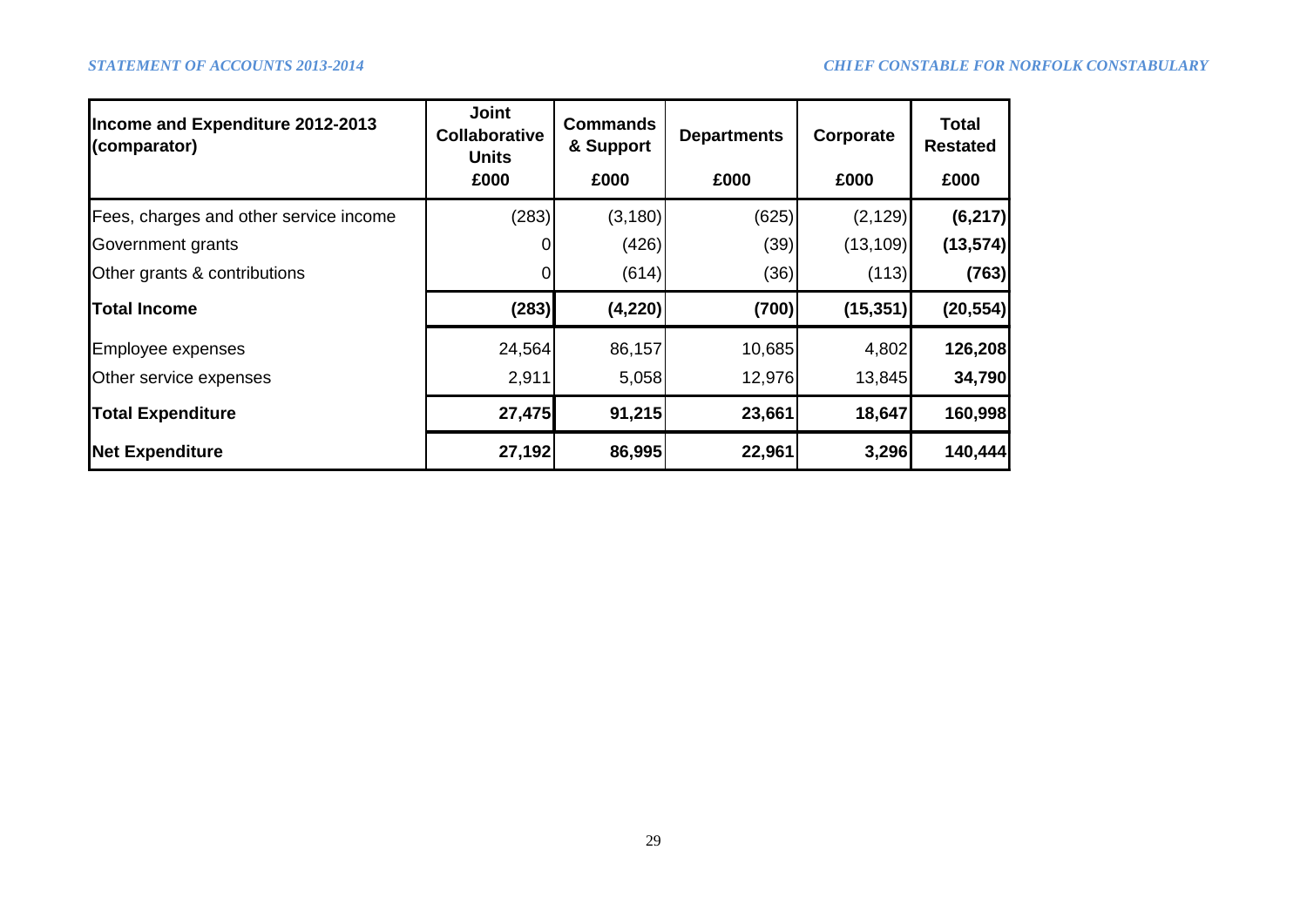### CC Reconciliation of Income and Expenditure to Cost of Services in the Comprehensive Income and Expenditure Statement (CIES)

The reconciliation shows how the figures in the analysis of income and expenditure, in the above table, relate to the amounts included in the Comprehensive Income and Expenditure Statement.

|                                                                                                             | 2013-2014<br>£000  | <b>Restated</b><br>2012-2013<br>£000 |
|-------------------------------------------------------------------------------------------------------------|--------------------|--------------------------------------|
| Net expenditure in the Analysis<br>Movement between PCC/CC outturn                                          | 145,361<br>(3,035) | 140,444<br>(4, 444)                  |
| Amounts in the Comprehensive Income and Expenditure<br>Statement not reported to management in the Analysis | 18,044             | 9,529                                |
| <b>Cost of Policing Services in Comprehensive Income</b><br>and Expenditure Statement                       | 160,370            | 145,529                              |

### CC Reconciliation to Subjective Analysis

This reconciliation shows how the figures in the analysis of income and expenditure relate to the subjective analysis of the Surplus or Deficit on the Provision of Services included in the Comprehensive Income and Expenditure Statement.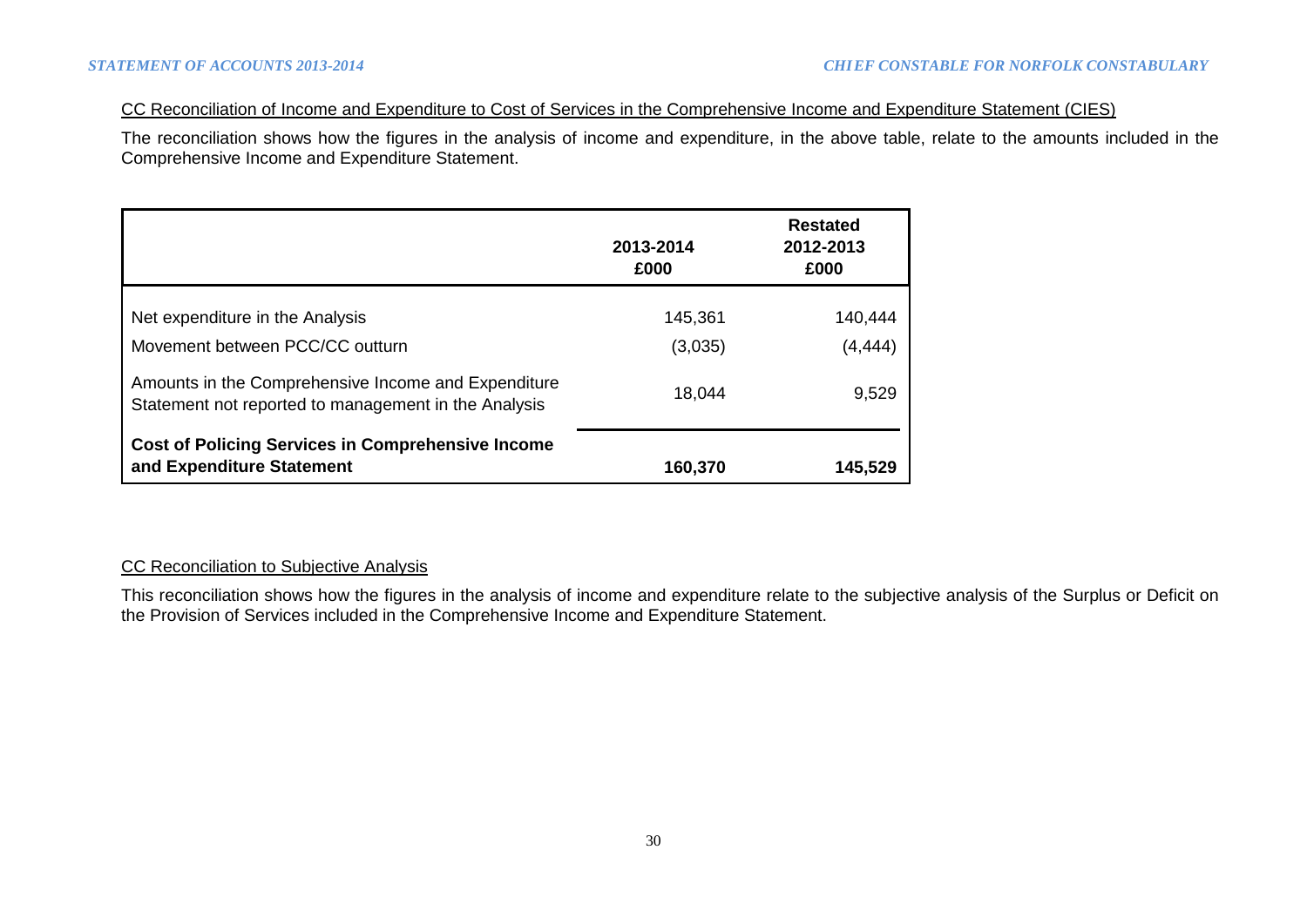| 2013-2014                                          | Reported to<br>Management<br>£000 | <b>Movements</b><br>between<br>PCC/CC<br>£000 | Restated<br>Service<br>Analysis<br>£000 | Not reported<br>to management<br>£000 | Not included<br>in Net<br><b>Cost Services</b><br>£000 | Cost of<br><b>Policing</b><br><b>Services</b><br>£000 | Corporate<br>Amounts<br>£000 | <b>Total</b><br>£000 |
|----------------------------------------------------|-----------------------------------|-----------------------------------------------|-----------------------------------------|---------------------------------------|--------------------------------------------------------|-------------------------------------------------------|------------------------------|----------------------|
| Fees, charges and other service income             | (5,769)                           | 236                                           | (5,533)                                 | 0                                     | 0                                                      | (5, 533)                                              | 0                            | (5, 533)             |
| Interest and investment income                     | (287)                             | 287                                           | 0                                       | 0                                     | 0                                                      |                                                       | 0                            | 0                    |
| Income from council tax                            | 0                                 | $\overline{0}$                                | $\overline{0}$                          | 0                                     | 0                                                      | O                                                     | 0                            | 0                    |
| Government grants and contributions                | (11, 242)                         | 7,478                                         | (3,764)                                 | 0                                     | 0                                                      | (3,764)                                               | 0                            | (3,764)              |
| <b>Total Income</b>                                | (17, 298)                         | 8,001                                         | (9,297)                                 | $\bf{0}$                              | 0                                                      | (9, 297)                                              | 0                            | (9, 297)             |
| Employee expenses                                  | 126,517                           | (343)                                         | 126,174                                 | 18,044                                | 0                                                      | 144,218                                               | 58,067                       | 202,285              |
| Other service expenses                             | 35,377                            | (9,928)                                       | 25,449                                  | 0                                     |                                                        | 25,449                                                |                              | 25,449               |
| Depreciation, amortisation and impairment          | 0                                 | $\overline{0}$                                | 0                                       | 0                                     | $\overline{0}$                                         |                                                       | 0                            | $\mathbf{0}$         |
| Interest payments                                  | 765                               | (765)                                         | $\Omega$                                | $\Omega$                              | $\mathbf 0$                                            |                                                       | $\Omega$                     | $\mathbf{0}$         |
| <b>Precepts and levies</b>                         | $\Omega$                          | $\Omega$                                      | $\Omega$                                | $\Omega$                              |                                                        |                                                       | $\Omega$                     | $\mathbf{0}$         |
| Gains and losses on Disposal of Property, I        | $\Omega$                          | 0                                             | 0                                       | 0                                     | $\mathbf 0$                                            | 0                                                     | $\overline{0}$               | 0                    |
| <b>Total Expenditure</b>                           | 162,659                           | (11, 036)                                     | 151,623                                 | 18,044                                | $\mathbf 0$                                            | 169,667                                               | 58,067                       | 227,734              |
| Intra Group Adjustment                             |                                   |                                               |                                         |                                       |                                                        |                                                       | (142, 326)                   | (142, 326)           |
| Surplus or deficit on the provision of<br>services | 145,361                           | (3,035)                                       | 142,326                                 | 18,044                                | $\bf{0}$                                               | 160,370                                               | (84, 259)                    | 76,111               |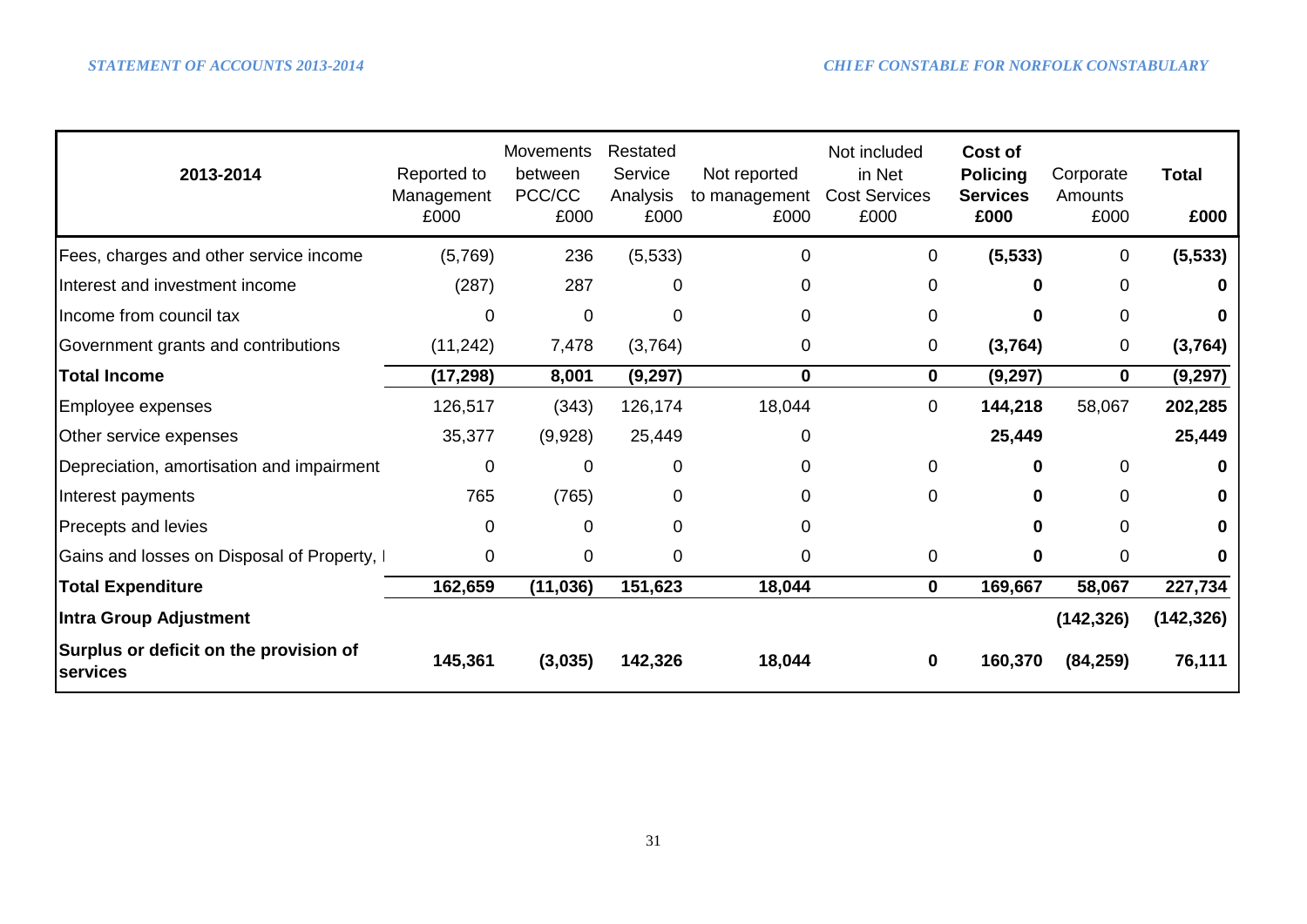|                                                    |             | Movements | Restated  |               | Not included         | Cost of         |             | Total           |
|----------------------------------------------------|-------------|-----------|-----------|---------------|----------------------|-----------------|-------------|-----------------|
| 2012-2013 Comparator                               | Reported to | between   | Service   | Not reported  | in Net               | <b>Policing</b> | Corporate   | <b>Restated</b> |
| <b>Restated</b>                                    | Management  | PCC/CC    | Analysis  | to management | <b>Cost Services</b> | <b>Services</b> | Amounts     |                 |
|                                                    | £000        | £000      | £000      | £000          | £000                 | £000            | £000        | £000            |
| Fees, charges and other service income             | (5,943)     | 232       | (5,711)   | $\mathbf 0$   | 0                    | (5,711)         | $\mathbf 0$ | (5,711)         |
| Interest and investment income                     | (274)       | 274       |           |               |                      |                 | 0           | 0               |
| Income from council tax                            | 0           | 0         | 0         | 0             | 0                    |                 | 0           | 0               |
| Government grants and contributions                | (14, 337)   | 6,776     | (7, 561)  | 0             | 0                    | (7, 561)        | $\mathbf 0$ | (7, 561)        |
| <b>Total Income</b>                                | (20, 554)   | 7,282     | (13, 272) | $\mathbf 0$   | 0                    | (13, 272)       | 0           | (13,272)        |
| Employee expenses                                  | 126,208     | (263)     | 125,945   | 9,529         | 0                    | 135,474         | 55,774      | 191,248         |
| Other service expenses                             | 34,016      | (10, 689) | 23,327    | 0             |                      | 23,327          |             | 23,327          |
| Depreciation, amortisation and impairment          | 0           | $\Omega$  | 0         | 0             |                      | 0               | 0           | 0               |
| Interest payments                                  | 774         | (774)     | 0         | 0             | 0                    |                 | 0           | 0               |
| Precepts and levies                                | 0           | 0         | 0         | 0             |                      | 0               | $\Omega$    | 0               |
| Gains and losses on Disposal of Property,          |             |           |           |               |                      |                 |             |                 |
| Plant and Equipment                                | 0           | 0         | 0         | $\mathbf 0$   | 0                    | 0               | 0           | 0               |
| <b>Total Expenditure</b>                           | 160,998     | (11, 726) | 149,272   | 9,529         | $\mathbf{0}$         | 158,801         | 55,774      | 214,575         |
| <b>Intra Group Adjustment</b>                      |             |           |           |               |                      |                 | (136,000)   | (136,000)       |
| Surplus or deficit on the provision of<br>services | 140,444     | (4, 444)  | 136,000   | 9,529         | 0                    | 145,529         | (80, 226)   | 65,303          |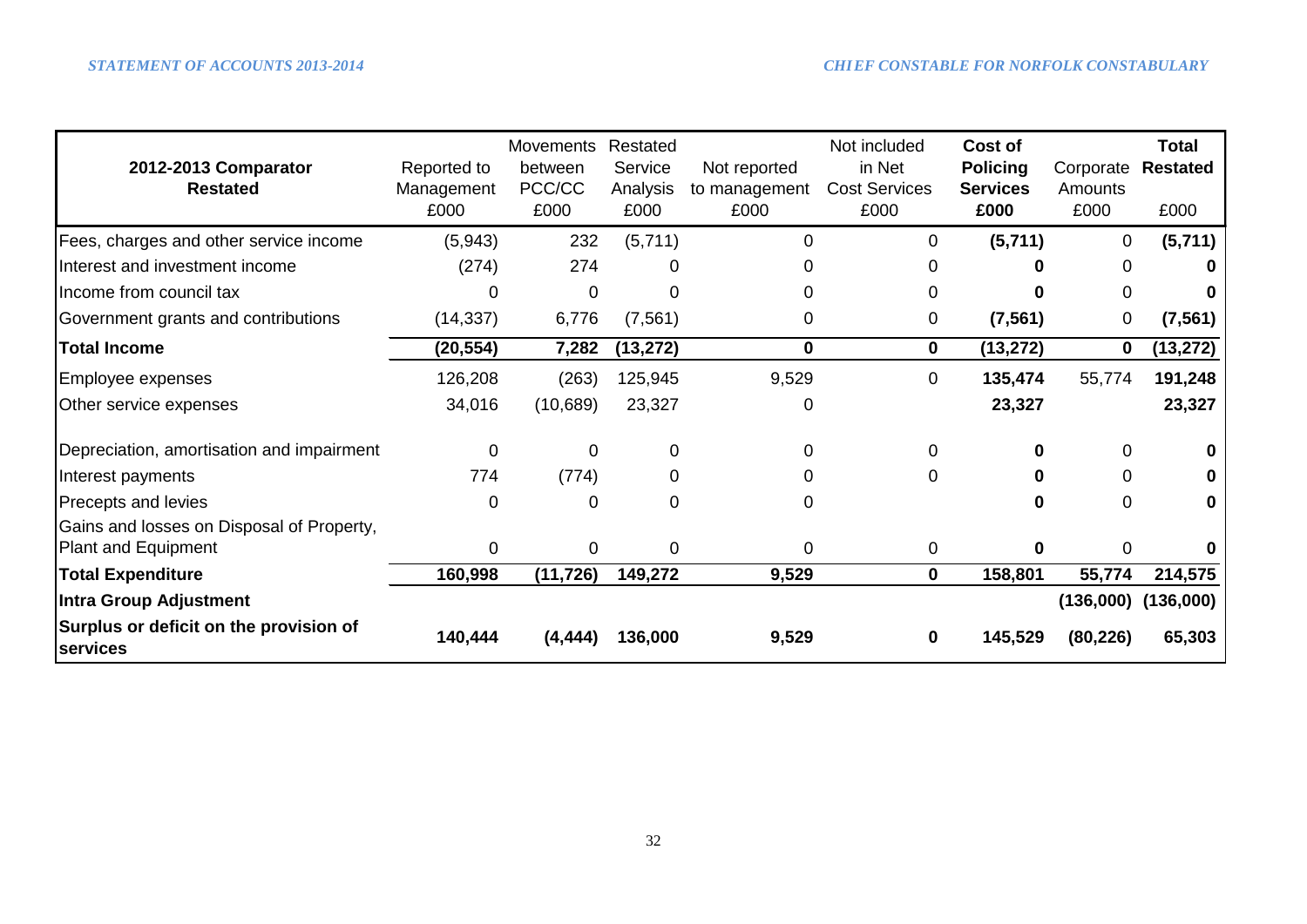## **14. OFFICERS' REMUNERATION**

The remuneration paid to senior officers of the CC are shown in the following table;

| <b>Postholder information</b>                                                                     | Year                          | Salary,<br><b>Fees and</b><br><b>Allces</b> | <b>Bonuses</b> | <b>Expense</b><br><b>Allces</b> | <b>Benefits</b><br>in Kind | <b>Restated</b><br><b>Total Excl.</b><br><b>Pension</b><br><b>Contribs</b><br>£ | <b>Employer's</b><br><b>Pension</b><br><b>Contribs</b> | <b>Restated</b><br><b>Total Incl.</b><br><b>Pension</b><br><b>Contributions</b> |
|---------------------------------------------------------------------------------------------------|-------------------------------|---------------------------------------------|----------------|---------------------------------|----------------------------|---------------------------------------------------------------------------------|--------------------------------------------------------|---------------------------------------------------------------------------------|
| Chief Constable S Bailey - Appointed 10.06.13<br>Chief Constable P Gormley - Transferred 10.06.13 | 2013-14<br>2013-14<br>2012-13 | 114,103<br>35,014<br>168,804                | 0<br>0         | 1207<br>441<br>2,295            | 2,493<br>781<br>58,038     | 117,803<br>36,236<br>229,137                                                    | 26,814<br>6,312<br>32,844                              | 144,617<br>42,548<br>261,981                                                    |
| Deputy Chief Constable - Appointed 10.06.13<br>Deputy Chief Constable - Promoted 10.06.13         | 2013-14<br>2013-14<br>2012-13 | 100,565<br>26,607<br>138,438                | 0<br>0<br>0    | 4,193<br>286<br>1,489           | 3,123<br>592<br>3,884      | 107,881<br>27,485<br>143,811                                                    | 20,918<br>5,208<br>27,097                              | 128,799<br>32,693<br>170,908                                                    |
| Assistant Chief Constable (1) - Retired 19.08.12                                                  | 2012-13                       | 57,974                                      | 0              | 3,000                           | 670                        | 61,644                                                                          | 0                                                      | 61,644                                                                          |
| Assistant Chief Constable (2) - Promoted 10.06.13                                                 | 2013-14<br>2012-13            | 24,434<br>127,128                           | 0<br>10,282    | 1,364<br>7,098                  | 741<br>4,190               | 26,539<br>148,698                                                               | 4,770<br>24,816                                        | 31,309<br>173,514                                                               |
| <b>Assistant Chief Constable (3)</b><br>Appointed 18.06.12                                        | 2013-14<br>2012-13            | 106,948<br>100,264                          | 0<br>0         | $\mathbf 0$<br>200              | 2,876<br>4,439             | 109,824<br>104,903                                                              | 22,821<br>17,835                                       | 132,645<br>122,738                                                              |
| <b>Assistant Chief Constable (4)</b>                                                              | 2013-14<br>2012-13            | 102,222<br>93,978                           | 0              | 0<br>0                          | 4,409<br>3,360             | 106,631<br>97,338                                                               | 23,888<br>21,896                                       | 130,519<br>119,234                                                              |
| Assistant Chief Constable (5) - Appointed 10.06.13                                                | 2013-14                       | 76,702                                      | 0              | $\mathbf 0$                     | 1,116                      | 77,818                                                                          | 11,207                                                 | 89,025                                                                          |
| <b>Assistant Chief Officer Resources</b>                                                          | 2013-14<br>2012-13            | 106,467<br>105,563                          | 0<br>0         | 6,739<br>6,724                  | 0<br>0                     | 113,206<br>112,287                                                              | 17,461<br>17,270                                       | 130,667<br>129,557                                                              |

The Assistant Chief Constable (in posts 2 and 3 from 10.06.2013) above has executive portfolio with Suffolk Constabulary under joint arrangements (see Note 22 on page 49). The full remuneration paid to these officers is shown above for which a recharge of 43.5% was made to Suffolk Constabulary for salary, expenses and pension contributions in 2013-2014. The amount recharged is £58,921 (£73,656 in 2012-2013).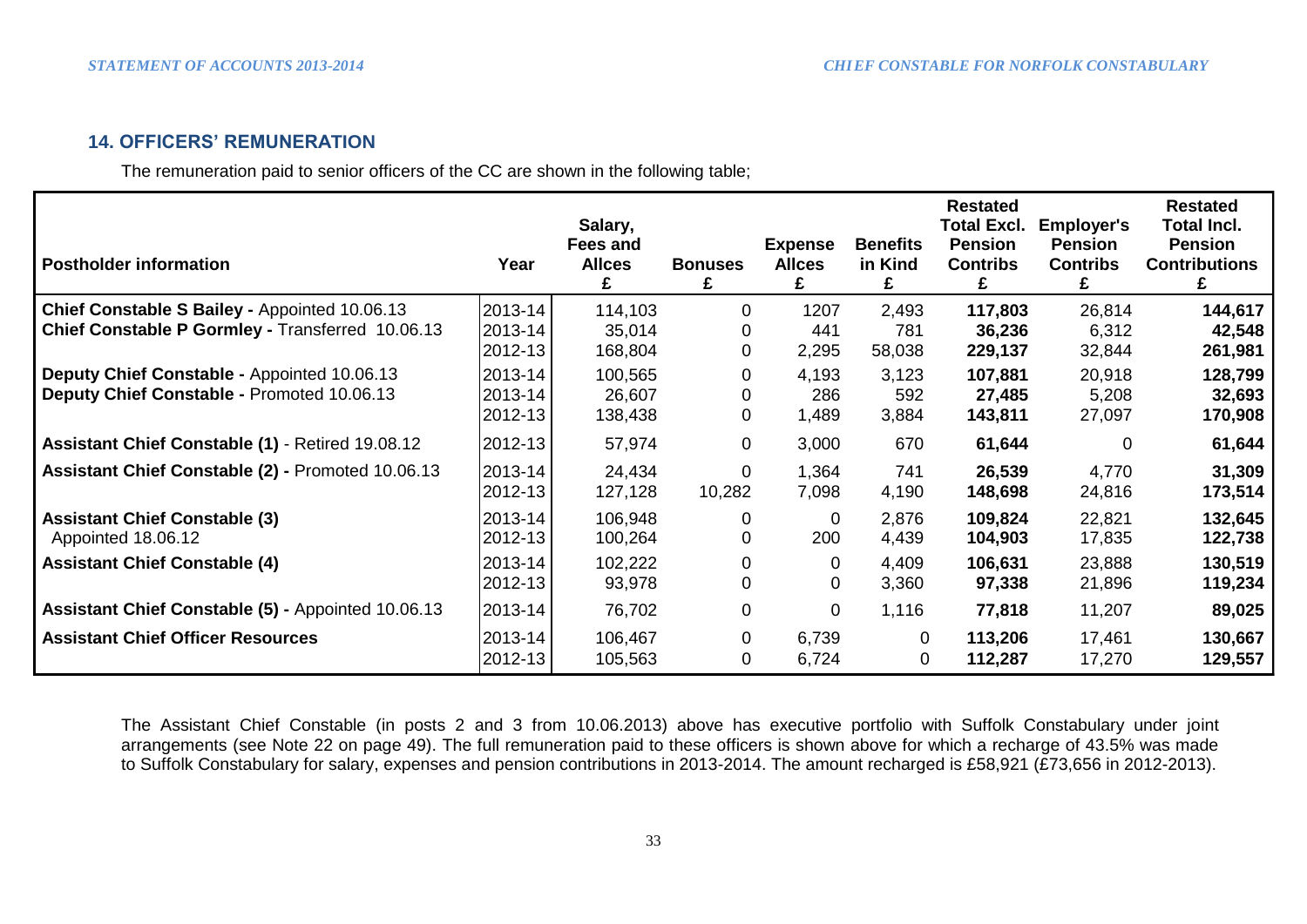The senior police officers (holding the rank of Chief Superintendent and above), and other employees who received more than £50,000 remuneration for the year (excluding employer and employee pension contributions) were paid the following amounts, (officers in the above tables are included);

| <b>Remuneration band</b> | 2013-2014<br><b>Number of Employees</b> | <b>Restated</b><br>2012-2013<br><b>Number of Employees</b> |
|--------------------------|-----------------------------------------|------------------------------------------------------------|
| £50,000 - £54,999        |                                         | 8                                                          |
| £55,000 - £59,999        | 5                                       | 2                                                          |
| £60,000 - £64,999        | 0                                       | 0                                                          |
| £65,000 - £69,999        |                                         | 2                                                          |
| £70,000 - £74,999        |                                         | 0                                                          |
| £75,000 - £79,999        | 2                                       | 2                                                          |
| £80,000 - £84,999        | 3                                       | 2                                                          |
| £85,000 - £89,999        | 0                                       |                                                            |
| £90,000 - £94,999        | 2                                       | 2                                                          |
| £95,000 - £99,999        | 0                                       |                                                            |
| £100,000 - £104,999      | 0                                       |                                                            |
| £105,000 - £109,999      | 2                                       |                                                            |
| £110,000 - £114,999      |                                         |                                                            |
| £130,000 - £134,999      |                                         |                                                            |
| £140,000 - £144,999      |                                         |                                                            |
| £145,000 - £149,999      |                                         |                                                            |
| £225,000 - £229,999      |                                         |                                                            |

Employer's pension contributions are made at the rate of 24.2% of pensionable pay for police officers and 16.4% of pensionable pay for staff in accordance with the separate pension arrangements for police officers and staff. See note 20 on pages 40 to 48.

Further information on bonuses, expenses, allowances and benefits in kind is available in the "Payments and Benefits in Kind" booklet on the PCC's website [www.norfolk-pcc.gov.uk.](http://www.norfolk-pcc.gov.uk/)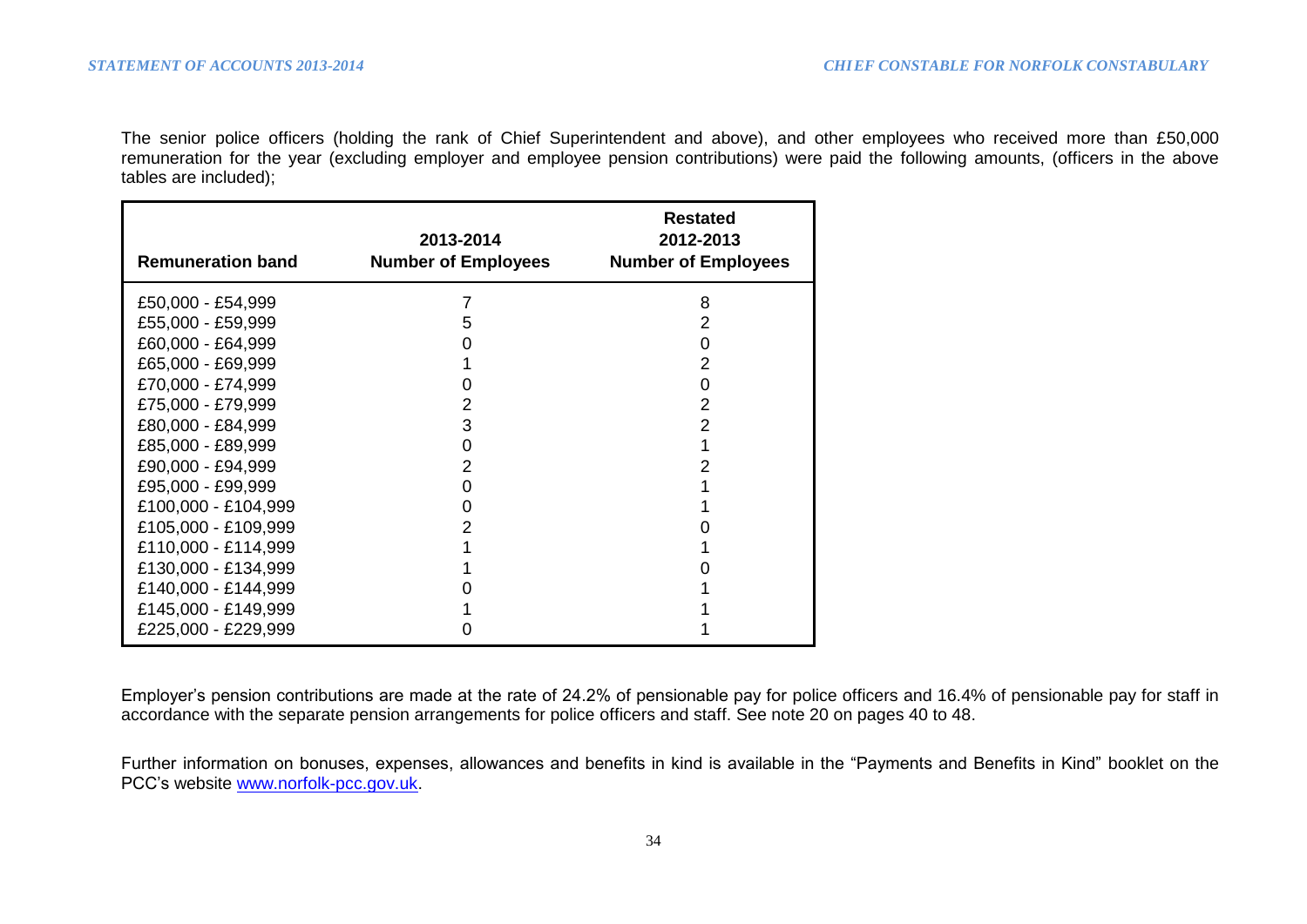# **15. EXTERNAL AUDIT COSTS**

The following costs were made in 2013-2014 by the external auditors Ernst and Young to carry out the audits on the Statement of Accounts for the CC.

|                                                                                                           | <b>Planned Fees</b><br>2013-2014<br>£ | <b>Restated</b><br><b>Actual Fees</b><br>2012-2013<br>£ |
|-----------------------------------------------------------------------------------------------------------|---------------------------------------|---------------------------------------------------------|
| Fees payable with regard to external audit services<br>carried out by the appointed auditor for the year; |                                       |                                                         |
| Fees payable in respect of statutory inspections of the<br><b>Financial Statements</b>                    | 20,000                                | 20,000                                                  |
| Total                                                                                                     | 20,000                                | 20,000                                                  |

## **16. GRANT INCOME**

The CC credited the following grants and contributions to the Comprehensive Income and Expenditure Statement.

| <b>Grant Income</b>                                            | 2013-2014<br>£000 | <b>Restated</b><br>2012-2013<br>£000 |
|----------------------------------------------------------------|-------------------|--------------------------------------|
| <b>Credited to Services</b>                                    |                   |                                      |
| Neighbourhood Policing Fund *                                  | 0                 | 3,933                                |
| Single Counter Terrorism Grant                                 | 2,822             | 2,335                                |
| <b>Partnership Funding</b>                                     | 535               | 680                                  |
| <b>Criminal Records Bureau</b>                                 | 310               | 373                                  |
| Other smaller grants                                           | 65                | 157                                  |
| Sponsorship and Donations                                      | 32                | 83                                   |
| <b>Total</b><br>* included in main police grant from 2013-2014 | 3.764             | 7,561                                |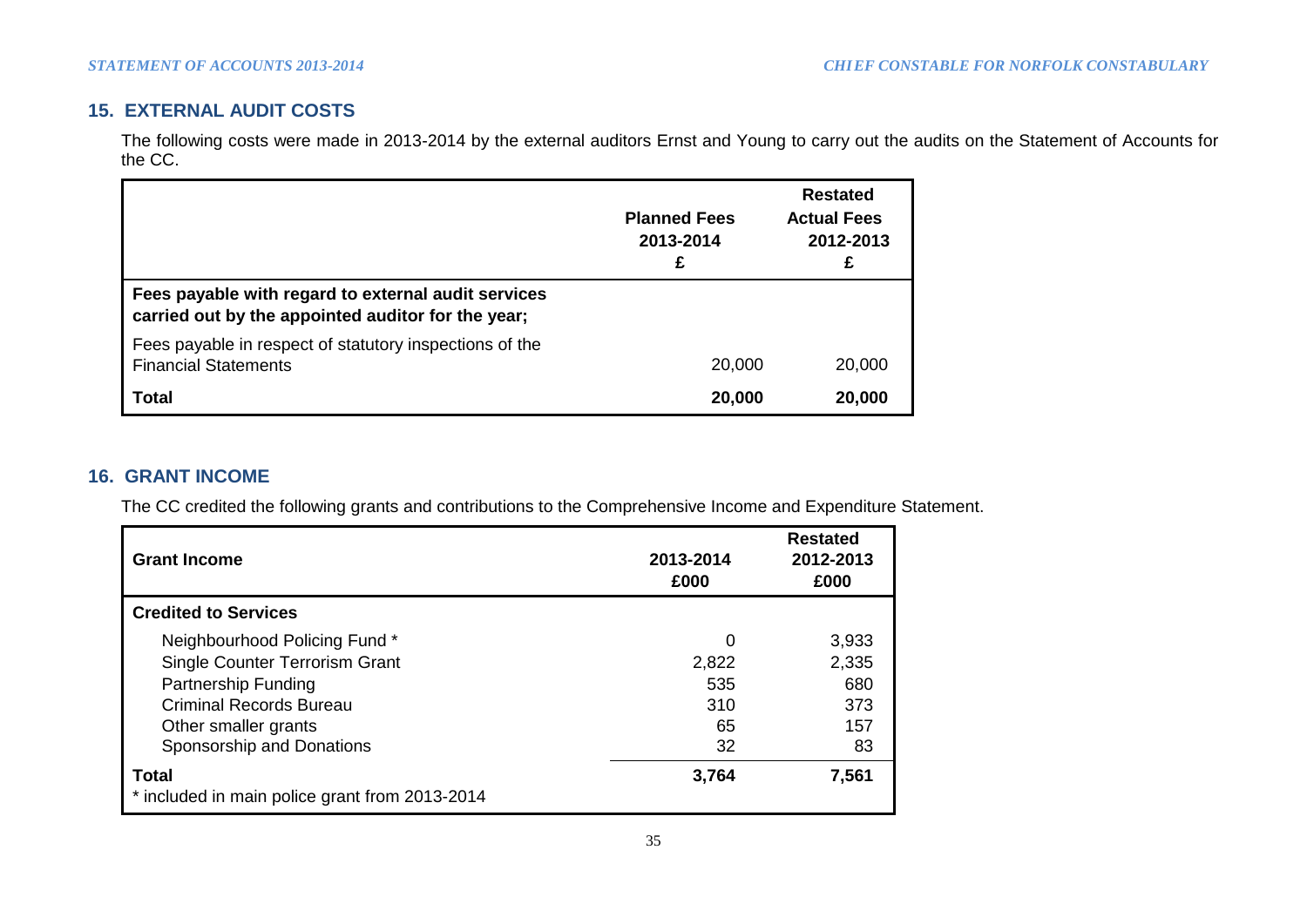## **17. RELATED PARTIES**

The CC is required to disclose material transactions with related parties - bodies or individuals that have the potential to control or influence or to be controlled or influenced by the CC. Disclosure of these transactions allows readers to assess the extent to which the CC might have been constrained in ability to operate independently or might have secured the ability to limit another party's ability to bargain freely.

### Central Government

Central Government has significant influence over the general operations of the CC. It is responsible for providing the statutory framework, within which the CC operates, provides the majority of funding in the form of grants and prescribes the terms of many of the transactions that the CC has with other parties. Grants received from government departments are set out in the subjective analysis on pages viii and ix.

### **Officers**

The CC wrote to all Chief Officers requesting details of any related party transactions. There are no disclosures.

#### Other Public Bodies

These include Norfolk County Council and the seven District Councils. Material transactions with these organisations are included elsewhere in the accounts.

## **18. PRIVATE FINANCE INITIATIVES**

### 1. Operations and Communications Centre at Wymondham

The PCC is committed to making payments under a contract with a consortium for the use of Jubilee House, Operations and Communications Centre at Wymondham until 2037.

The actual level of payments is dependent on availability of the site and the provision and delivery of services within. The estimated cost covers the contract standard facilities management provision. The contract, which is for a period of 35 years starting from 2001, has an option at contract end date to purchase the property at open market value, or to negotiate with the PFI provider to extend the contract for up to a further 2 periods of 15 years, or of terminating the contract.

The PCC makes an agreed payment each year which is increased by inflation and can be reduced if the contractor fails to meet availability and performance standards in any year but which is otherwise fixed.

The payment recognised in the CC accounts for the services element during 2013-2014 was £1.306m million (£1.272m in 2012-2013). Payments remaining to be made under the PFI contract for services at 31 March 2014 (excluding any estimation of inflation and availability/performance deductions) are as follows: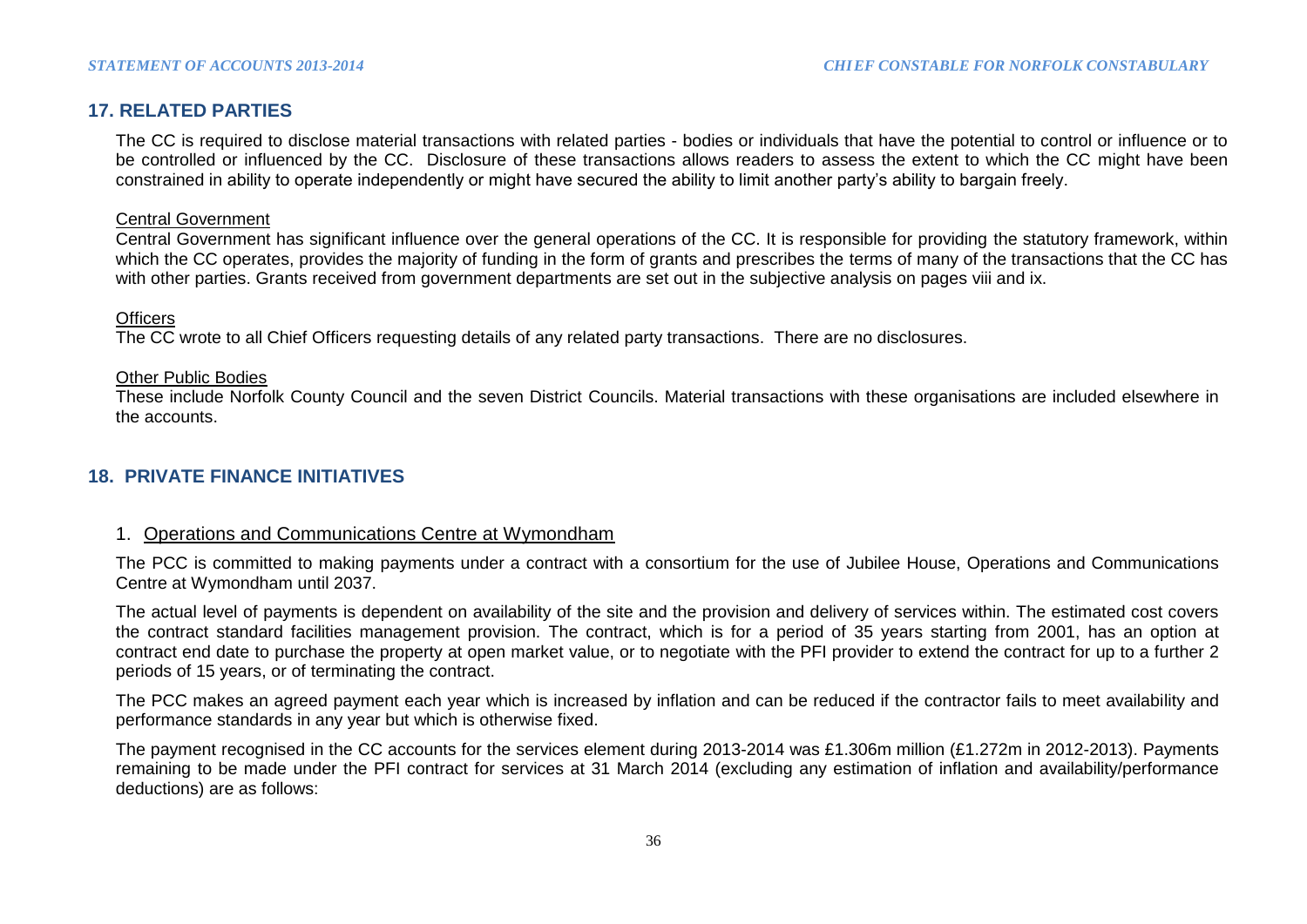|                               | Restated<br><b>Payment of</b><br><b>Services</b> |
|-------------------------------|--------------------------------------------------|
|                               | £000                                             |
| Payable in 2014-2015          | 1,336                                            |
| Payable within 2 to 5 years   | 5,247                                            |
| Payable within 6 to 10 years  | 7,214                                            |
| Payable within 11 to 15 years | 7,597                                            |
| Payable within 16 to 20 years | 8,295                                            |
| Payable within 21 to 23 years | 4,859                                            |
| Total                         | 34,548                                           |

### 2. Police Investigations Centres (PIC)

During the financial years 2010-2011 to 2040-2041 the Norfolk and Suffolk PCC's are committed to making payments under a contract with a consortium for the use of the 6 PICs. The actual level of payments will be dependent on availability of the site and provision and delivery of services within. The contract is for 30 years. At the end of this term the properties revert to the 2 Groups.

Norfolk and Suffolk PCC's have agreed to pay for these services on an agreed percentage in accordance with the total number of cells within the 6 properties located in the 2 Counties - this being Norfolk 58.2% and Suffolk 41.8%.

The PCC makes an agreed payment each year which is increased by inflation and can be reduced if the contractor fails to meet availability and performance standards in any year but which is otherwise fixed.

The payment recognised in the CC accounts is for the services element which during 2013-2014 was £0.825m million (£0.432m in 2012-2013). Payments remaining to be made under the PFI contract at 31 March 2013 (which exclude any availability/performance deductions), are shown in the following table;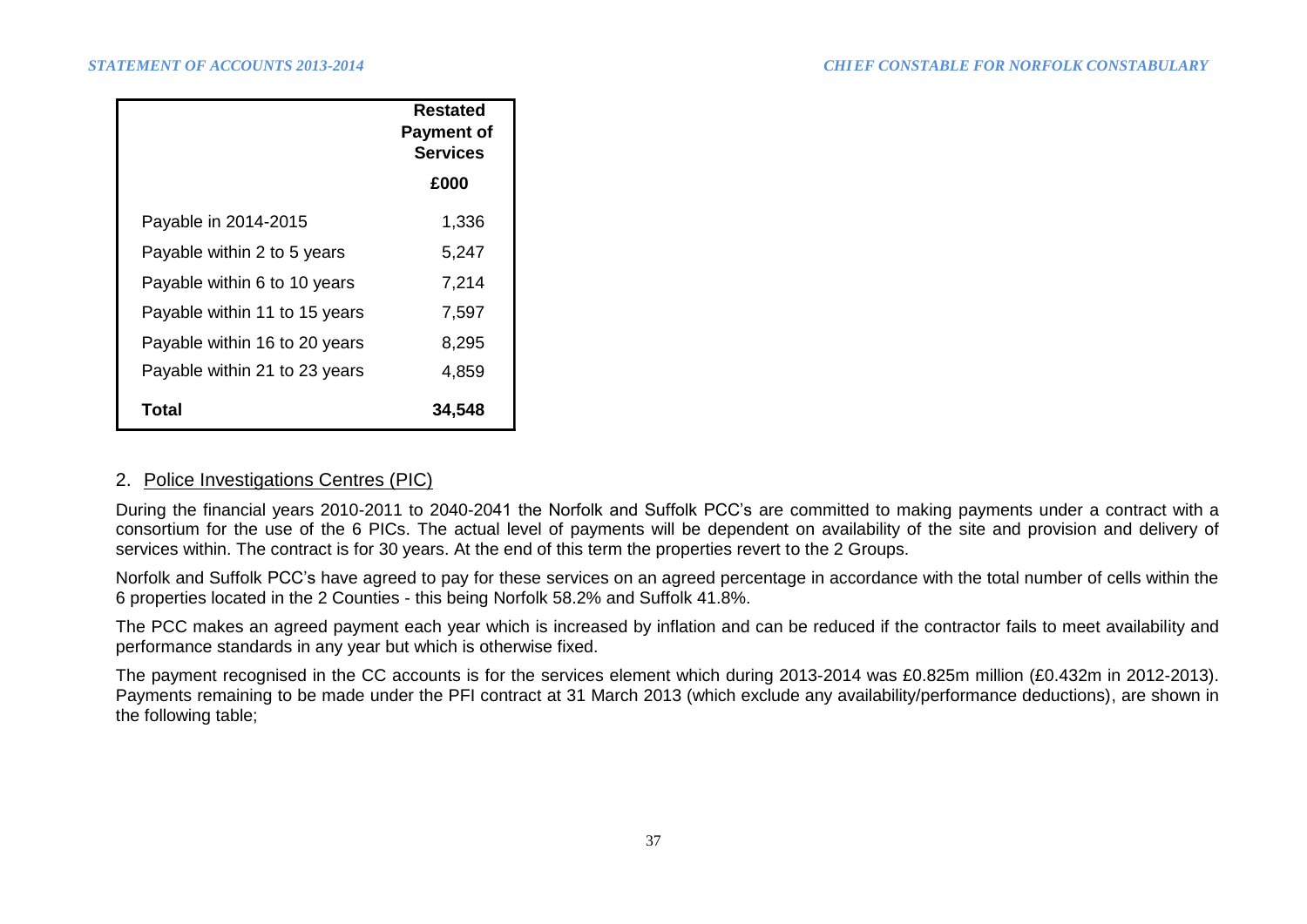|                               | <b>Restated</b><br><b>Payment of</b><br><b>Services</b> |
|-------------------------------|---------------------------------------------------------|
|                               | £000                                                    |
| Payable in 2014-2015          | 1,257                                                   |
| Payable within 2 to 5 years   | 6,928                                                   |
| Payable within 6 to 10 years  | 9,368                                                   |
| Payable within 11 to 15 years | 12,789                                                  |
| Payable within 16 to 20 years | 13,847                                                  |
| Payable within 21 to 25 years | 13,773                                                  |
| Payable within 26 to 27 years | 8,167                                                   |
| Total                         | 66,129                                                  |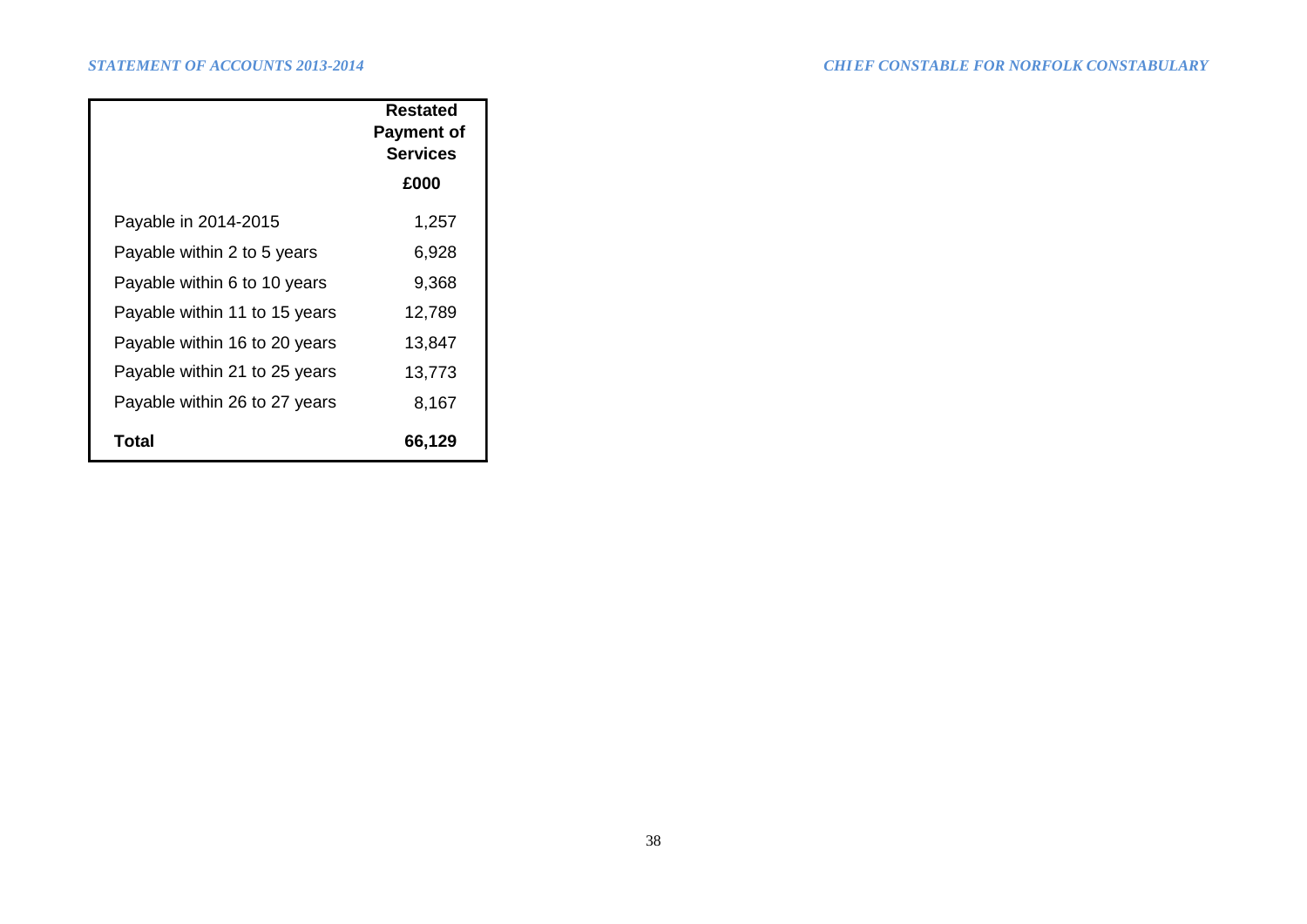## **19. TERMINATION BENEFITS**

The CC terminated the contracts of 11 employees in 2013-2014 (22 in 2012-2013), incurring liabilities of £197k (£206k in 2012-2013).

These liabilities, made up of pension strain and redundancy payments, were paid to members of staff made redundant as part of the CC's workforce modernisation programme.

The number of exit packages with total cost band and total cost are set out in the below table. These include all relevant redundancy costs, pension contributions in respect of added years, ex gratia payments and other departure costs.

The CC has a policy of not making staff compulsory redundant but putting staff 'at risk' and giving them the ability to apply for other internal vacancies before other applicants. The staff that are subsequently made redundant under this criteria are shown within 'Redundancies'. Staff who are paid exit packages without redundancy are shown within 'other departures agreed'.

| <b>Exit Package cost band</b><br>(including special<br>payments) | <b>Redundancies</b> | <b>Restated</b><br>Number of                                                                  |          | <b>Restated</b><br><b>Restated</b><br><b>Total number of exit</b><br>Number of other<br>packages by cost<br>departures agreed<br>band |    |    | <b>Restated</b><br><b>Total cost of exit</b><br>packages in each<br>band |     |
|------------------------------------------------------------------|---------------------|-----------------------------------------------------------------------------------------------|----------|---------------------------------------------------------------------------------------------------------------------------------------|----|----|--------------------------------------------------------------------------|-----|
|                                                                  |                     | 2013-2014   2012-2013   2013-2014   2012-2013   2013-2014   2012-2013   2013-2014   2012-2013 |          |                                                                                                                                       |    |    |                                                                          |     |
| £0 - £20,000                                                     |                     | 20                                                                                            | $\Omega$ |                                                                                                                                       |    | 21 | 53                                                                       | 146 |
| £20,001 - £40,000                                                | $\mathcal{P}$       | 0                                                                                             |          |                                                                                                                                       | 3  |    | 78                                                                       |     |
| £40,001-£60,000                                                  | 0                   |                                                                                               |          |                                                                                                                                       |    |    | 0                                                                        | 60  |
| £60,001-£80,000                                                  |                     | 0                                                                                             | $\Omega$ | 0                                                                                                                                     |    |    | 66                                                                       |     |
| <b>Total</b>                                                     | 10                  | 21                                                                                            |          |                                                                                                                                       | 11 | 22 | 197                                                                      | 206 |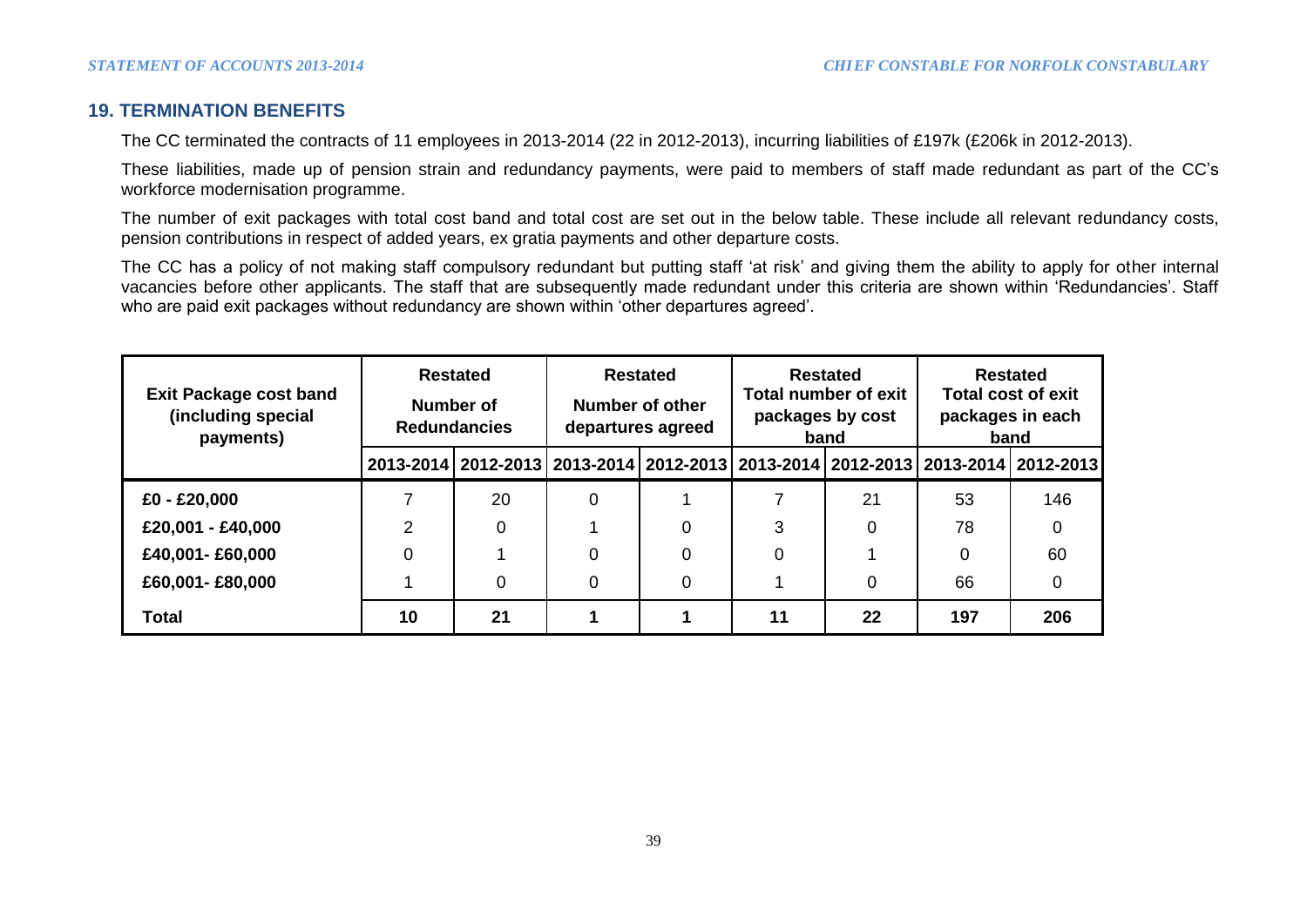## **20. DEFINED BENEFIT PENSION SCHEMES**

#### Participation in Pension Schemes

As part of the terms and conditions of employment of its officers, the CC makes contributions towards the cost of post-employment benefits. Although these benefits will not actually be payable until employees retire, the CC has a commitment to make the payments (for those benefits) and to disclose them at the time that employees earn their future entitlement.

The principal schemes in operation are:

- Uniformed Police Officers There are two schemes both of which are unfunded, defined benefit schemes. This means there are no investment assets built up to meet the pension's liabilities and cash has to be generated to meet actual pension payments as they eventually fall due. Benefits payable are funded by contributions from employers and employees, and any difference between benefits payable and contributions receivable is met by top up grant from the Home Office.
- Other Employees Pensions to police staff are provided from the Local Government Pension Scheme administered by Norfolk Pension Fund. This is a funded defined benefit final salary scheme, meaning that the CC and employees pay contributions into a fund calculated at a level intended to balance the pension's liabilities with investment assets. Employer's contributions, at rates advised by the Fund's actuary, are charged to revenue as incurred. Where employees are allowed to retire early, the employer is required to reimburse the Pension Fund in respect of the additional costs (strain) that arise from early retirement. The costs are paid in full at the date of retirement.

Further information is contained in the Fund's annual report and accounts, which is published by Norfolk Pension Fund or by visiting the Fund's website at www.norfolkpensionfund.org.

#### Transactions Relating to Retirement Benefits

The CC recognises the cost of retirement benefits in the reported cost of services when these are earned by employees, rather than when the benefits are eventually paid as pensions. However, as the charge made against the council tax is based on the cash payable in the year, the real cost of employment/retirement benefits is reversed out of the General Fund via the Movement in Reserves Statement. The following transactions have been made in the Comprehensive Income and Expenditure Statement and the General Fund Balance via the Movement in Reserves Statement during the year: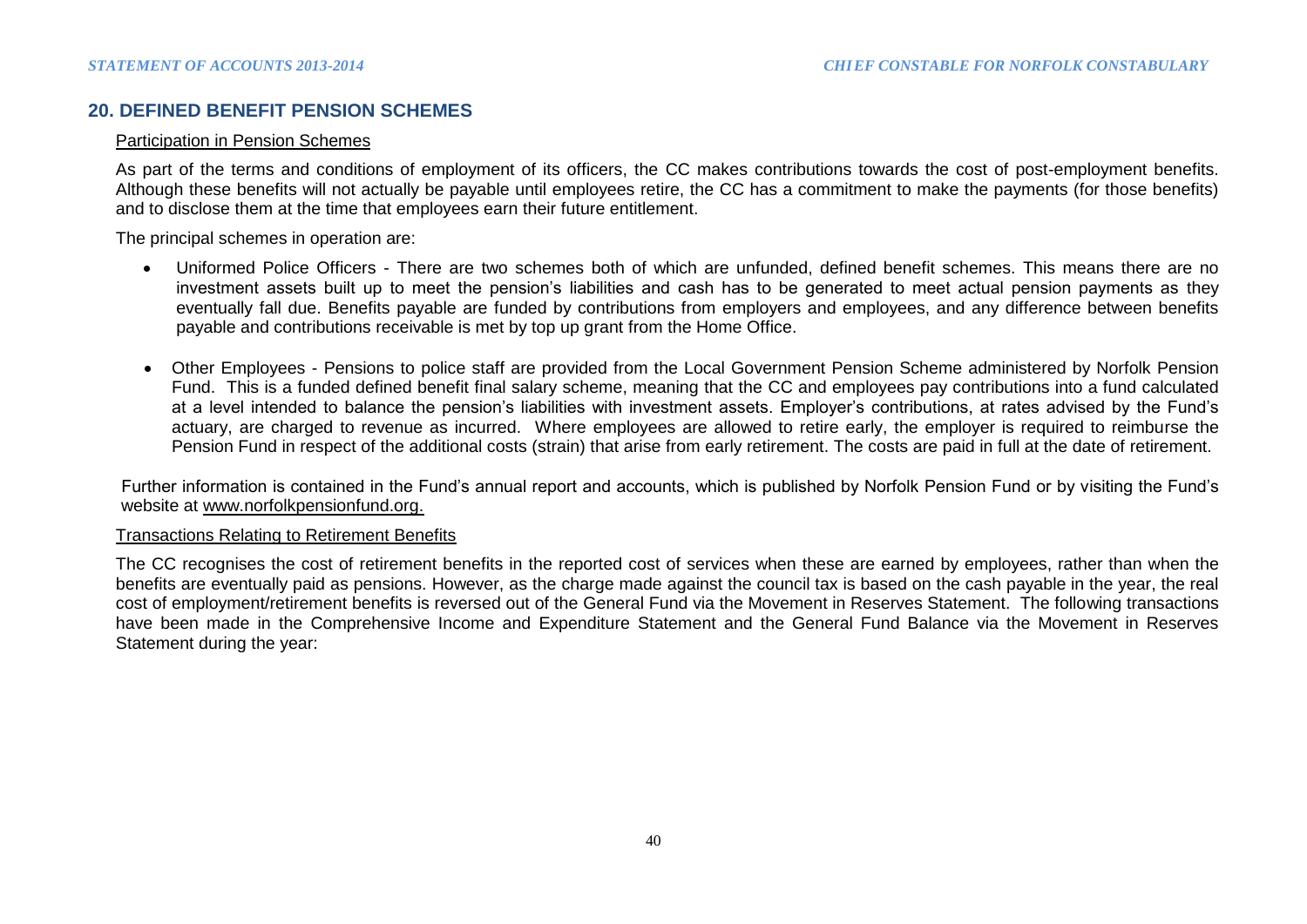|                                                                                                                                                     | <b>Local Government</b><br><b>Police Pension Scheme</b><br><b>Pension Scheme</b><br>2013-2014 |           |                | <b>Police Pension Scheme</b><br><b>Restated 2012-2013</b> |               |           |               |               |               |                      |
|-----------------------------------------------------------------------------------------------------------------------------------------------------|-----------------------------------------------------------------------------------------------|-----------|----------------|-----------------------------------------------------------|---------------|-----------|---------------|---------------|---------------|----------------------|
|                                                                                                                                                     |                                                                                               | Restated  | Old            | <b>Injury</b>                                             | <b>New</b>    |           | Old           | <b>Injury</b> | <b>New</b>    |                      |
|                                                                                                                                                     | 2013-2014                                                                                     | 2012-2013 | <b>Scheme</b>  | Award                                                     | <b>Scheme</b> | Total     | <b>Scheme</b> | Award         | <b>Scheme</b> | Total                |
|                                                                                                                                                     | $\mathbf{r}$<br>£000                                                                          | £000      | F<br>×<br>£000 | £000                                                      | F.<br>£000    | £000      | r<br>£000     | v.<br>£000    | £000          | $\mathbf{r}$<br>£000 |
| <b>Comprehensive Income and Expenditure Statement</b>                                                                                               |                                                                                               |           |                |                                                           |               |           |               |               |               |                      |
| Net Cost of Services:                                                                                                                               |                                                                                               |           |                |                                                           |               |           |               |               |               |                      |
| Current service cost                                                                                                                                | 7,134                                                                                         | 5,469     | 23,940         | 1,160                                                     | 6,320         | 31,420    | 20,070        | 970           | 3,480         | 24,520               |
| Past service cost                                                                                                                                   | 6                                                                                             | 113       | $\Omega$       | 40                                                        | $\mathbf 0$   | 40        | 0             | 20            | $\mathbf 0$   | 20                   |
| Financing and Investment Income and Expenditure                                                                                                     |                                                                                               |           |                |                                                           |               |           |               |               |               |                      |
| Net interest expense<br>$\blacksquare$                                                                                                              | 2,277                                                                                         | 1,684     | 50,910         | 2,630                                                     | 2,250         | 55,790    | 49,890        | 2,540         | 1,660         | 54,090               |
| Total Post Employment Benefit Charged to the Surplus or                                                                                             |                                                                                               |           |                |                                                           |               |           |               |               |               |                      |
| Deficit on the Provision of Service                                                                                                                 | 9,417                                                                                         | 7,266     | 74,850         | 3,830                                                     | 8,570         | 87,250    | 69,960        | 3,530         | 5,140         | 78,630               |
| Other Post Employment Benefit Charged to the<br>Comprehensive Income and Expenditure Statement                                                      |                                                                                               |           |                |                                                           |               |           |               |               |               |                      |
| Return on plan assets (excluding the amount included in<br>the net interest expense)                                                                | (1,835)                                                                                       | (9,083)   | $\mathbf 0$    | 0                                                         | $\mathbf 0$   | $\Omega$  | $\Omega$      | $\Omega$      | 0             | $\Omega$             |
| Actuarial gains and losses arising on changes in                                                                                                    |                                                                                               |           |                |                                                           |               |           |               |               |               |                      |
| demographic assumptions                                                                                                                             | 4,555                                                                                         | 0         | (300)          | 50                                                        | (80)          | (330)     | (230)         | 0             | $\mathbf 0$   | (230)                |
| Actuarial gains and losses arising on changes in                                                                                                    |                                                                                               |           |                |                                                           |               |           |               |               |               |                      |
| financial assumptions                                                                                                                               | (16, 361)                                                                                     | 22,319    | (35,690)       | (1,290)                                                   | (3,460)       | (40, 440) | 177,450       | 6,270         | 6,920         | 190,640              |
| Other                                                                                                                                               | 4,291                                                                                         | (155)     | (42, 678)      | (23,080)                                                  | 2,812         | (62, 946) | (74, 105)     | 570           | 4,282         | (69, 253)            |
| Total Post Employment Benefit Charged to the                                                                                                        |                                                                                               |           |                |                                                           |               |           |               |               |               |                      |
| <b>Comprehensive Income and Expenditure Statement</b>                                                                                               | 67                                                                                            | 20,347    | (3,818)        | (20, 490)                                                 | 7,842         | (16, 466) | 173,075       | 10,370        | 16,342        | 199,787              |
| Movement in Reserves Statement                                                                                                                      |                                                                                               |           |                |                                                           |               |           |               |               |               |                      |
| Reversal of net charges made to the Surplus or deficit for<br>the Provision of Services for post employment benefits in<br>accordance with the code | (9, 417)                                                                                      | (7, 266)  | (74, 850)      | (3,830)                                                   | (8,570)       | (87, 250) | (69,960)      | (3,530)       | (5, 140)      | (78, 630)            |
| Actual amount charged against the General Fund Balance<br>for pensions in the year:                                                                 |                                                                                               |           |                |                                                           |               |           |               |               |               |                      |
| Employers' contributions payable to scheme                                                                                                          | 5,440                                                                                         | 5,126     |                |                                                           |               |           |               |               |               |                      |
| Retirement benefits payable to pensioners                                                                                                           |                                                                                               |           | 11,222         | 1,240                                                     | 2,612         | 15,074    | 11,965        | 1,210         | 2,272         | 15,447               |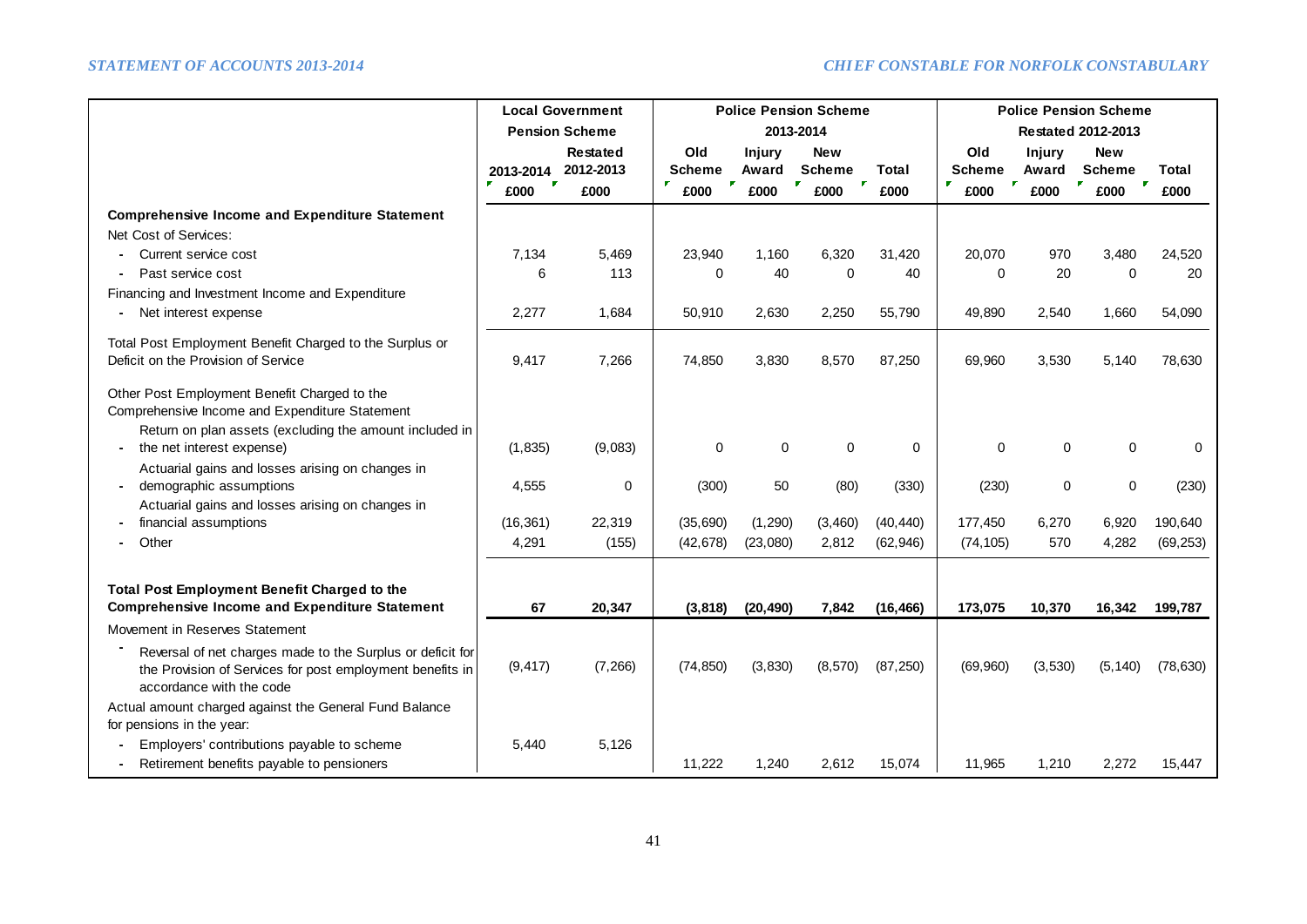## Pension Assets and Liabilities Recognised in the Balance Sheet

The amount included in the Balance Sheet arising from the CC's obligation in respect of the defined benefits plan is as follows:

|                                                       | <b>Local Government</b> |                                                                 | <b>Police Pension</b> |                             |  |
|-------------------------------------------------------|-------------------------|-----------------------------------------------------------------|-----------------------|-----------------------------|--|
|                                                       |                         | <b>Pension Scheme</b><br><b>Restated</b><br>2013-2014 2012-2013 |                       | <b>Scheme</b>               |  |
|                                                       |                         |                                                                 |                       | <b>Restated</b>             |  |
|                                                       |                         |                                                                 |                       | 2012-2013                   |  |
|                                                       | £000                    | £000                                                            | £000                  | £000                        |  |
| Present value of defined benefit obligation           | (178,812)               | (172, 613)                                                      |                       | $(1,250,700)$ $(1,282,240)$ |  |
| Fair value of plan assets                             | 134.106                 | 122,534                                                         | 0                     | 0                           |  |
| Net liability arising from defined benefit obligation | (44, 706)               | (50,079)                                                        |                       | $(1,250,700)$ $(1,282,240)$ |  |

Reconciliation of the Movements in the Fair Value of the Scheme (Plan) Assets:

|                                                                          | <b>Funded Assets</b>    |                 | <b>Unfunded Assets</b> |          |
|--------------------------------------------------------------------------|-------------------------|-----------------|------------------------|----------|
|                                                                          | <b>Local Government</b> |                 | <b>Police Pension</b>  |          |
|                                                                          | <b>Pension Scheme</b>   |                 | <b>Scheme</b>          |          |
|                                                                          |                         | <b>Restated</b> |                        | Restated |
|                                                                          | 2013-2014 2012-2013     |                 | 2013-2014 2012-2013    |          |
|                                                                          | £000                    | £000            | £000                   | £000     |
| Opening fair value of scheme assets                                      | 122,534                 | 104,496         | 0                      | O        |
| Interest income                                                          | 5,570                   | 5,107           |                        |          |
| Remeasurement gain/(loss):<br>- the return on plan Assets, excluding the |                         |                 |                        |          |
| amount included in the net interest expense                              | 1,835                   | 9,083           | 0                      |          |
| - other                                                                  |                         |                 | 14,406                 | 15,373   |
| The effect of changes in foreign exchange rates                          |                         |                 |                        |          |
| Contributions from employer                                              | 5,440                   | 5,126           | 15,074                 | 15,447   |
| Contributions from employees into the scheme                             | 2,028                   | 2,011           | 7,250                  | 6,630    |
| Benefits paid                                                            | (3,301)                 | (3,290)         | (36,730)               | (37,450) |
| Closing fair value of scheme assets                                      | 134,106                 | 122,534         |                        |          |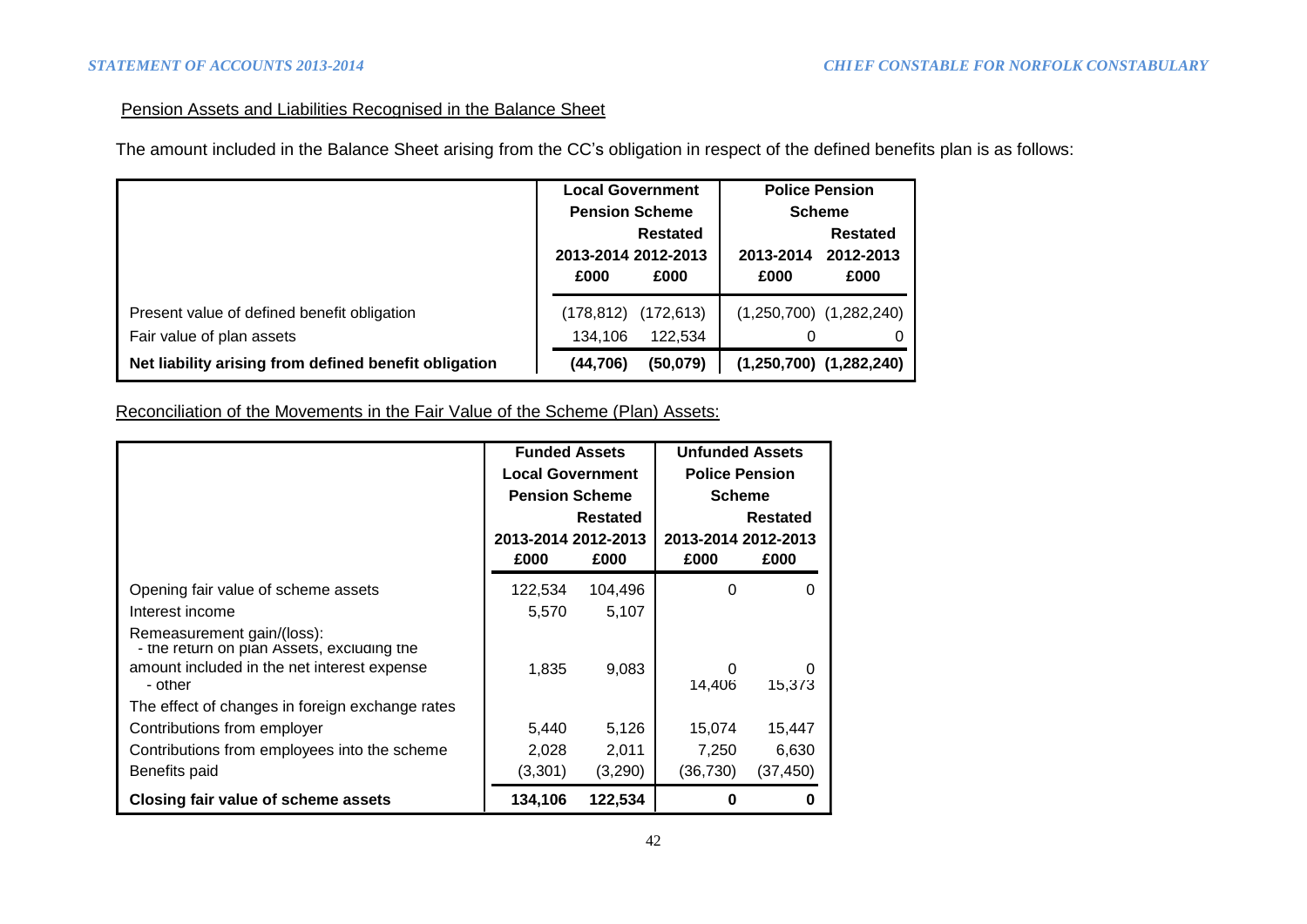# Reconciliation of Present Value of the Scheme Liabilities (Defined Benefit Obligation):

|                                                                                                 | <b>Funded Liabilities</b><br><b>Local Government</b><br><b>Pension Scheme</b> |                         | <b>Unfunded Liabilities</b><br><b>Police Pension</b><br><b>Scheme</b> |                                      |  |
|-------------------------------------------------------------------------------------------------|-------------------------------------------------------------------------------|-------------------------|-----------------------------------------------------------------------|--------------------------------------|--|
|                                                                                                 | 2013-2014 2012-2013<br>£000                                                   | <b>Restated</b><br>£000 | 2013-2014<br>£000                                                     | <b>Restated</b><br>2012-2013<br>£000 |  |
| Opening balance at 1 April                                                                      | (172, 613)                                                                    | (139, 355)              |                                                                       | $(1,282,240)$ $(1,097,900)$          |  |
| Current service costs                                                                           | (7, 134)                                                                      | (5,470)                 | (31, 420)                                                             | (24, 520)                            |  |
| Interest cost                                                                                   | (7, 847)                                                                      | (6, 791)                | (55, 790)                                                             | (54,090)                             |  |
| Remeasurement (gains) and losses:<br>Actuarial gains/losses arising from changes in demographic |                                                                               |                         |                                                                       |                                      |  |
| assumptions                                                                                     | (4, 555)                                                                      | 0                       | 330                                                                   | 230                                  |  |
| Actuarial gains/losses arising from changes in financial assumptions                            | 16,361                                                                        | (22, 319)               | 40,440                                                                | (190, 640)                           |  |
| Other                                                                                           | (4,291)                                                                       | 155                     | 48,540                                                                | 53,880                               |  |
| Past service cost                                                                               | (6)                                                                           | (113)                   | (40)                                                                  | (20)                                 |  |
| Losses/(gains) on curtailment (where relevant)                                                  |                                                                               |                         |                                                                       |                                      |  |
| Liabilities assumed on entity combinations                                                      | (2,028)                                                                       | (2,011)                 | (7,250)                                                               | (6,630)                              |  |
| Benefits paid                                                                                   | 3,301                                                                         | 3,290                   | 36,730                                                                | 37,450                               |  |
| Liabilities extinguished on settlements (where relevant)                                        |                                                                               |                         |                                                                       |                                      |  |
| Closing fair value of scheme assets                                                             | (178, 812)                                                                    | (172, 613)              |                                                                       | $(1,250,700)$ $(1,282,240)$          |  |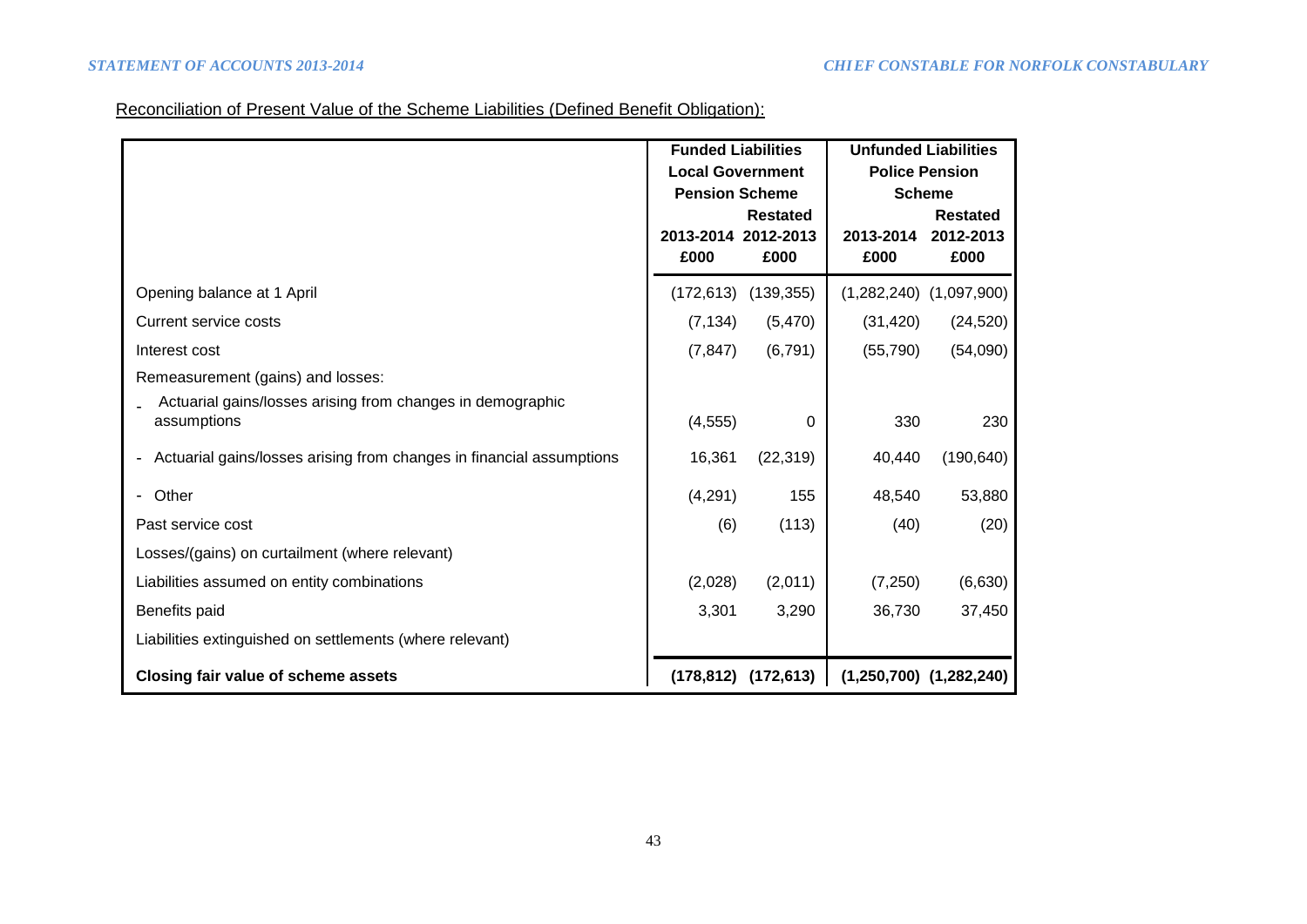# Total of assets and liabilities of the schemes

|                                                                                                                                                                                                           | <b>Local Government</b> |                   | <b>Police Pension</b>            |                   |  |
|-----------------------------------------------------------------------------------------------------------------------------------------------------------------------------------------------------------|-------------------------|-------------------|----------------------------------|-------------------|--|
|                                                                                                                                                                                                           | <b>Pension Scheme</b>   | <b>Restated</b>   | <b>Scheme</b><br><b>Restated</b> |                   |  |
|                                                                                                                                                                                                           | 2013-2014<br>£000       | 2012-2013<br>£000 | 2013-2014<br>£000                | 2012-2013<br>£000 |  |
| Opening balance at 1 April                                                                                                                                                                                | (50,079)                | (34, 859)         | (1,282,240)                      | (1,097,900)       |  |
| <b>Current service costs</b>                                                                                                                                                                              | (7, 134)                | (5,470)           | (31, 420)                        | (24, 520)         |  |
| Interest cost                                                                                                                                                                                             | (2, 277)                | (1,684)           | (55, 790)                        | (54,090)          |  |
| Remeasurement (gains) and losses:<br>the return on plan Assets, excluding the amount<br>included in the net interest expense<br>Actuarial gains/losses arising from changes in<br>demographic assumptions | 1,835<br>(4, 555)       | 9,083<br>$\Omega$ | $\mathbf{0}$<br>330              | 0<br>230          |  |
| Actuarial gains/losses arising from changes in<br>financial assumptions                                                                                                                                   | 16,361                  | (22, 319)         | 40,440                           | (190, 640)        |  |
| Other                                                                                                                                                                                                     | (4,291)                 | 155               | 62,946                           | 69,253            |  |
| Past service cost                                                                                                                                                                                         | (6)                     | (113)             | (40)                             | (20)              |  |
| Contributions from employer                                                                                                                                                                               | 5,440                   | 5,126             | 15,074                           | 15,447            |  |
| <b>Closing fair value of scheme assets</b>                                                                                                                                                                | (44, 706)               | (50,079)          | (1, 250, 700)                    | (1,282,240)       |  |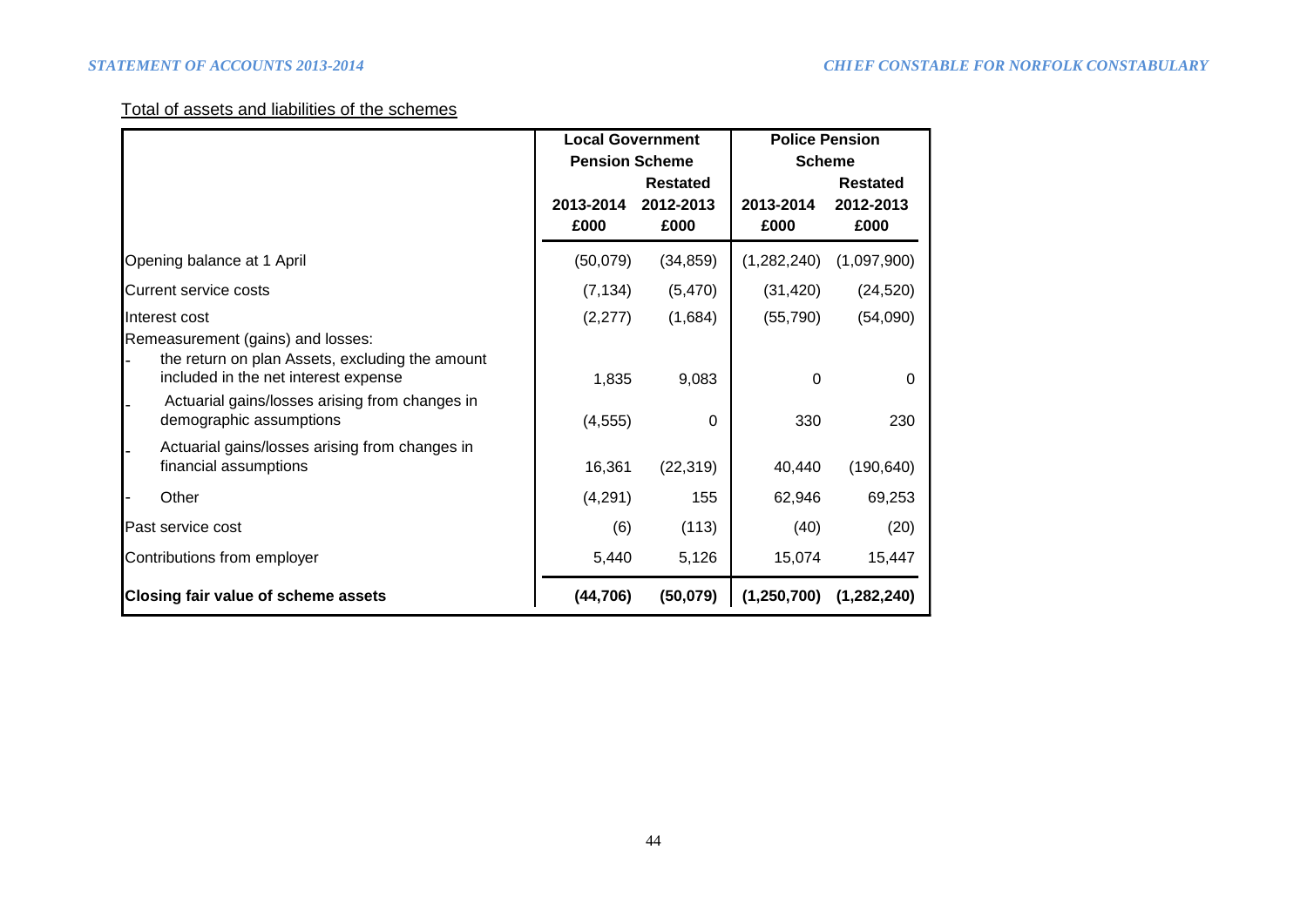## Local Government Pension Scheme assets comprised:

|                                                  | 2013-2014<br>£000 | <b>Restated</b><br>2012-2013<br>£000 |
|--------------------------------------------------|-------------------|--------------------------------------|
| Cash and cash equivalents                        | 3,476             | 2,673                                |
| Equity instruments - by industry type:           |                   |                                      |
| - Consumer                                       | 8,236             | 7,520                                |
| - Manufacturing                                  | 7,553             | 5,942                                |
| - Energy and utilities                           | 4,214             | 4,378                                |
| - Financial institutions                         | 8,443             | 7,665                                |
| - Health and care                                | 3,852             | 3,263                                |
| - Information technology                         | 2,424             | 2,356                                |
| - Other                                          | 6,019             | 5,993                                |
| Sub total equity<br>Bonds - by sector:           | 40,742            | 37,116                               |
| - Corporate                                      | 5,665             | 5,562                                |
| - Other                                          | 478               | 374                                  |
| Sub total bonds<br>Property - by type:           | 6,144             | 5,936                                |
| - UK Property                                    | 13,508            | 11,772                               |
| - Overseas Property                              | 2,010             | 2,017                                |
| Sub total property                               | 15,519            | 13,789                               |
| Private equity - all:<br>Other investment funds: | 9,326             | 9,054                                |
| - Equities                                       | 39,207            | 37,227                               |
| - Bonds                                          | 21,086            | 18,084                               |
| Sub total other investment funds                 | 60,294            | 55,311                               |
| Derivatives:                                     | 59                | (82)                                 |
| <b>Total Assets</b>                              | 135,558           | 123,797                              |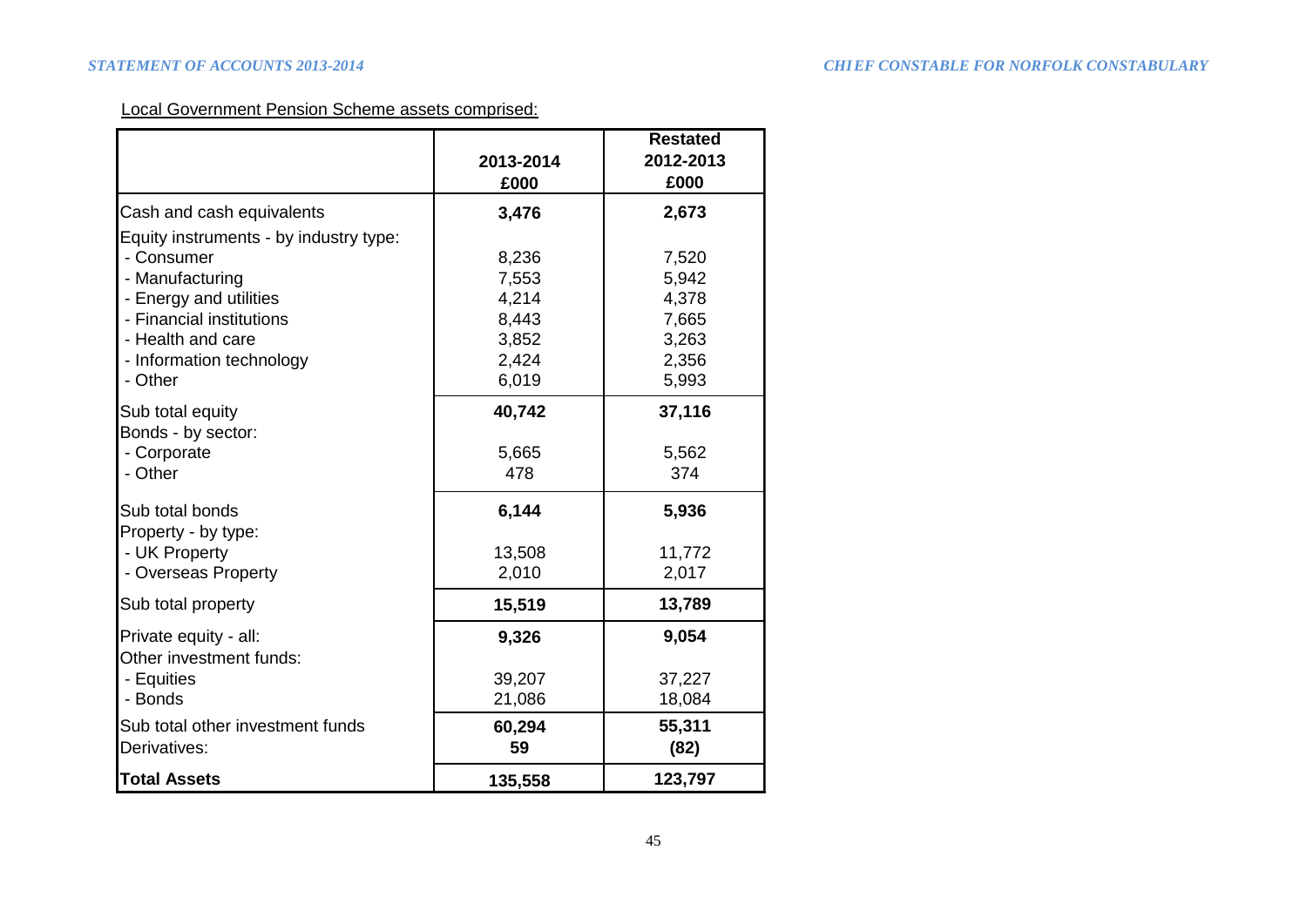### Basis for Estimating Assets and Liabilities

Liabilities have been assessed on an actuarial basis using the projected unit credit method, an estimate of the pensions that will be payable in future years dependent on assumptions about mortality rates, salary levels, etc.

The Police Officer Pension Scheme liabilities have been assessed by the Government Actuary Department and the Local Government Pension Scheme fund liabilities have been assessed by Hymans Robertson, both being independent actuaries, estimates for the LGPS fund being based on the latest full valuation of the scheme as at 31 March 2010. See page 47.

The principal assumptions used by the actuaries have been:

|                                         |           | <b>Local Government</b> | <b>Police Pension</b> |                 |  |  |
|-----------------------------------------|-----------|-------------------------|-----------------------|-----------------|--|--|
|                                         |           | <b>Pension Scheme</b>   | <b>Scheme</b>         |                 |  |  |
|                                         |           | <b>Restated</b>         |                       | <b>Restated</b> |  |  |
|                                         | 2013-2014 | 2012-2013               | 2013-2014             | 2012-2013       |  |  |
| Mortality assumptions:                  |           |                         |                       |                 |  |  |
| Longevity of 65 for current pensioners: |           |                         |                       |                 |  |  |
| Men                                     | 22.1      | 21.2                    | 23.4                  | 23.4            |  |  |
| Women                                   | 24.3      | 23.4                    | 25.9                  | 25.8            |  |  |
| Longevity of 65 for future pensioners:  |           |                         |                       |                 |  |  |
| Men                                     | 24.5      | 23.6                    | 25.6                  | 25.7            |  |  |
| Women                                   | 26.9      | 25.8                    | 28.0                  | 27.9            |  |  |
| Rate of Inflation                       | 2.8%      | $3.6\%$                 | 2.8%                  | 3.6%            |  |  |
| Rate of increase in salaries            | 3.6%      | 5.1%                    | 4.5%                  | 4.8%            |  |  |
| Rate of increase in pensions            | 2.8%      | 2.8%                    | 2.5%                  | 2.5%            |  |  |
| Rate of discounting scheme liabilities  | 4.3%      | 4.5%                    | 4.4%                  | 4.3%            |  |  |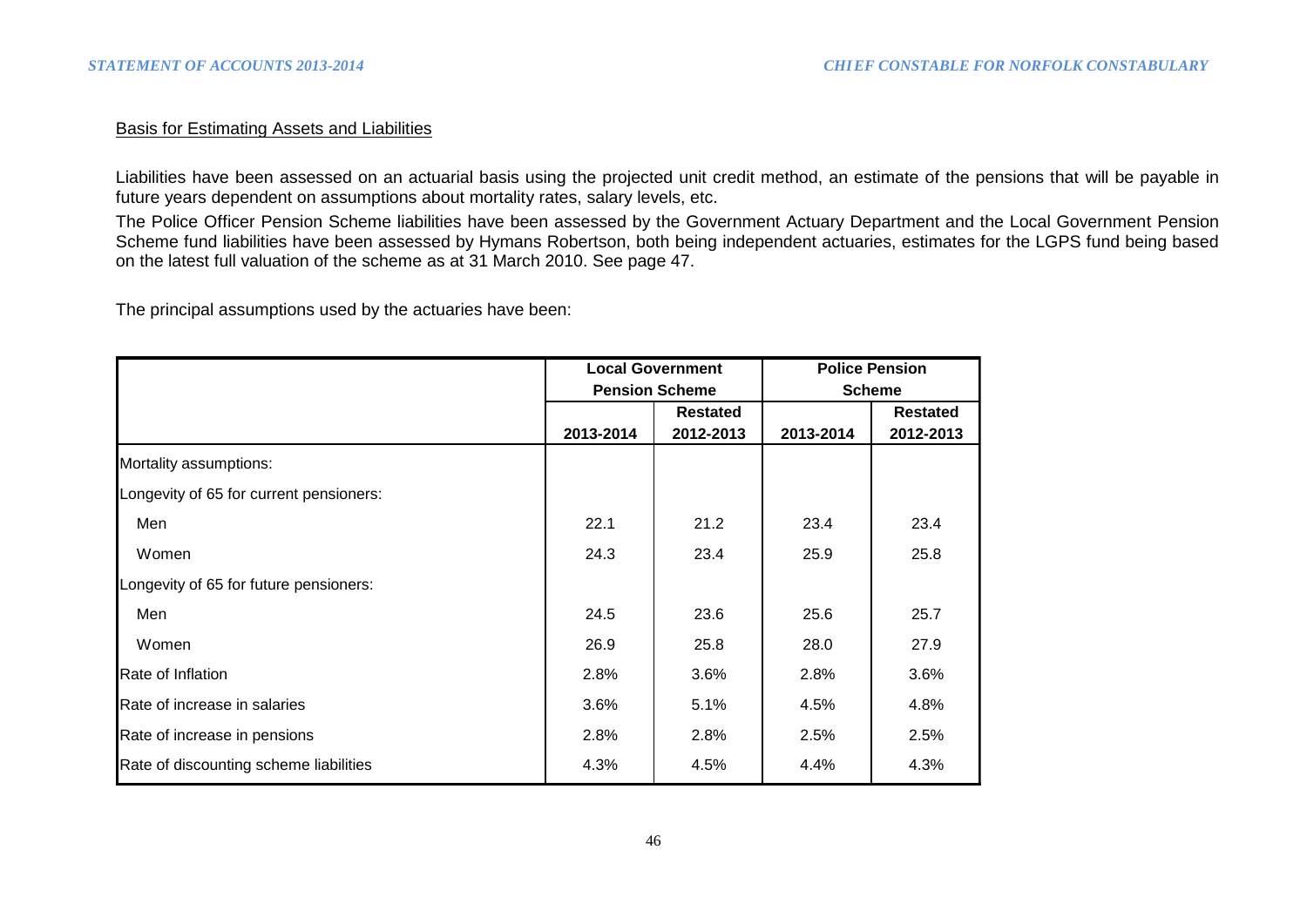The estimation of the defined benefit obligations is sensitive to the actuarial assumptions set out in the table above. The sensitivity analyses below have been determined based on reasonably possible changes of the assumptions occurring at the end of the reporting period and assumes for each change that the assumption analysed changes while all other assumptions remain constant. The assumptions of longevity, for example, assume that the life expectancy increases or decreases for men and women. In practice, this is unlikely to occur, and changes in some of the assumptions may be interrelated. The estimations in the sensitivity analysis have followed the accounting policies for the scheme, i.e., on an actuarial basis using the projected unit credit method. The methods and types of assumptions used in preparing the sensitivity analysis below did not change from those used in the previous period.

| <b>Impact on the Defined Benefit Obligation</b><br>in the Scheme | <b>Local Government</b><br><b>Pension Scheme</b>                      |                                           | <b>Police Pension Scheme</b><br>Old Scheme                            |                                           | <b>Police Pension Scheme</b><br><b>New Scheme</b>                     |                                           |
|------------------------------------------------------------------|-----------------------------------------------------------------------|-------------------------------------------|-----------------------------------------------------------------------|-------------------------------------------|-----------------------------------------------------------------------|-------------------------------------------|
|                                                                  | Approximate %<br>increase to<br><b>Employers</b><br>Liability<br>£000 | Approximate<br>monetary<br>amount<br>£000 | Approximate<br>% increase to<br><b>Employers</b><br>Liability<br>£000 | Approximate<br>monetary<br>amount<br>£000 | Approximate<br>% increase to<br><b>Employers</b><br>Liability<br>£000 | Approximate<br>monetary<br>amount<br>£000 |
| 0.5% decrease in Real Discount Rate                              | 12%                                                                   | 20,956                                    | 11.0%                                                                 | 129,000                                   | 19.3%                                                                 | 8,300                                     |
| 1 year increase in member life expectancy                        | 3%                                                                    | 5,334                                     | 1.9%                                                                  | 22,000                                    | 1.4%                                                                  | 600                                       |
| 0.5% increase in the Salary Increase Rate                        | 5%                                                                    | 8,574                                     | 2.2%                                                                  | 26,000                                    | 10.4%                                                                 | 4,500                                     |
| 0.5% increase in the Pension Increase Rate                       | 7%                                                                    | 12,065                                    | 8.8%                                                                  | 103,000                                   | 8.9%                                                                  | 3,800                                     |

The liabilities show the underlying commitments that the CC has in the long run to pay post-employment (retirement) benefits. The total liability of £1,295.406m has a substantial impact on the net worth of the CC as recorded in the Balance Sheet, resulting in a negative overall balance of £1,295.879m.

However, statutory arrangements for funding the deficit mean that the financial position of the CC remains healthy:

• The deficit on the local government scheme will be made good by increased contributions over the remaining working life of employees (i.e., before payments fall due), as assessed by the scheme actuary.

Finance is only required to be raised to cover Local Government Pension Fund discretionary benefits and police officer pensions when the pensions are actually paid.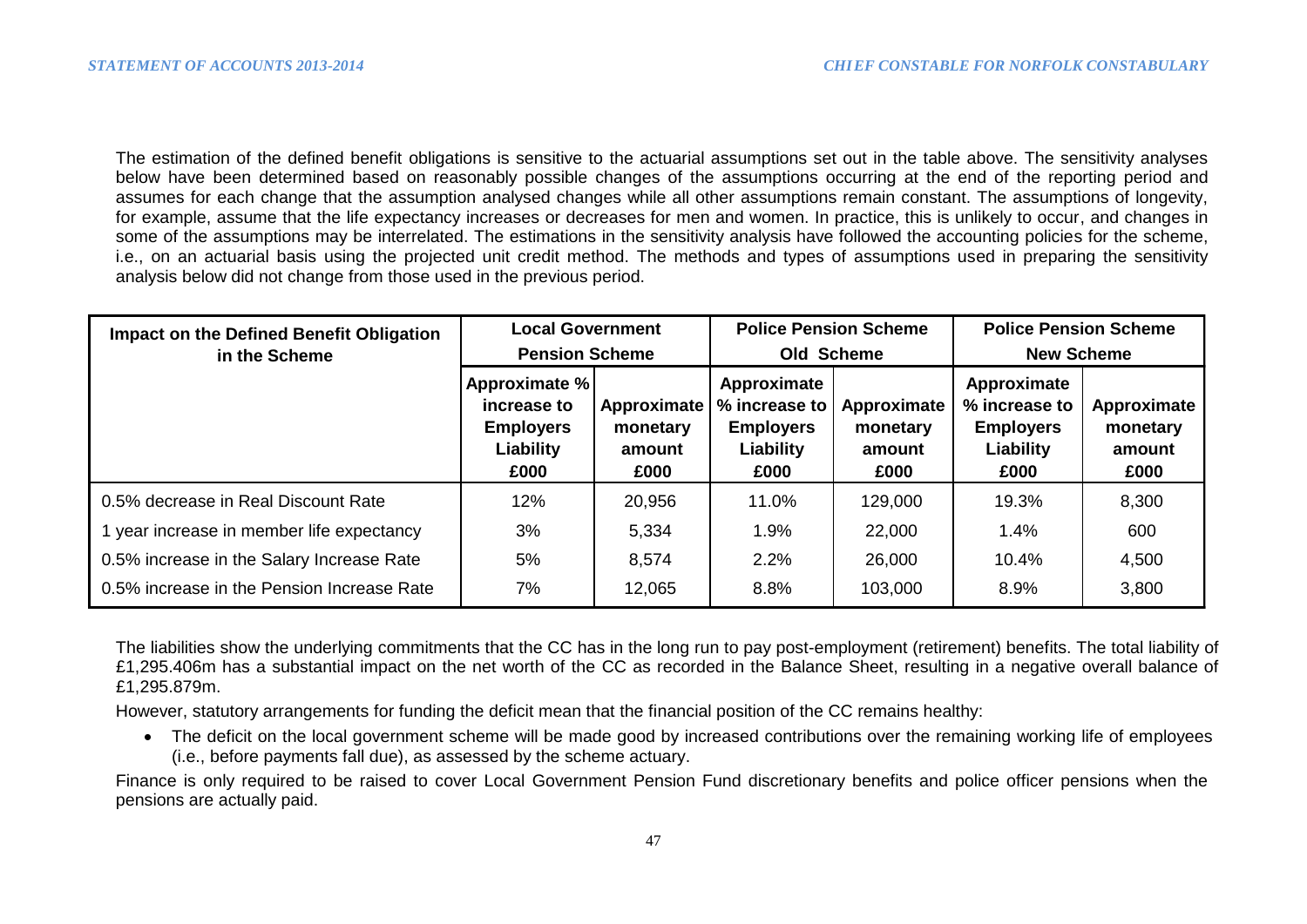### Impact on the CC's cash flow

The objective of the scheme is to keep employers' contributions at as constant a rate as possible. In September 2010 the Local Government Pensions Fund Committee approved an employer contribution rate stabilisation mechanism which limits annual charges in the employer contribution rate payable to +/- 0.5% of pensionable pay. Following the triennial valuation of the pension fund as at 31 March 2010 by the Actuary, the expression of deficit recovery was changed from a percentage of the payroll to an annual amount due with effect from 1 April 2011. Deficit recovery contributions are expressed as an annual amount due (payable in twelve monthly instalments with the contribution pay over). The service contribution rate and annual deficit payment for the last 3 years along with the contribution rate for the next 3 years following the Triennial Valuation as at 31 March 2013 are shown in the following table.;

|                               | <b>Future Service</b><br><b>Contribution Rate</b><br>% | <b>Annual Deficit</b><br><b>Recovery Contribution</b><br>£000 |
|-------------------------------|--------------------------------------------------------|---------------------------------------------------------------|
| 1 April 2011 to 31 March 2012 | 13%                                                    | 953                                                           |
| 1 April 2012 to 31 March 2013 | 13%                                                    | 1,128                                                         |
| 1 April 2013 to 31 March 2014 | 13%                                                    | 1,307                                                         |
| 1 April 2014 to 31 March 2015 | 13%                                                    | 1,553                                                         |
| 1 April 2015 to 31 March 2016 | 13%                                                    | 1,806                                                         |
| 1 April 2016 to 31 March 2017 | 13%                                                    | 2,128                                                         |

## **21**. **PARTNERS AGAINST CRIME TASKFORCE (PACT)**

PACT was formed in 1996 and is registered as a company limited by guarantee and is a registered charity. The trading name is Norfolk Shrievalty Trust.

PACT is a broad based partnership uniting commerce, industry, public sector and people of Norfolk which delivers projects that reduce fear of crime across the County.

The CC (and previously Norfolk Police Authority) has supported PACT since its inception and from 2006-2007 by employing a police staff member and providing office accommodation at the OCC in Wymondham. The CC has agreed to fund this post in order to offer an opportunity to enhance influence and delivery of problem solving community priorities. The cost in 2013-2014 was £33,916 (£33,815 in 2012-2013).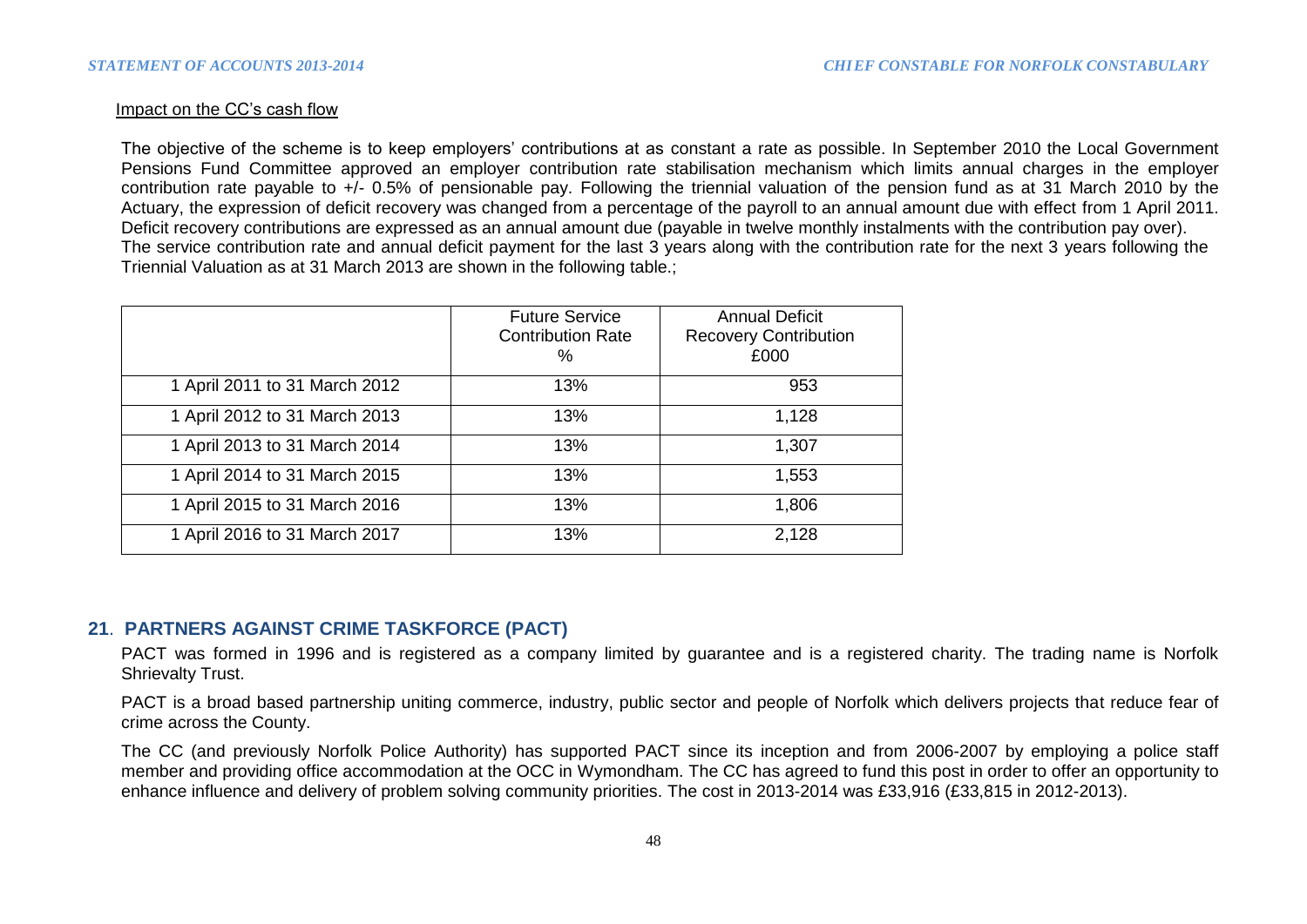## **22. JOINTLY CONTROLLED OPERATIONS AND JOINTLY CONTROLLED ASSETS**

### **Norfolk and Suffolk Joint Arrangements -**

The CC has collaborative agreements with Suffolk PCC and Constabulary which are classed as 'Joint Ventures'.

In 2013-2014 the collaborative agreements with Suffolk increased to include the following,

- Protective Services Major Incident Team, Source Handling, Special Branch, Economic Crime Team, Witness Protection, Dog Section, Firearms Licensing Unit and Heads of Joint Departments
- Justice Services Crime Investigation Unit and Custody and Head of Joint Department
- Business Support Strategic Change, Human Resource Management, Corporate Communications, Estates and Facilities, Finance, Procurement and Supplies, Performance and Analysis, Information Management, Professional Standards, ICT, Operational Business Support and Transport.

The cost sharing ratio agreed between Norfolk and Suffolk CC's is 56.5:43.5 determined on the basis of a comparison of the overall approved Net Revenue Expenditure budgets for each County.

|                | <b>Protective</b><br><b>Services</b><br>£000 | <b>Justice</b><br><b>Services</b><br>£000 | 2013-2014<br><b>Business</b><br><b>Support</b><br>£000 | Total<br>£000 | <b>Protective</b><br><b>Services</b><br>£000 | 2012-2013 Restated<br><b>Justice</b><br><b>Services</b><br>£000 | <b>Business</b><br><b>Support</b><br>£000 | <b>Total</b><br>£000 |
|----------------|----------------------------------------------|-------------------------------------------|--------------------------------------------------------|---------------|----------------------------------------------|-----------------------------------------------------------------|-------------------------------------------|----------------------|
| <b>Norfolk</b> | 20,088                                       | 9,933                                     | 20,359                                                 | 50,380        | 11,559                                       | 8,664                                                           | 6,968                                     | 27,191               |
| <b>Suffolk</b> | 15,466                                       | 7,648                                     | 15,674                                                 | 38,788        | 8,899                                        | 6,671                                                           | 5,365                                     | 20,935               |
| Total          | 35,554                                       | 17,581                                    | 36,033                                                 | 89,168        | 20,458                                       | 15,335                                                          | 12,333                                    | 48,126               |

The following details the joint expenditure;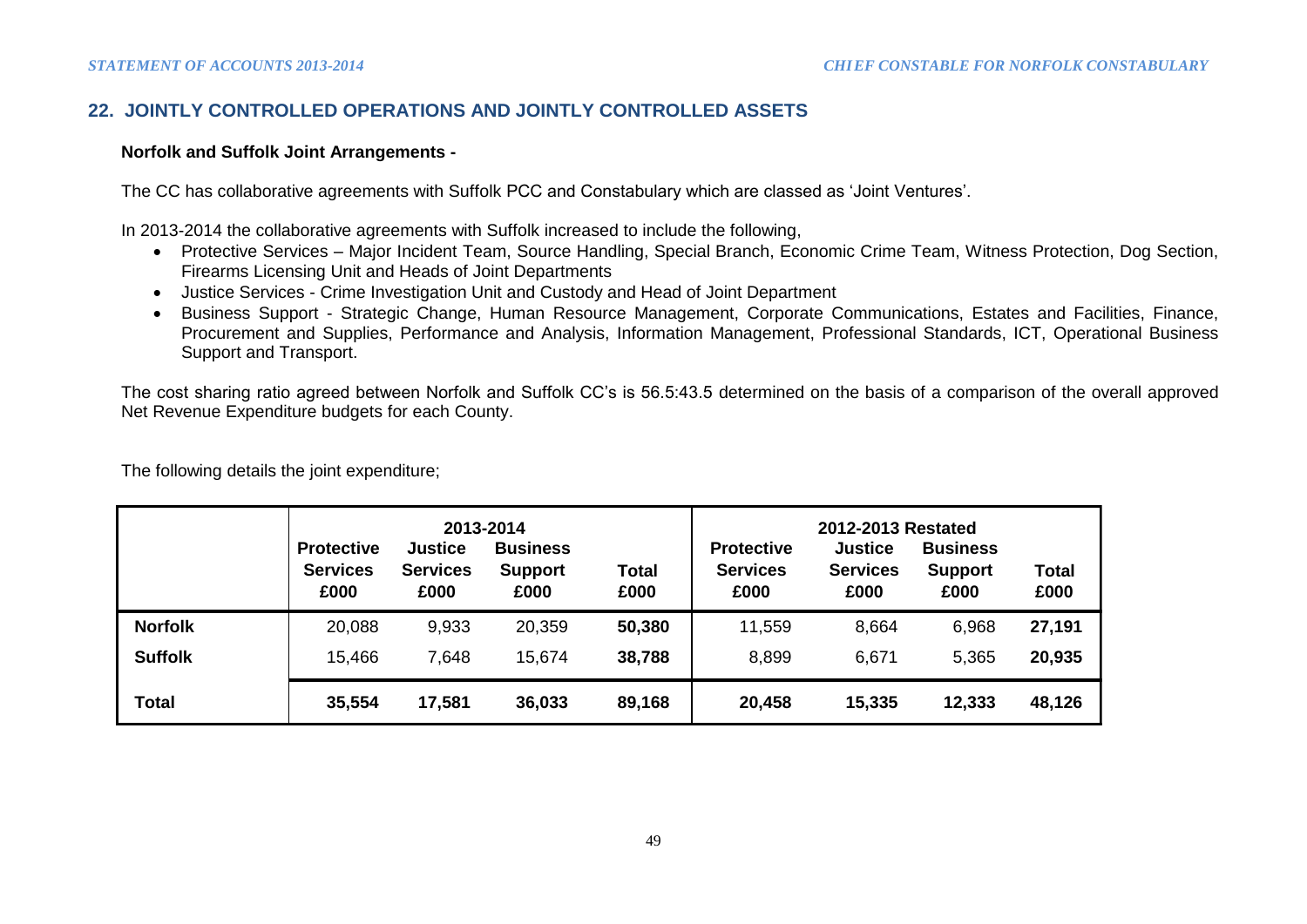### **ERSOU Joint Arrangements –**

The Eastern Region Special Operations Unit (ERSOU) was established in 2010-2011 and is a joint unit consisting of the six eastern region police forces: Bedfordshire, Cambridgeshire, Essex, Hertfordshire, Norfolk and Suffolk. The unit provides a single serious and organised crime unit across the region.

2013-2014 saw the expansion of ERSOU to included new and brigaded core capabilities, namely the Creedon 12 and a corresponding uplift of Home Office grant funding of £0.755m. It is anticipated that the full implementation of all capabilities will be complete by mid to late 2014-2015.

During 2013-2014 Hertfordshire had lead force responsibility, with all transactions for the unit being recorded through the Hertfordshire ledger. Similarly, legal title to all vehicles, equipment and premises used by the unit rests with Hertfordshire and the assets are recorded in its capital accounts and asset register. From 2014-2015 Bedfordshire will become the designated lead for force.

All revenue costs and capital expenditure are shared between the six forces in accordance with the percentages defined in the Section 22 agreement. All capital expenditure is fully funded in the year of expenditure and there is therefore no capital financing charge to the six participating forces.

ERSOU is a jointly controlled operation with no separate entity and is therefore not able to hold reserves in respect of any cumulative surplus or deficit at year end. Each participating Local Policing Body shows its share of the carried forward surplus in its accounts. The ERSOU operating account is shown in the following table. The expenditure figures do not include depreciation charges.

The Home Office grants were paid to Hertfordshire as agent for the participating forces.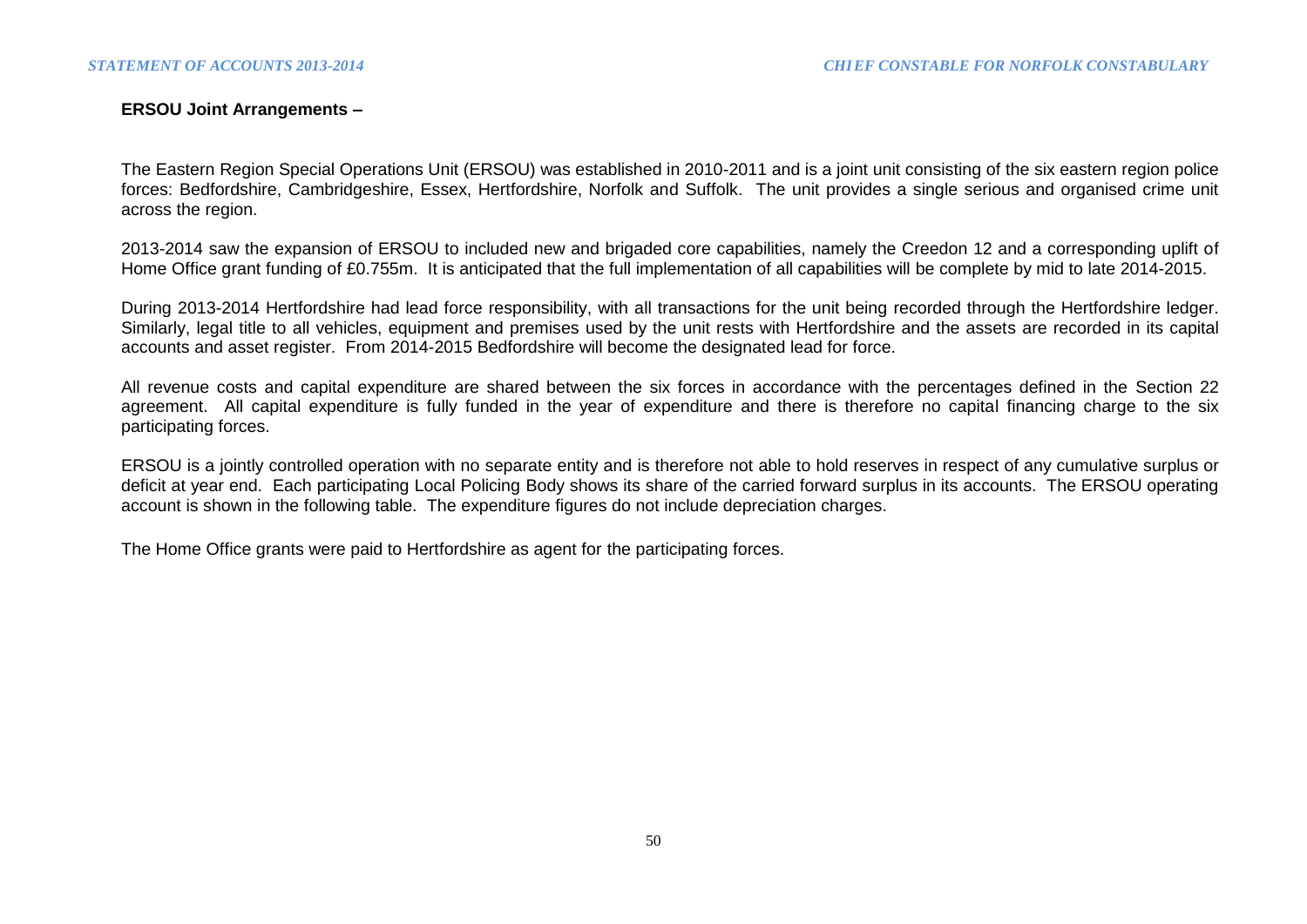ERSOU Income and Expenditure Statement is detailed in the following table:

|                                                                                                                                     | 2013-2014<br>£000                                        | <b>Restated</b><br>2012-2013<br>£000                       |
|-------------------------------------------------------------------------------------------------------------------------------------|----------------------------------------------------------|------------------------------------------------------------|
| <b>Operating costs</b><br>Operating income<br>Specific HO Grant                                                                     | 7,923<br>(30)<br>(2,208)                                 | 7,329<br>(22)<br>(1,524)                                   |
| <b>Net expenditure</b>                                                                                                              | 5,685                                                    | 5,783                                                      |
| <b>Contributions</b><br><b>Bedfordshire</b><br>Cambridgeshire<br>Essex<br>Hertfordshire<br>Norfolk<br><b>Suffolk</b>                | (1,055)<br>(964)<br>(254)<br>(1,506)<br>(1,100)<br>(841) | (1,082)<br>(1,001)<br>(251)<br>(1,504)<br>(1,100)<br>(846) |
| <b>Total Contributions</b>                                                                                                          | (5, 720)                                                 | (5,784)                                                    |
| (Surplus)/Deficit for year<br>(Surplus)/Deficit brought forward<br><b>Opening Balance Adjustment</b><br>Applied to training account | (35)<br>(3)<br>(263)<br>0                                | (1)<br>(74)<br>72<br>0                                     |
| <b>Surplus/(Deficit) carried forward</b>                                                                                            | (301)                                                    | (3)                                                        |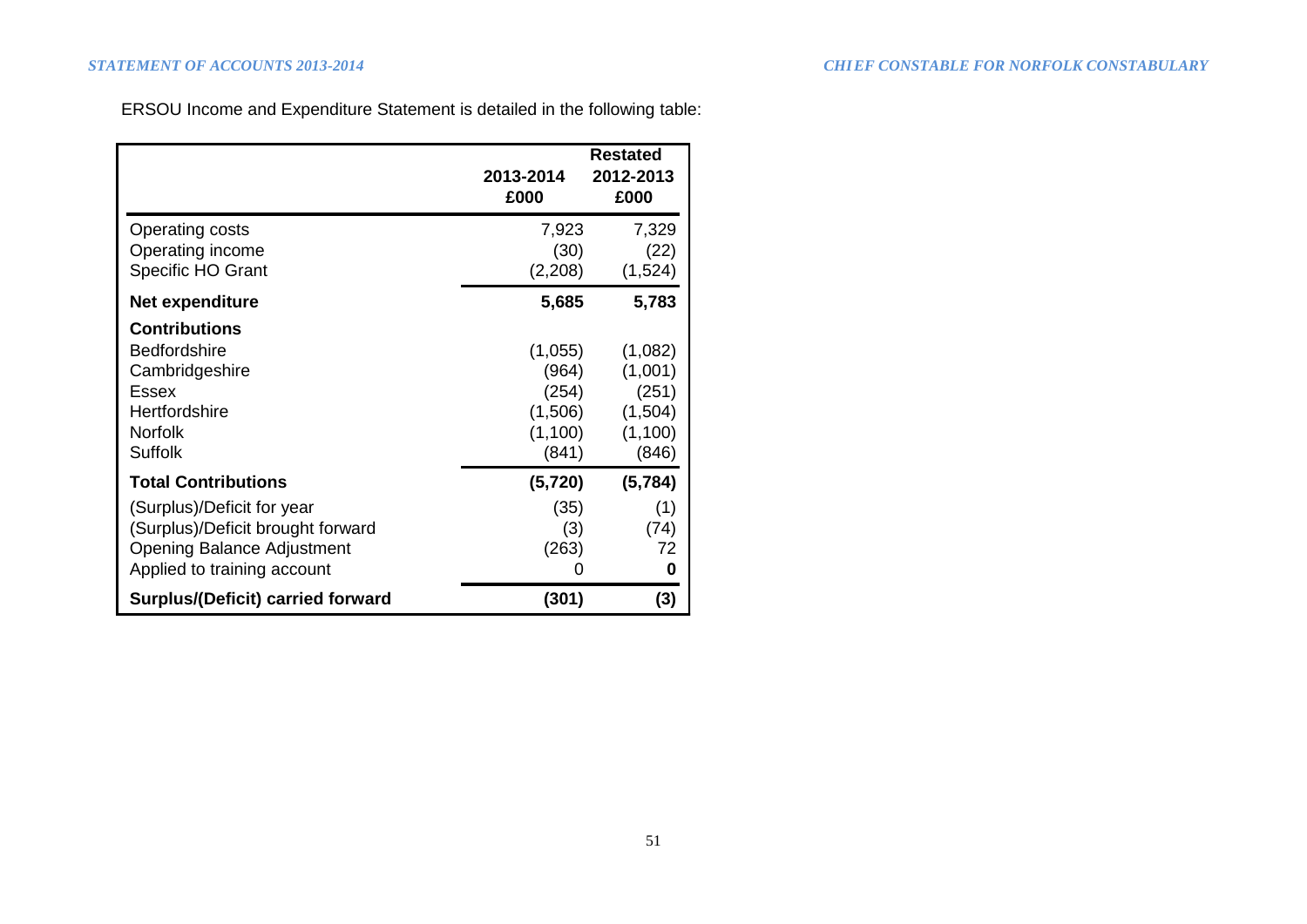The capital assets for ERSOU at 31<sup>st</sup> March 2014 are analysed as follows:

|                                        | 2013-2014<br>£000 | <b>Restated</b><br>2012-2013<br>£000 |
|----------------------------------------|-------------------|--------------------------------------|
| Net book value brought forward 1 April | 555               | 686                                  |
| Expenditure for the year:              |                   |                                      |
| Vehicles                               | 308               | 88                                   |
| Equipment                              | 220               | 0                                    |
| <b>Building works</b>                  | 566               | 0                                    |
| Depreciation for the year              | (262)             | (219)                                |
| Total                                  | 1,387             | 555                                  |

The capital expenditure for 2013-2014 was funded in accordance with the formulae agreed by the forces. Details are shown in the following table:

|                          | <b>Restated</b><br>2012-2013<br>2013-2014<br>£000<br>£000 |    |  |
|--------------------------|-----------------------------------------------------------|----|--|
| <b>Home Office Grant</b> | 943                                                       |    |  |
| <b>Bedfordshire</b>      | 34                                                        | 23 |  |
| Cambridgeshire           | 19                                                        | 11 |  |
| <b>Essex</b>             | 14                                                        |    |  |
| <b>Hertfordshire</b>     | 46                                                        | 31 |  |
| <b>Norfolk</b>           | 22                                                        | 13 |  |
| <b>Suffolk</b>           | 16                                                        | 10 |  |
| Total                    | 1094                                                      | 88 |  |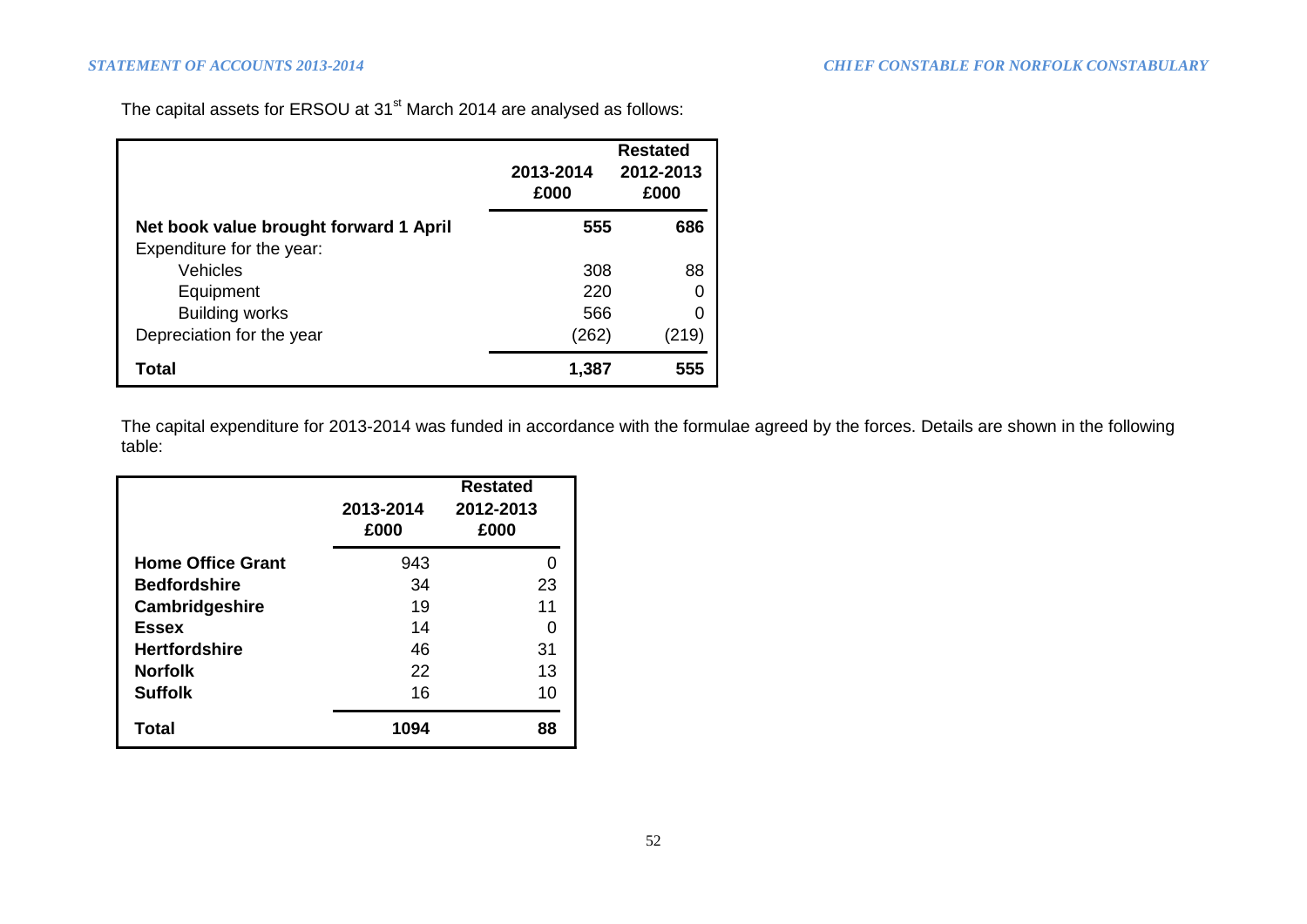## **NORFOLK POLICE OFFICER PENSION FUND ACCOUNT**

#### **Introduction**

This section summarises the accounts of the Norfolk Police Officer Pension Fund for the year ending 31 March 2014.

The accounts of the Pension Fund have been prepared in accordance with the relevant accounting policies as detailed in the Statement of Accounting Policies on pages 8 to 14.

### **Summary of Arrangements**

The CC is responsible for paying the pensions of officers in accordance with the Police Pension Regulations 1987 and 2006.

The 2006 pension scheme was introduced for new officers joining the service. Pension arrangements for officers already employed by the service continue under the old scheme, unless they elect to transfer to the new scheme.

Funding arrangements for both schemes require the CC to set up a new police pension fund account established under the Police Pension Fund Regulations 2007. Contributions from the CC (employer) and officers are paid into the account. Employees' and employer's contribution levels are based on percentages of pensionable pay set nationally by the Home Office following consultation with the Government Actuary's Department. The current rate of 24.2% was effective from 1 April 2008. Pension payments are made from the account, except for injury awards, which are funded by the PCC.

### **Grant Arrangements**

The Police Pension Schemes are unfunded, defined benefit schemes which means there are no investment assets built up to meet the pensions liabilities, and cash has to be generated to meet actual pensions payments as they eventually fall due. The account is topped up by the Home Office if the contributions are insufficient to meet the cost of pension payments and the account balanced to nil at the 31 March. The underlying principle is that employer and officer contributions together will meet the full costs of pension liabilities being accrued by serving officers while Central Government provides for the costs of pensions paid to retired officers and their dependants. Should there be a surplus in the account this is repaid to the Home Office.

### **Pension Administration**

The CC is responsible for the administration and payment of police officer pensions in accordance with the Police Pension Regulations 1987 (old pension scheme) and 2006 (new pension scheme). The new arrangements have no impact on the benefit structure of the police pension schemes.

### **Long Term Pension Liability**

The long term pension liability as shown in the CC Balance Sheet (see page 5) is £1,296m (£1,333m in 2012-2013). See also Note 20 on pages 40 to 48.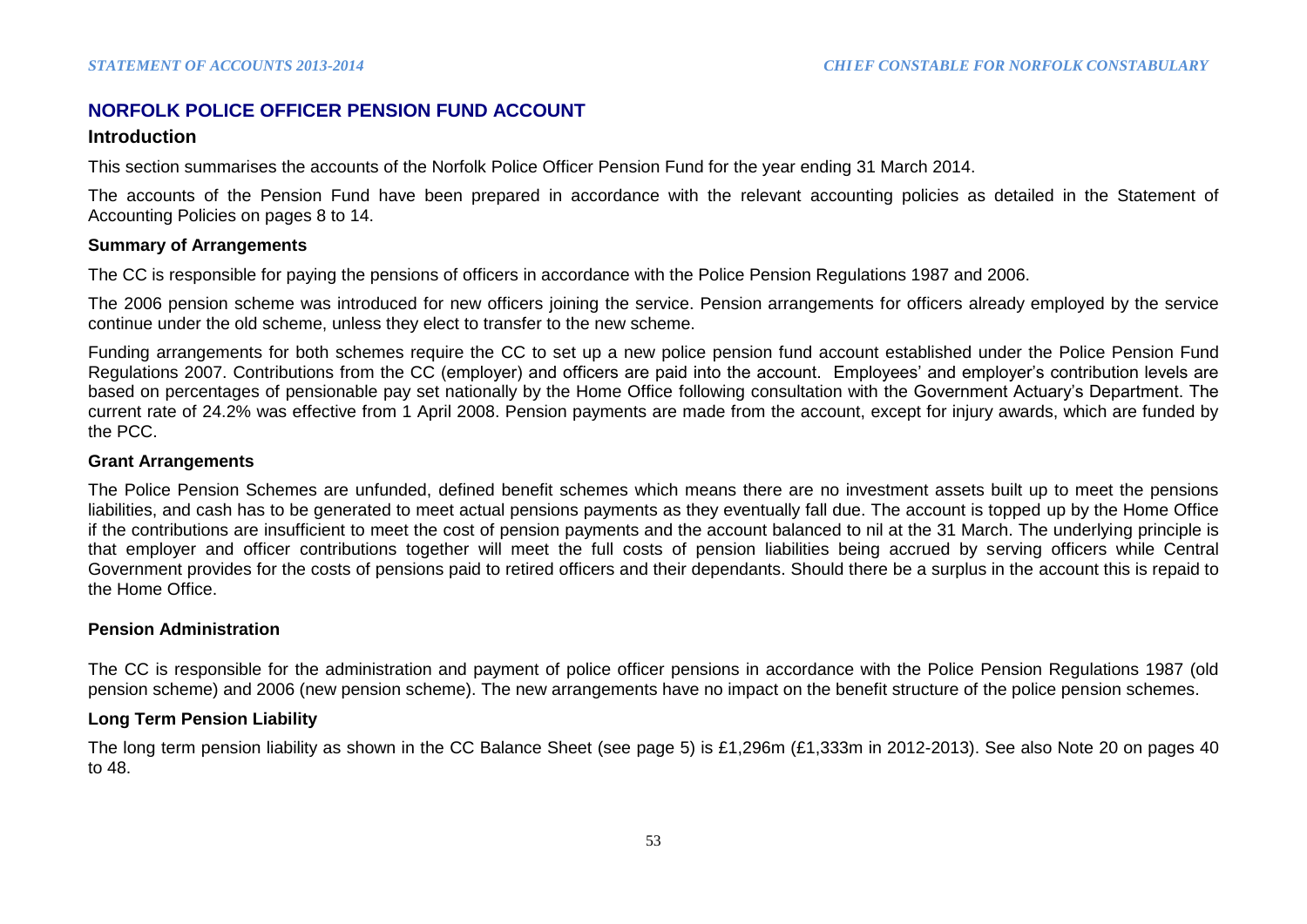# **Norfolk Police Officer Pension Fund Account for the year ended 31 March 2014**

| <b>POLICE PENSION FUND ACCOUNT</b>                                                                                      | Old                    | 2013-2014<br><b>New</b> | <b>Total</b>           | Old                           | 2012-2013<br><b>New</b> | Total                        |
|-------------------------------------------------------------------------------------------------------------------------|------------------------|-------------------------|------------------------|-------------------------------|-------------------------|------------------------------|
|                                                                                                                         | <b>Scheme</b><br>£000  | <b>Scheme</b><br>£000   | £000                   | <b>Scheme</b><br>£000         | <b>Scheme</b><br>£000   | £000                         |
| <b>Contributions Receiveable</b><br>From Employer                                                                       |                        |                         |                        |                               |                         |                              |
| Contributions at 24.2% of pensionable pay<br><b>Early Retirements</b><br>Officers contributions                         | 10,892<br>330<br>5,852 | 2,612<br>1,403          | 13,504<br>330<br>7,255 | 11,278<br>687<br>5,521        | 2,272<br>1,112          | 13,550<br>687<br>6,633       |
| Transfers In from other pension bodies                                                                                  | 153                    | 454                     | 607                    | 63                            | 372                     | 435                          |
| <b>Benefits Payable</b><br>Pensions<br><b>Commutations &amp; Lump Sum Retirement Benefits</b><br>Lump Sum Death Benefit | (29, 312)<br>(6, 152)  | (5)<br>(29)             | (29, 317)<br>(6, 181)  | (27, 986)<br>(8, 106)<br>(75) |                         | (27,986)<br>(8, 106)<br>(75) |
| Payments to and on account of leavers<br><b>Refund of Contributions</b><br>Transfers out to other pension bodies        |                        | (4)                     | (4)<br>$\Omega$        | (60)                          | (5)                     | (5)<br>(60)                  |
| Net amount payable for the year                                                                                         | (18, 237)              | 4,431                   | (13,806)               | (18, 678)                     | 3,751                   | (14, 927)                    |
| <b>Additional Contributions from the Group / PCC</b>                                                                    |                        |                         | 13,806                 |                               |                         | 14,927                       |
| Net balance for the year                                                                                                |                        |                         | 0                      |                               |                         | 0                            |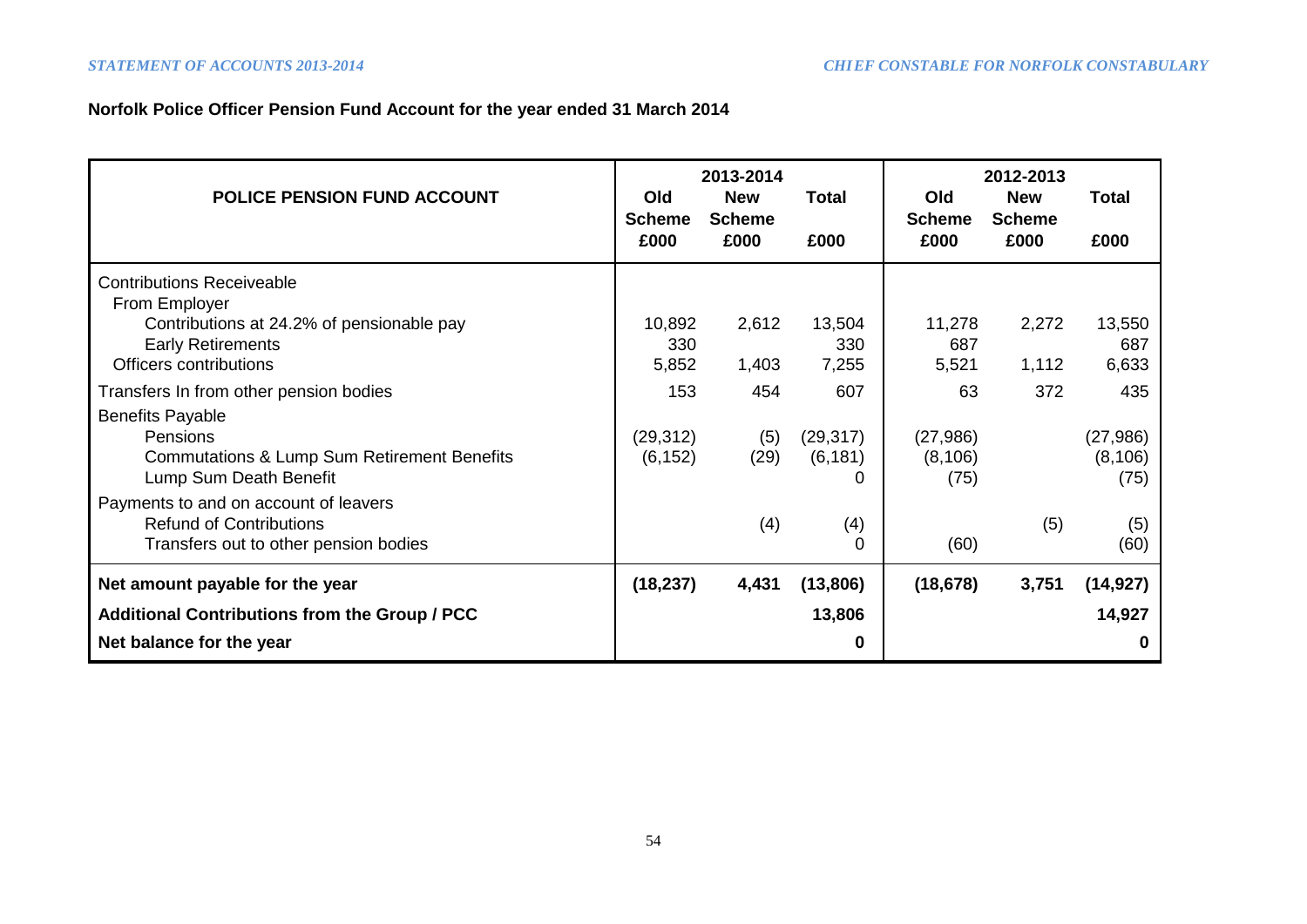## **Pension Fund Net Assets Statement at 31 March 2014**

| <b>NET ASSETS STATEMENT</b>          | 2013-2014<br>£000 | 2012-2013<br>£000 |
|--------------------------------------|-------------------|-------------------|
| <b>Current Assets</b>                |                   |                   |
| Contributions due from the Group/CC  | O                 |                   |
| Funding to meet deficit due from PCC | 0                 |                   |
| Recoverable overpayments of pensions | 0                 |                   |
| <b>Current Liabilities</b>           |                   |                   |
| Unpaid pensions benefit              | 0                 |                   |
| Surplus for year owing to PCC        | 0                 |                   |
|                                      | Λ                 |                   |